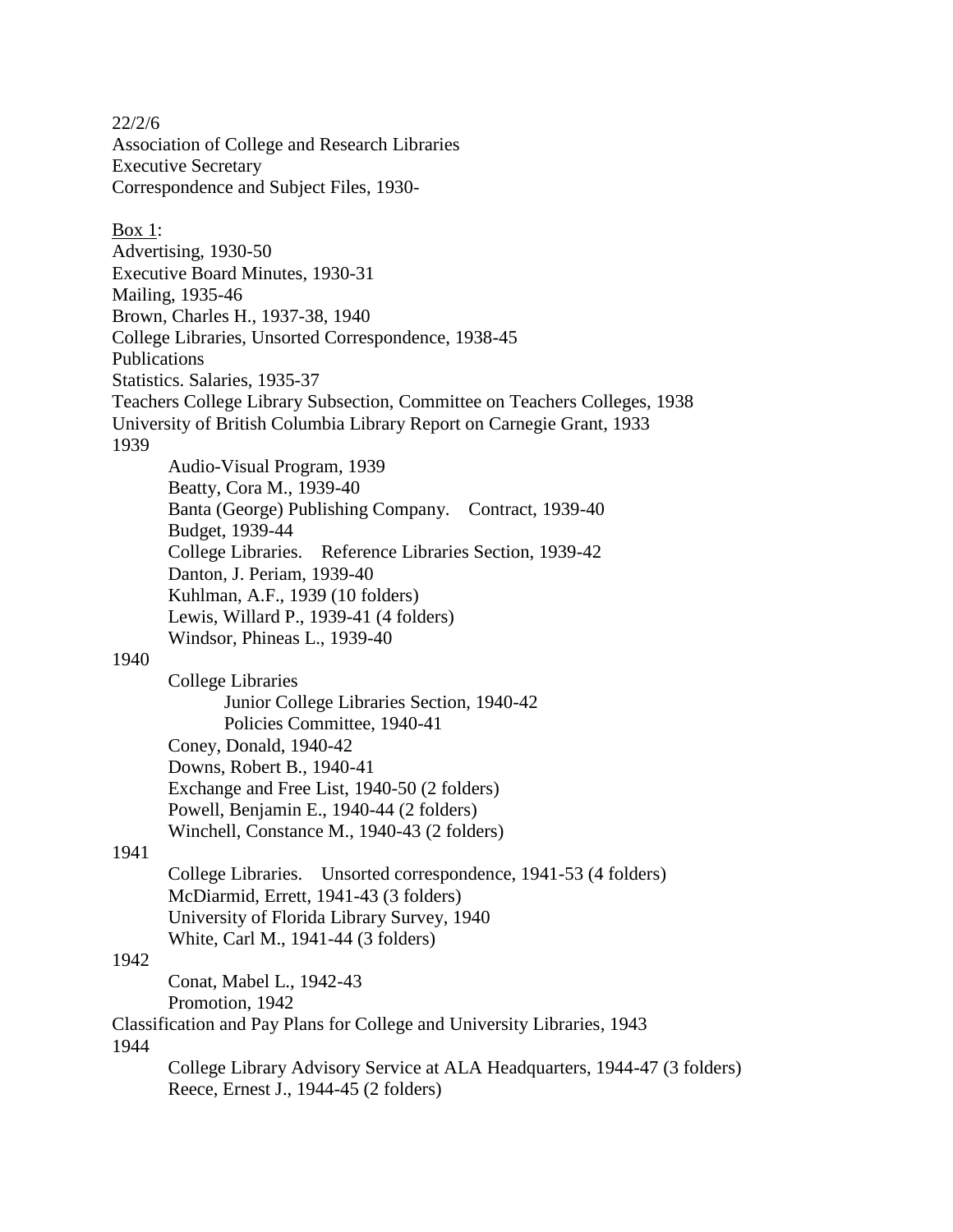# 1945

|           | Unsorted correspondence, 1945-50 (3 folders)                                        |
|-----------|-------------------------------------------------------------------------------------|
|           | Ver Nooy, Winifred, 1945<br>Wartime Activities, Committee on, 1945                  |
| 1946      |                                                                                     |
|           | Deaderick, Lucile, 1946                                                             |
|           | Relations with the ALA, Committee on                                                |
| 1947      |                                                                                     |
|           | College and University Libraries, Misc., 1947                                       |
|           | Tauber, Maurice, 1947-50                                                            |
|           | Wright, Wyllis E., 1949-50                                                          |
| 1951      | Army Medical Library. Report of Committee on Scope and Coverage, 1950               |
|           | Foundation Proposal for Conference on College and University Research Problems      |
|           | Interlibrary Loans Committee, 1951-52                                               |
|           | Standards - Staff Requirements in Small Research Library, 1952                      |
| Box 2:    |                                                                                     |
| 1956-1957 |                                                                                     |
|           | Alpha Beta Alpha, 1957                                                              |
|           | ALA Bulletin, 1956-57                                                               |
|           | Comptroller                                                                         |
|           | <b>Executive Secretary, 1957</b>                                                    |
|           | American Council on Education. Minutes and newsletter, 1957                         |
|           | AASL-ACRL-DAVI Joint Committee on Mutual Interests in the AV Field                  |
|           | Annual Report, 1955-57 (2 folders)                                                  |
|           | Audio-Visual Work, Committee on, 1956-57. C. Walter Stone, chairman                 |
|           | Budget, ALA                                                                         |
|           | <b>Buildings Committee</b>                                                          |
|           | <b>Buildings Institutes</b>                                                         |
|           | Center for Documentation and Communications Research                                |
|           | Chapters, ACRL                                                                      |
|           | <b>College Libraries Section</b>                                                    |
|           | Committees, Committee on, 1956-57. Flora B. Ludington, chairman                     |
|           | Constitution and Bylaws, Committee on, 1956-57. Giles F. Shepherd, chairman         |
|           | <b>Constitutions of Divisions</b>                                                   |
|           | Cooperation with Educational and Professional Organizations, Committee on, 1956-57. |
|           | Edmon Low, chairman                                                                 |
|           | Copying Methods Committee, 1954-57. William R. Hawken, chairman                     |
|           | Correspondence, unsorted                                                            |
|           | Council of National Library Associations, 1957                                      |
|           | Council on Library Resources, 1956<br>Depository Legislation, 1956                  |
|           |                                                                                     |
|           | Duplicating Exchange Union<br>Elections, 1957                                       |
|           | Executive Secretary (ACRL), 1956-57. Arthur T. Hamlin and Richard B. Harwell        |
|           |                                                                                     |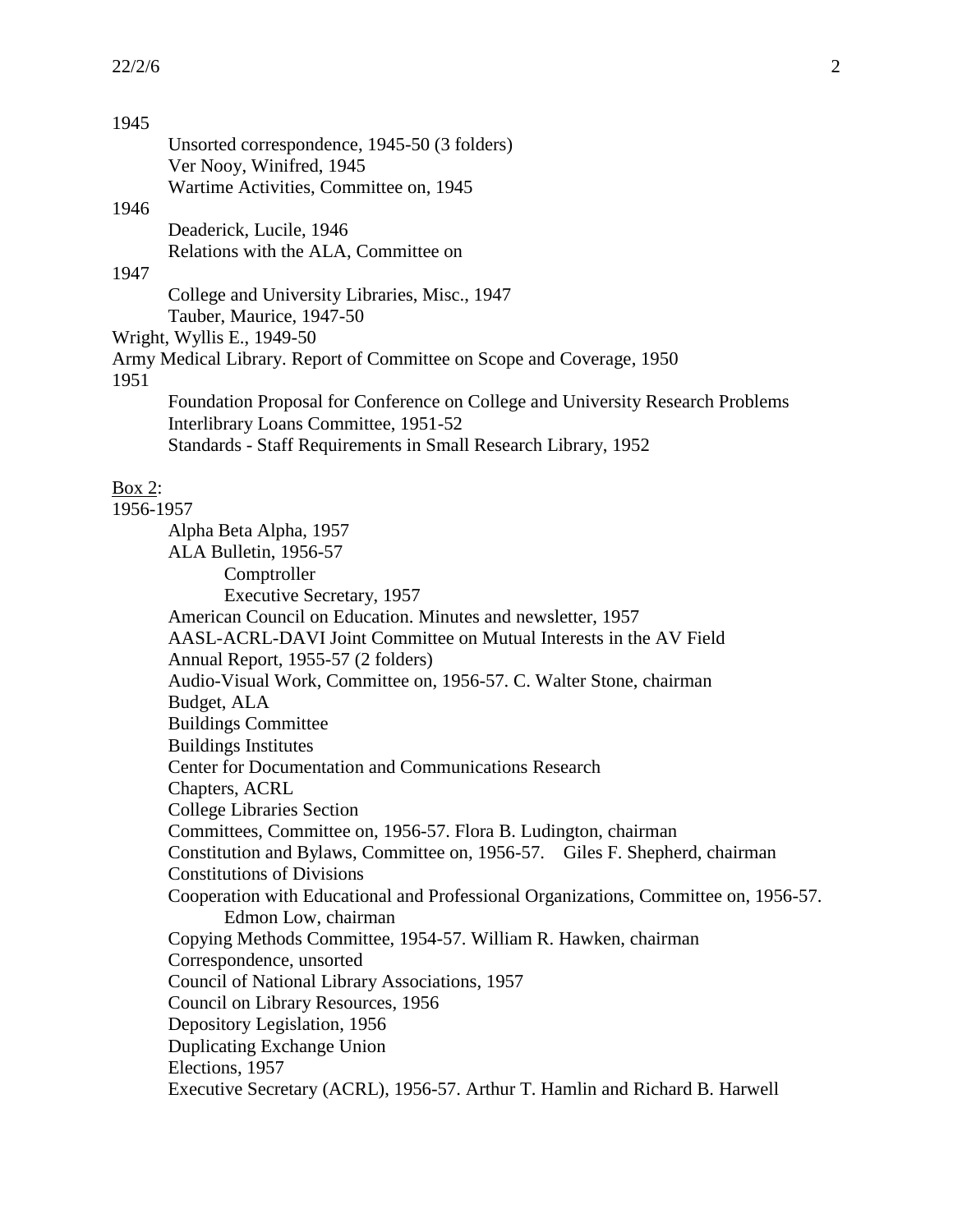Great Books of the Western World, 1957 Interlibrary Loans Invitations for representation at college library dedications Junior College Libraries Section Kansas City Conference, June, 1957 Legislation, 1957 Library Services Act Membership Midwinter, 1957 Agenda, 1957 Board Minutes (ACRL), 1957 Mimeographing National Library Week Nominating Committee Officers (ACRL) Orr, Robert W., President Parker, Ralph, Treasurer Placement President's Committee on Education Beyond High School Program Evaluation and Budget, ALA Committee on (PEBCO)

#### Box 3:

Publications Officer, 1957 Publishing Department (ALA) Pure and Applied Science Section Rare Books, Manuscripts and Special Collections, Committee on, 1956-57. Georgia Haugh, chairman Recruiting, Committee on, 1956-57. Robert L. Talmadge, chairman Reference Librarians Section, 1956. Frances Neel Cheyney, chairman Reorganization, ALA Reprint Expediting Service SCOR (Special Committee on Reorganization), 1957 Service Ratings, 1956 Southern Humanities Conference, 1957 Staff Conference Meetings, minutes, 1957 Standards, Committee on, 1956-57. Wayne S. Yenawine, chairman State Representatives, 1953-57 (2 folders) **Stationary** Statistics, Committee on, 1956-57. Dale M. Bentz, chairman Stock requests **Supplies** Surveys, 1957 Teacher Training Institutions Section, 1956-57. Katherine Walker, chairman Tennessee Library Association Thornton, Eileen, ACRL Vice-president, 1957 Travel reports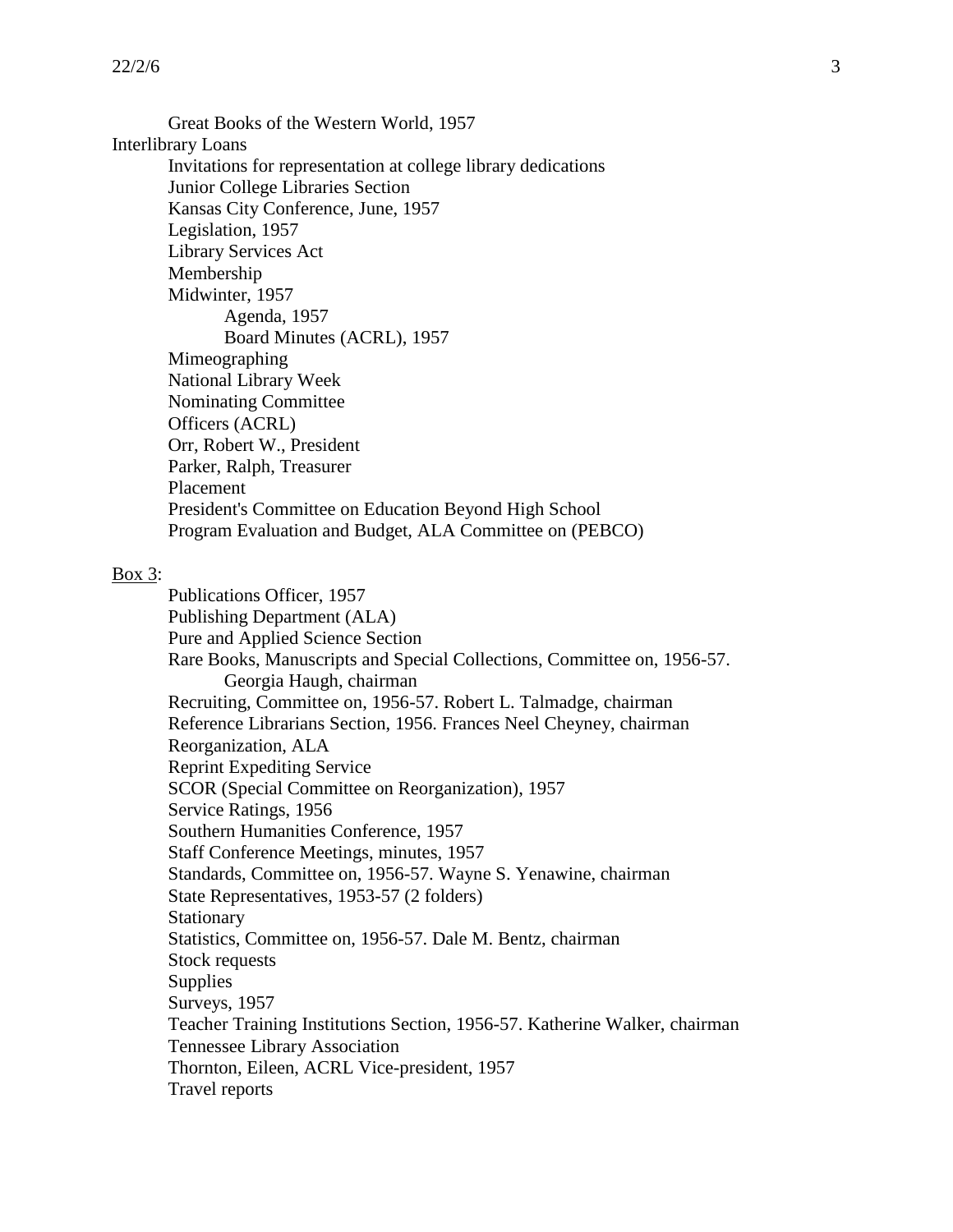Union List of Serials, Joint Advisory Committee on University Libraries Section, 1957. William H. Jesse, chairman Vosper, Robert, past president Washington Office, ALA, 1957 1957-1958 Accounting, ALA AASL-ACRL-DAVI Joint Committee on Mutual Interests in the AV Field Audio-Visual Awards Committee, 1958 Book lists, 1957 Branscomb, Lewis C., ACRL President-elect Budget, 1958 Buildings Chapters, 1958 Chemical Abstracts Clift, David H. College Libraries Section Committees, Committee on. Ralph R. Parker Conference on "The Undergraduate and the Lifetime Reading Habit," Feb.1958 Constitution and Bylaws, Committee on. Giles B. Shepherd Cooperation with Educational and Professional Organizations, Advisory Committee on Edmon Low Correspondence, Unsorted Council on Library Resources Duplicates Exchange Union Elections, 1958 Faculty Status, 1957 Farmington Plan Foreign correspondence Headquarters Relocation, 1957 Headquarters Reorganization, 1957 Illinois Library Association, 1957 Interlibrary Loans Junior College Libraries Section Mary Baldwin College Library Report, 1958 Microcard Series Midwinter, 1958 Midwest Academic Librarians Conference, April 1958 Monographs, 1958 National Library Week, March 1958 Nominating Committee. Sidney B. Smith, chairman Officers (ACRL) Organization, ALA Committee on Orr, Robert W., past president PEBCO. Robert W. Orr, ACRL representative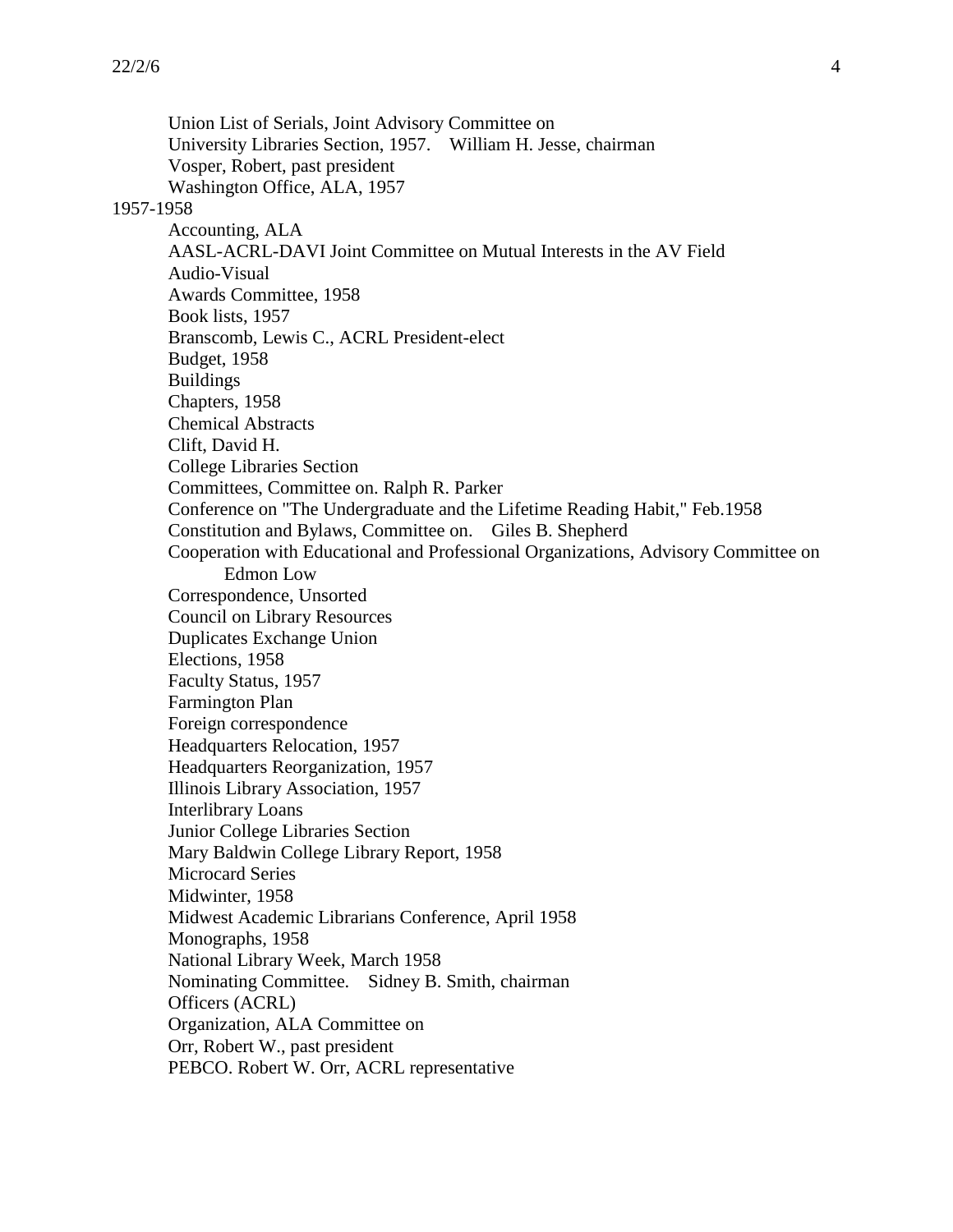## Box 4:

Publications Committee. Stephen A. McCarthy, chairman Publications Officers, ACRL Public Relations Pure and Applied Science Section. Edward A. Chapman, chairman Rare Books, Manuscripts, and Special Collections, Committee on. Marjorie G. Wynne, Chairman San Francisco Conference, July 1958 Special Committee on Activities Development (SCAD). William H. Carlson, chairman Special Libraries Section Staff Meetings Standards, Committee on. Felix E. Hirsch, chairman State Representatives **Stationary Statistics** Surveys Survey - Alma College, Sept. 1957 Teacher Education Libraries Section. Walfred Erickson, chairman Thornton, Eileen, President Travel University Libraries Section. Robert H. Muller, chairman Washington Office 1958-1959 AAC-ACRL Joint Committee to Consider Problems of College Libraries ALA Informational Backgrounder, 1958 Associate Executive Director. Memoranda concerning position Audio-Visual Awards, ACRL Exploratory Committee on. Russell Shank, chairman Board of Directors, ACRL Budget (ACRL) Branscomb, Lewis C., President Buildings California Library Association Conference, October 1958 Chapters, 1959 Civil War Centennial Clift, David H. College Libraries Section Committees, Committee on. Arthur T. Hamlin, chairman Constitution and Bylaws Committee. Giles F. Shepherd, chairman Cooperation with Education and Professional Organizations, Advisory Committee on, 1959 Correspondence, unsorted Council on Library Resources, Inc. Duplicates Exchange Union Committee. Charles Penrose, chairman Eastern College Librarians Conference, November 1958 Elections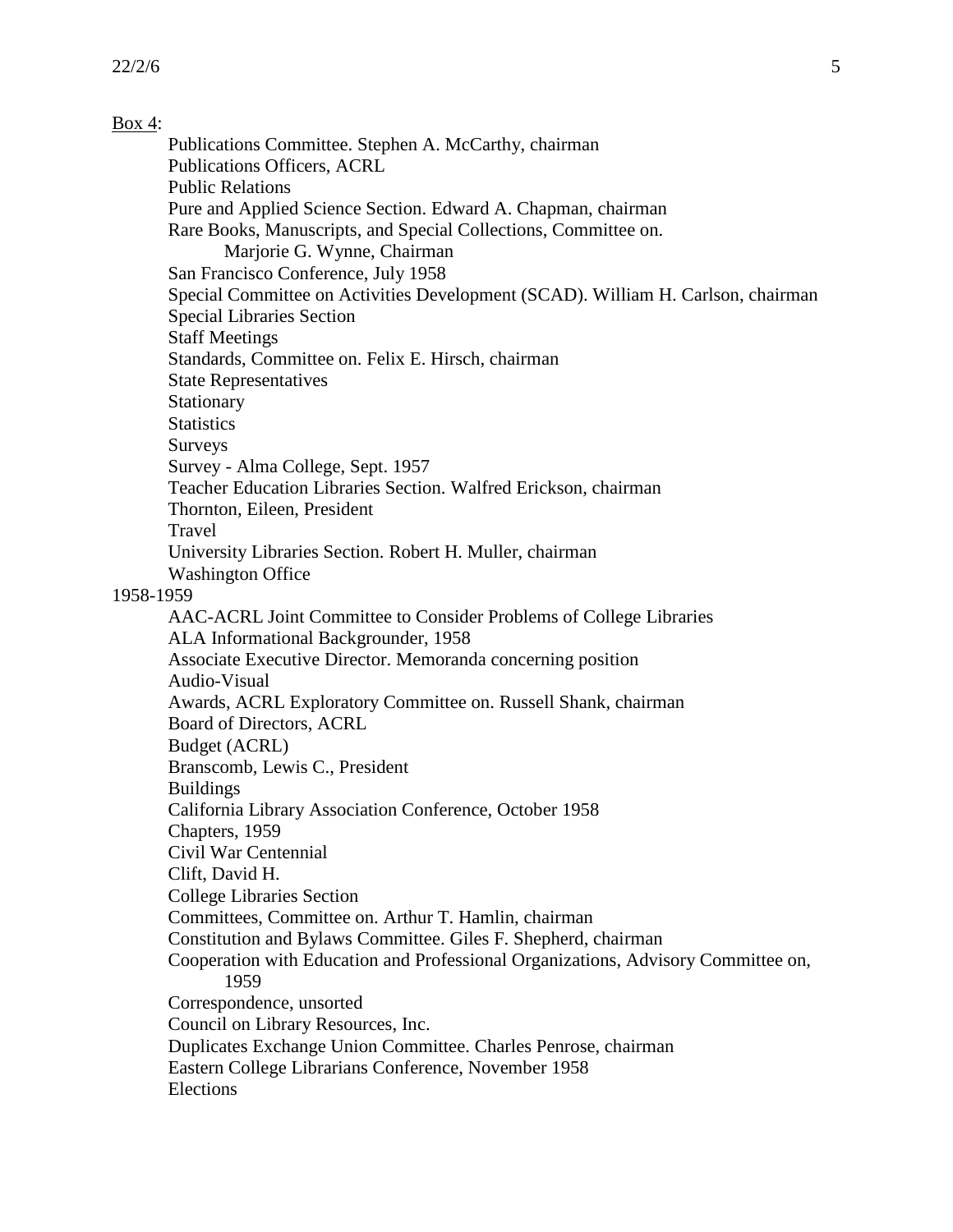Expense Reports, 1959 Foreign Correspondence Headquarters Relocation Headquarters Visiting Committee

#### Box 5:

International Relations Invitations to representatives of ALA or ACRL at college or university affairs Iowa Library Association Conference, October 1958 Junior College Libraries Section Kansas Library Association Law Library and General Library of a University, Committee to Explore the Relationship between. Ralph E. Ellsworth, chairman Management memoranda. Donald D. Bock, Deputy Executive Director (Management) Membership Midwest Academic Librarians Conference, April 1959 Metropolitan College Inter-Library Association, 1958 Microcard Series Midwinter, 1959 Missouri Library Association Conference Monographs (correspondence). Rolland E. Stevens, editor Mountain Plains Library Association Conference, August 1958 National Defense Education Act Nominating Committee. Stanley L. West, chairman Officers (ACRL) Organization, Committee on. Robert W. Orr, chairman Parker, Wyman, President-elect Office Supplies **PEBCO** Public Relations Publishing Department Rare Books Section Southern Books Competition, 1959 Staff meetings. Minutes Standards, Committee on. Felix E. Hirsch, chairman State and Regional Library Association policies, 1959 State Representatives **Statistics** Subject Specialists Section Surveys Teacher Education Libraries Section. Thelma C. Bird, chairman Thornton, Eileen, Past president Travel U.S. Office of Education University Libraries Section. Richard E. Chapin, chairman Washington Conference, June 1959. Minutes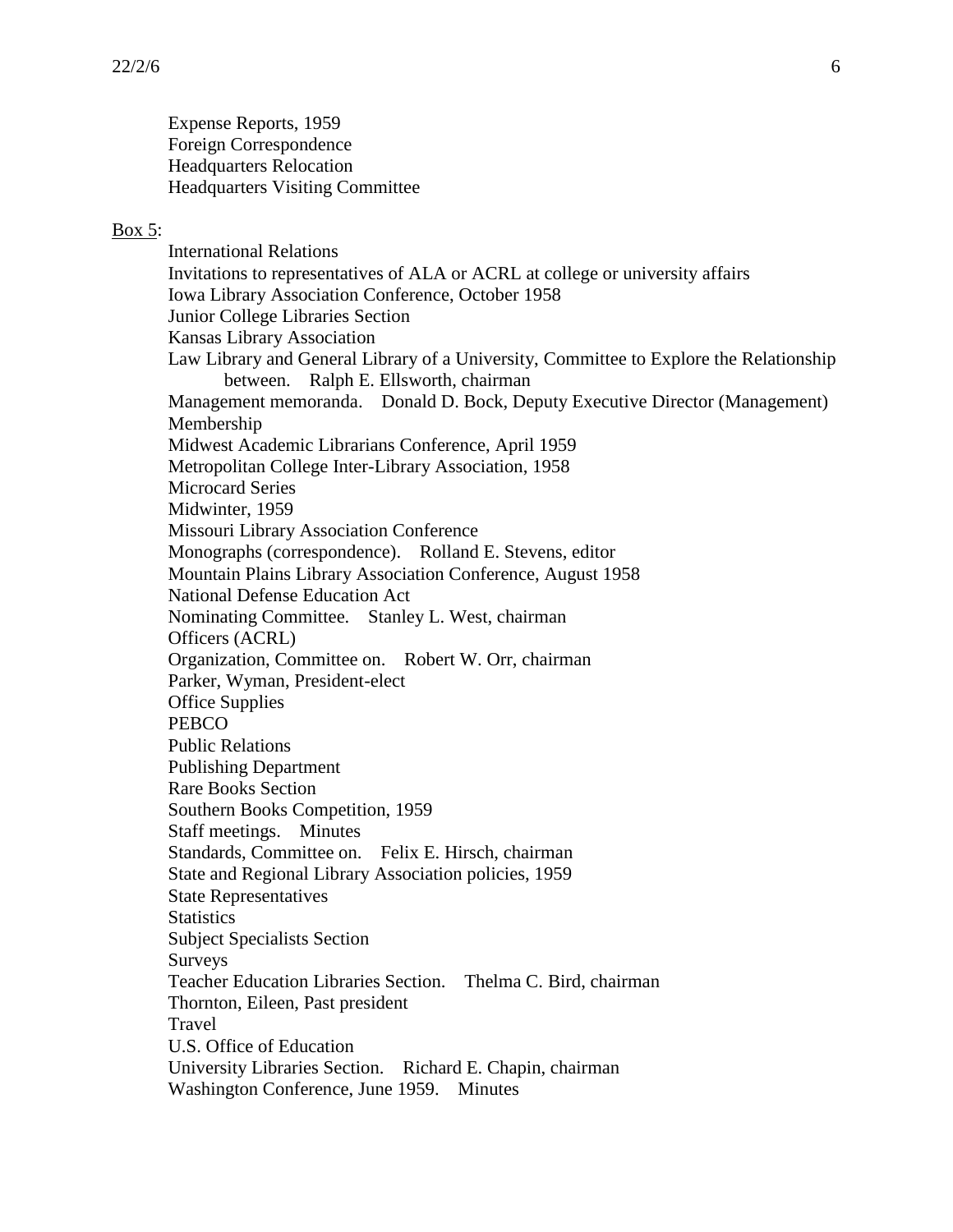Washington Conference, 1959 Washington Office

#### Box 6:

1959-1960 AAC-ACRL Joint Committee to Consider Problems of College Libraries Branscomb, Lewis, past president Budget Committees, Committee on Dunbar, Ralph M., "ALA Library Resources Fact-Finding Survey." 2nd and 3rd drafts, 1959 Dunbar, Ralph M. Correspondence Duplicates Exchange Union. Charles Penrose, chairman Goals for Action, 1960 Midwinter, 1960 Montreal Conference, June 1960 Nominating Committee Officers, 1959-61 Organization, Committee on, 1960 Parker, Wyman W., President PEBCO State Representatives Survey - Arizona State University, Oct. 1959 1960-1961 Appointments, ACRL committees Association of Research Libraries Book-Paper Durability Project, 1960 Budget Classification and Pay Plan Cleveland Conference, July 1961 Cleveland meeting, 1961. Board of Directors, ACRL Copyright Law Council for Financial Aid to Education, Inc. Executive Secretary, ACRL. Mark Gormley Law Library and General Library of a University, Committee to Explore the Relationships between. Ralph E. Ellsworth, chairman Librarian's Code Low, Edmon, President Midwinter, 1961 Nominations (ACRL) PEBCO White House Conference on Children and Youth 1961-1962 Adult Education Agriculture and Biological Science Subsection ALA Council. Minutes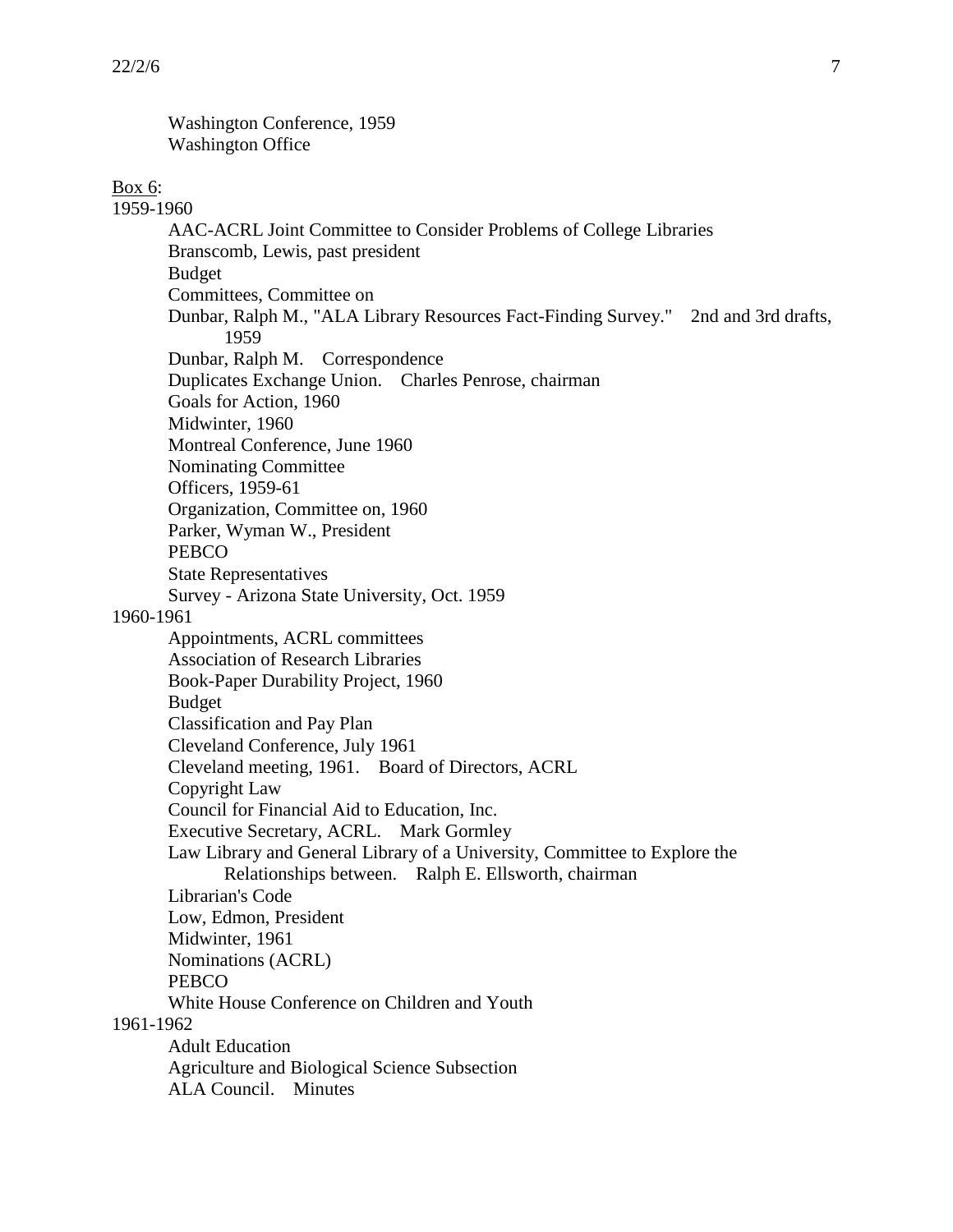ALA Executive Board. Dockets, minutes ALA Grants ALA Publications ALA Representatives to other organizations Annual Report, 1959-62 Annual Reports to ACRL Board from Executive Secretary, Committee Chairmen, Editors Appointments and Nominations Committee Art Subsection Association for Higher Education, 1962 Association of Research Libraries, 1962

#### Box 7:

Board of Directors, ACRL Brown Committee, 1962 Budget Center for the Study of Liberal Education for Adults, 1962 Clift, David H., 1960-62 College Libraries Section, 1959-62 College Reading CRL-Editor's Dinner, Midwinter 1962 "College Talkshop," 1962 Constitution and Bylaws, 1960-62 Cooperation with Educational and Professional Organizations, Advisory Committee on, 1959-62. John Cook Wyllie, Lorena A. Garloch, chairmen Correspondence, unsorted Council on Library Resources, 1959-62 Documentation - Data Processing, 1962 Elections, 1960-62 Ellsworth, Ralph E., President Farmington Plan, 1962 Interlibrary Loan, 1962 International Relations, 1960-62 Invitations to Representatives, ALA and ACRL, 1961-63 Iowa Library Association meeting, Oct. 1961 Junior College Libraries Section, 1959-62. Helen Mitchell, James O. Wallace, chairmen Kansas and Missouri Library Associations. Joint meeting, Oct. 1961 Law and Political Science Subsection. Robert C. Miller, chairman Legislation, 1962 Library 21 (Seattle World's Fair) Miami Beach Conference, June 1962 Materials Responsibility, 1960-62

#### Box 8:

Membership, 1960-62 Metcalf Project, 1959-62 (Keyes D. Metcalf, planning of college/university library buildings)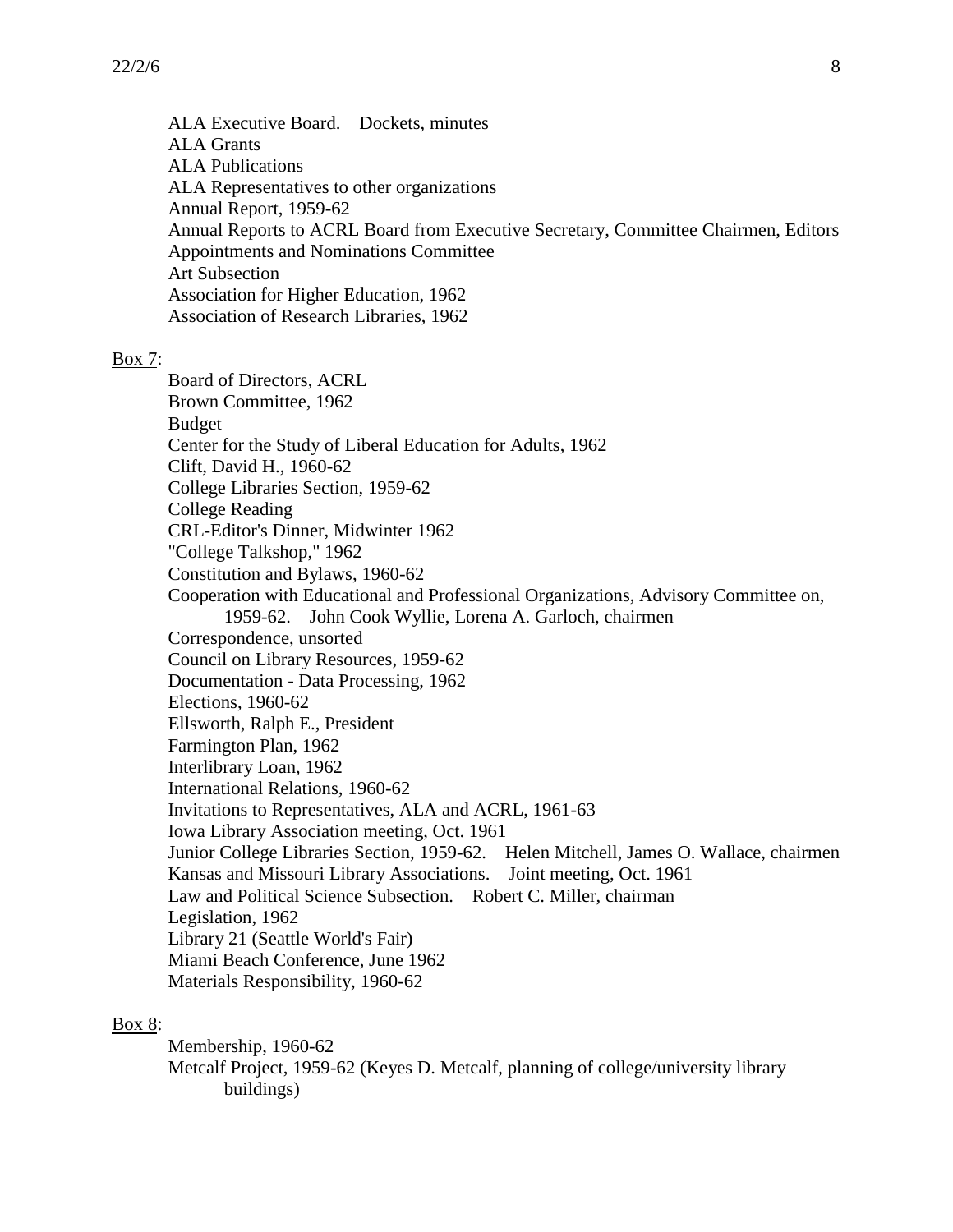Midwest Academic Librarians Conference, St. Paul, May 1962 Midwinter, 1962 National Library Week National Microfilm Associations, 1962 North Central Association of Colleges and Secondary Schools, 1962 Organization. ACRL Rosters Organization, Committee on, 1959-62. Robert W. Orr, James H. Richards, Katherine Leich (2 folders), G. Flint Purdy, chairmen Paperback in Education Conference, 1962 Personnel, 1961-64 **PEBCO** Publications Officer (candidates) Rare Books Pre-conference Rare Books Section, 1959-62 Recruiting Standards Committee, 1959-62. Felix E. Hirsch Statistics, 1959-62 Stevenson, Grace T., Deputy Executive Director, ALA Subject Specialists Section, 1959-62 Survey - Sioux Falls College Library, Oct. 1961 Tauber Letter to Ellsworth, 1962 Teacher Education Libraries Section, 1959-62. Thelma C. Bird, Fritz Veit, Helen Wahoski U.S. Office of Education, 1959-62 U.S. Office of Education, Library Research in Progress University Libraries Section, 1961-62 University Microfilms, Inc. Western Washington State College Survey, 1962

Box 9:

Association of Educational & Communications Technology (AECT), 1970-72 Association of Research Libraries - ACRL Relations, 1962-69 Books for College Libraries, 1974 Chapters-ACRL, 1960-68 Choice, 1974 Committee on Scientific & Technological Information (2 folders), 1970-73 Guide to Procedures & Policies, 1976-78 Invitations (5 folders), 1969-74 Junior College Library Section, 1968 Mellon Internship Project Internship Committee (3 folders), 1970-73 Internship Project, 1973-74 Applications - 1st year Budget, Procedures Inquiries Minutes, Reports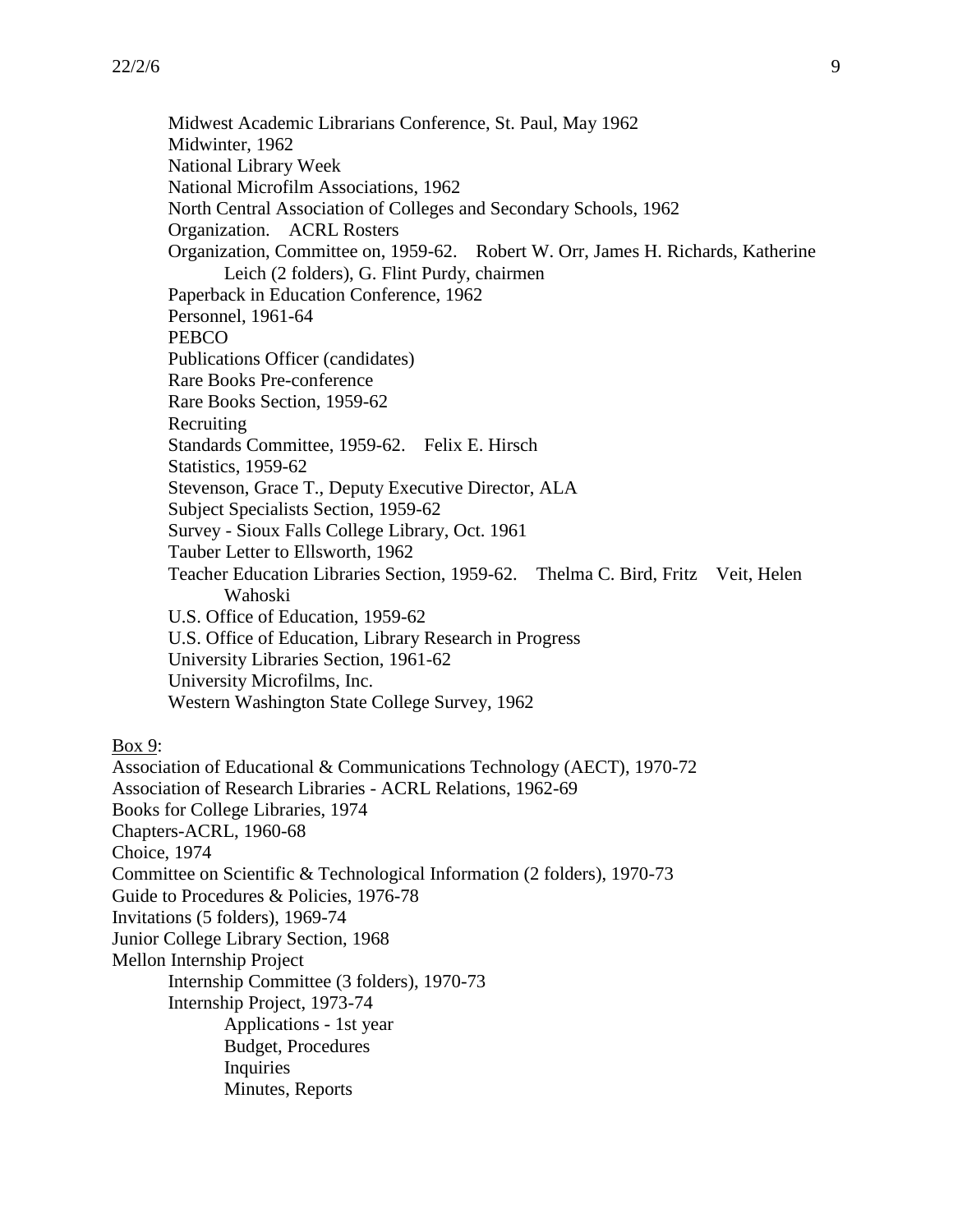Proposals Internship Project, 1974-75 Applications - 2nd year Budget, Procedures Interns - 1st year Minutes, Reports Workshop, 1974 Internship, 1975-76 Applications - 3rd year Budget Interns - 2nd year Minutes, Reports Workshop Internship, 1976-77 Budget Interns - 3rd year Minutes, Reports Box 10: Internship, 1977-78 Evaluation Interns - 4th year Final Evaluation Internship -2nd year - Request for Payment, 1975-76 3rd year - 1976-77 4th year - 1977-78 Internship Reports, 1975-78 Membership, 1975 Midwest Academic Library Conference, 1956, 1964-68 1972-73 1973-74 Midwinter Meeting - Chicago - Correspondence, 1973-74 Miscellaneous (9 folders), 1962-76 National Advisory Commission on Libraries (2 folders), 1966-68 National Association of Student Personnel Administration, 1967-68 National Book Committee, 1969-72 National Conference, ACRL, 1978 National Council of Teachers of English, 1964-66 National Conference on Library Statistics, 1966 National Library Week - Junior Colleges, 1965-67 Officers & Committeemen (3 folders), 1954-72 Box 11: Orientation Conference, 1966-68

Planning Committee, ACRL, 1972-74

Projects, Administration of, 1965-67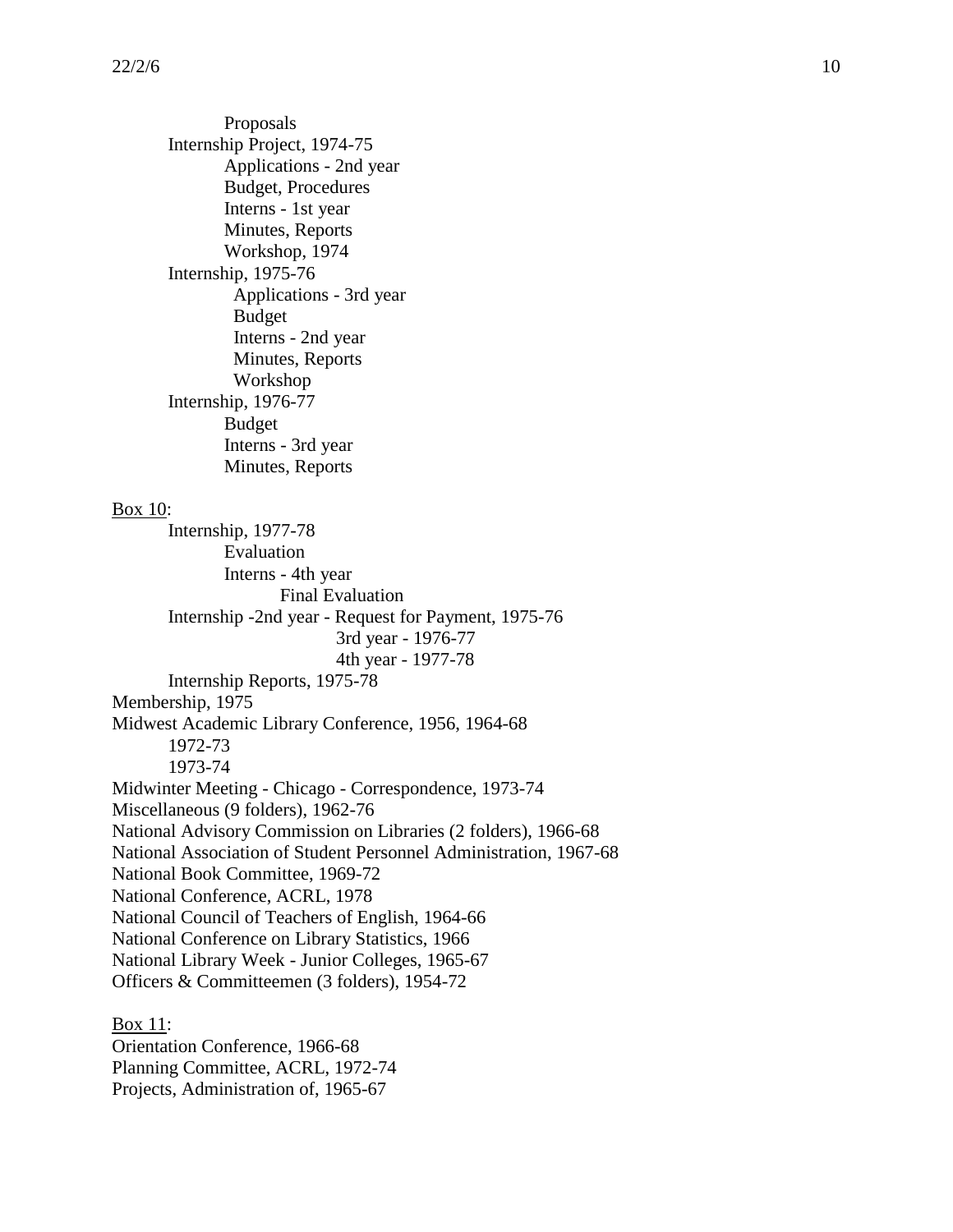Projects & Proposals, 1968-69 Proposals, 1973-74 Proposals, 1967-76 Publications List, 1975 Salaries - Librarians, 1963-68 Salary Survey Expense, 1976 Section & Subcommittee Reports, 1957-69 (7 folders) Selection & Acquisitions of Lib. Materials - Ad Hoc Comm. on, 1967-68 Six Division Planning Committee - Mobilizing Library Resources for Service, 1969 Southern Association of Colleges & Schools, 1963-67 Southern Regional Education Board, 1964-66 Southeastern Library Association, 1966 Southwestern Library Association, 1966-68 Special Libraries Association, 1964-69 Standards - College & Univ. Libraries., 1974 Statistics, 1961-68 Statistics, Coordinating Project, 1964-66 **Ouestionnaire** Student Library Committee, 1965-67 Surveys, ACRL (4 folders), 1964-69 Surveyors, Junior Colleges, 1965-68 Training Programs for Supportive Library Staff, LED- Interdivisional Committee on, 1967-68 Trinker, Charles L., 1964-65 Undergraduate Libraries, 1966 U.S. Office of Education, 1963-67 University Libraries Section, 1971 University of Illinois - G.S.L.S., 1965-67 Univ. of Wichita Library, Moving, 1963 Univ. of Wisconsin Library School, 1966-68 Wisconsin Illinois Service, 1972-73 Box 12: Academic Status of Librarians (2 folders), 1964-71 Accreditation, 1962-67 ACRL Representative to the American Council on Education, 1965/66, 1967/68 American Association of Independent College & University Presidents, 1967/68 American Association of Junior Colleges, 1964 American College in Paris, 1966 American Council of Learned Societies, 1967 American Standards Association, 1966-67 Associated Colleges of the Midwest, 1968 Association of Pacific Research Libraries, 1964 Association of Research Libraries, 1965-69 Association of SE Research Libraries, 1965-66 Book Collecting Contests, 1964-67 Book List for Junior College Libraries, 1962-69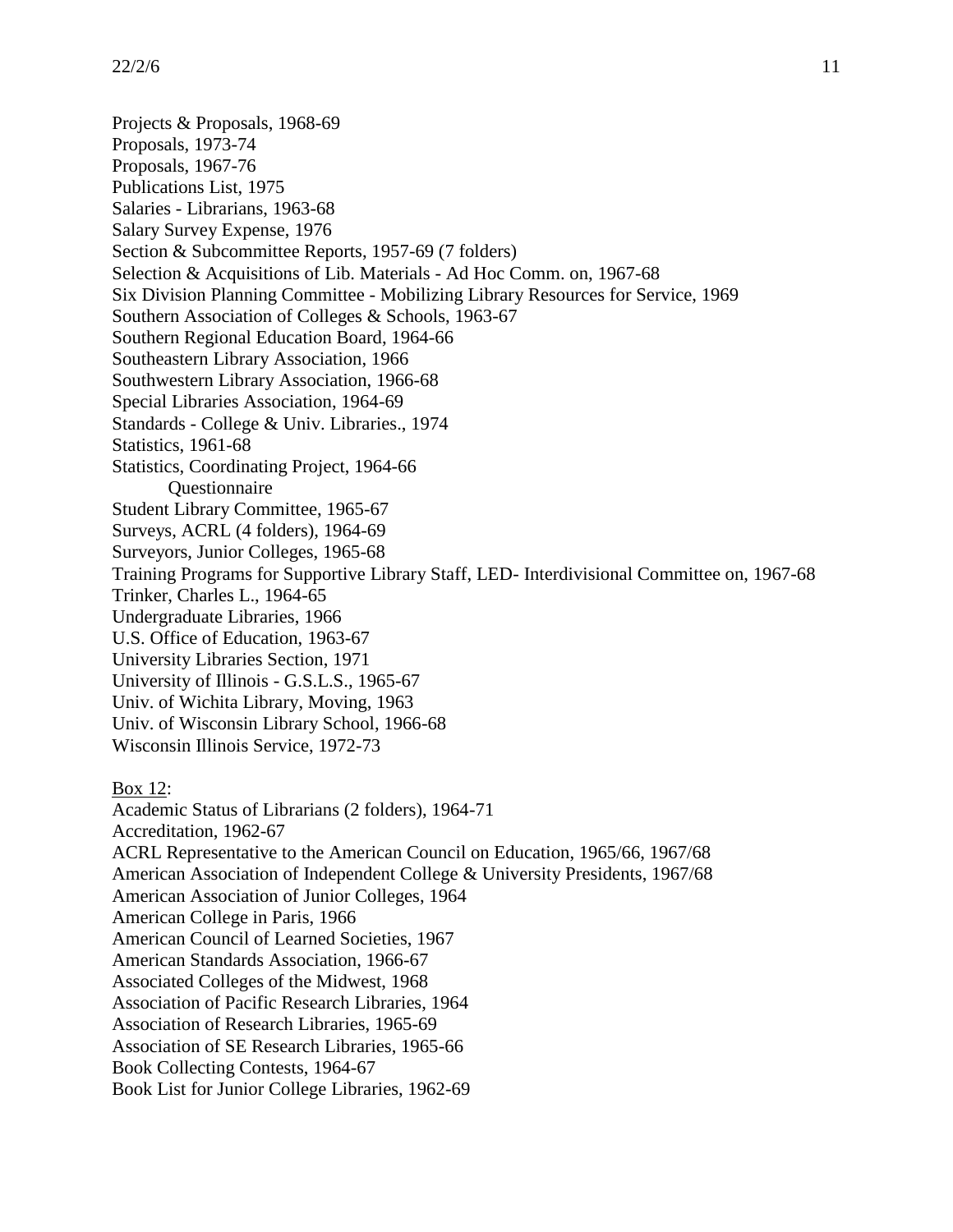Book Selection, 1962 -67 Carnegie Corporation, 1967 -68 Catholic Library Association, 1963 -69 Central Savannah River Area, 1963 -64 Certification, 1966 -67 Chemical Abstracts, 1962 Chicago Library Club, 1970 -71 College Libraries, 1967 -68, 1970 -71 Colleges, 1970 -71 Colloquium on Experimental Colleges, 1963 -64 Cooperation & Consortia, 1970 -71 Daniel Gore Article Eastern College Librarians Conference, 1961 -68

#### Box 13:

Forestry & Related Subjects, 1967 Geology Librarians, 1965 -66 Higher Education, 1964 -67 Illinois Junior College Board, 1965 -68 Illinois Library Association, 1969 -71 Interlibrary Cooperation, 1964 -68 International Federation of Library Associations, 1964 -68 Junior College Conference - Illinois, 1967-68 Junior College Libraries General, 1965 -68 Guide to the JCL Handbook Display, 1963 -67 Minnesota, 1966 -68 Library Statistics, 1963 -64 Junior Colleges, 1963 -67 Junior Colleges - Clearinghouse (ERIC), 1966 Kansas City Regional Council for Higher Education, 1964 -68 Knapp School Libraries Project, 1965 -67 Legislation, 1966 -68 Legislation - Higher Educ. Act of 1965; 1965-69 Legislation - Higher Ed. Facilities Act of 1963; 1966 -69 Library Buildings, 1963 -67 College, 1965 -68 College Newsletter, 1965 -67 Intern Program, 1966 Orientation, 1964 -67 Technicians, 1965 -68

Box 14:

Mellon -ACRL Internship Program Budget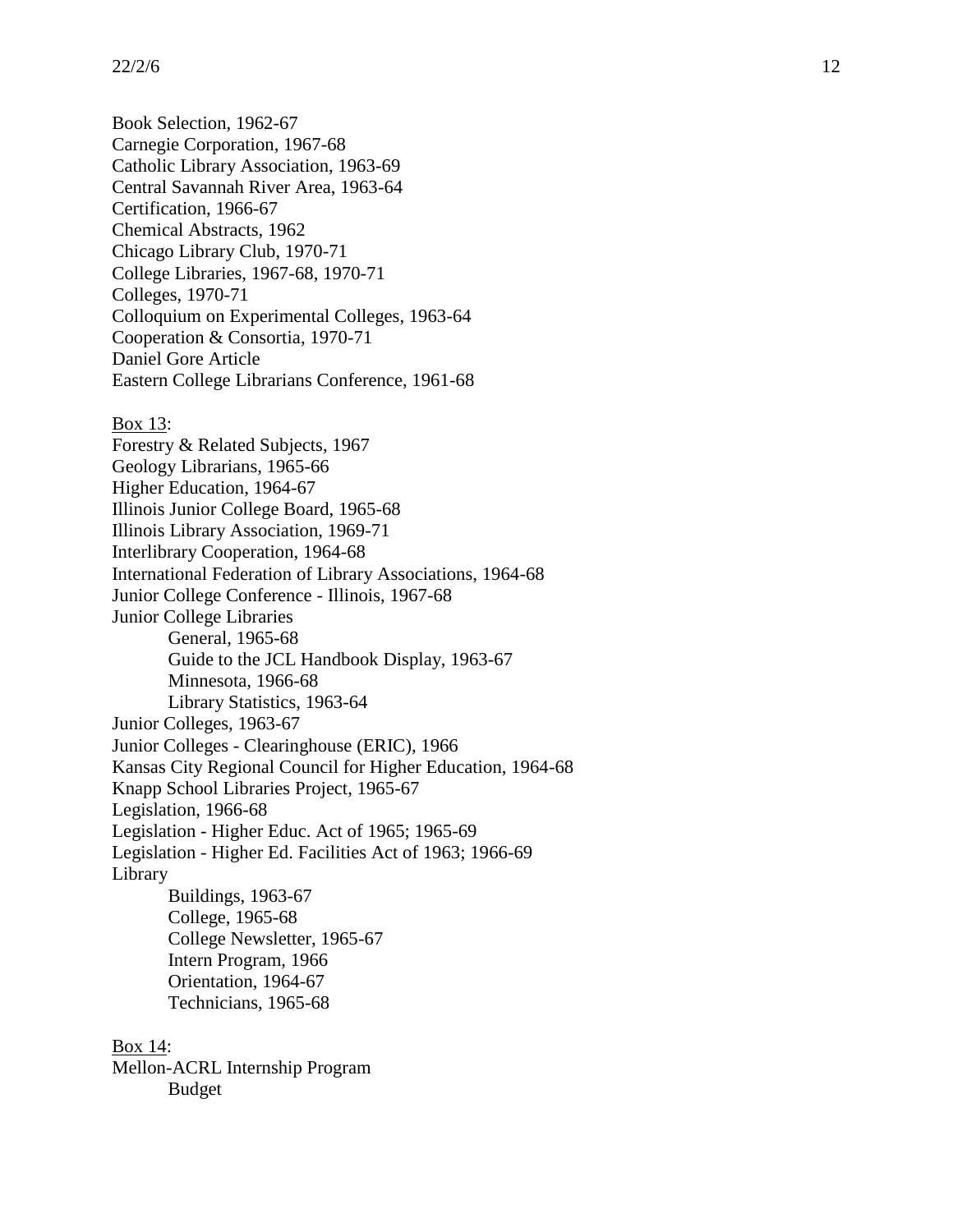| 1974-79                                                                                                                                                                                                    |
|------------------------------------------------------------------------------------------------------------------------------------------------------------------------------------------------------------|
| 1978                                                                                                                                                                                                       |
| Certificates, 1978                                                                                                                                                                                         |
| Evaluation Forms, 1977/78                                                                                                                                                                                  |
| General, 1980/81                                                                                                                                                                                           |
| Key Documents, 1972-79                                                                                                                                                                                     |
| NEH Proposal, 1975-77                                                                                                                                                                                      |
| Association of College and Research Libraries (ACRL):                                                                                                                                                      |
| Committees                                                                                                                                                                                                 |
| Community Use of Academic Libraries: Bibliography and Documents,                                                                                                                                           |
| 1967-1971, 1974                                                                                                                                                                                            |
| Community Use of Academic Libraries' History, including "Proposal for a<br>Regional In-Depth Survey of Community Use of Academic Libraries,"<br>1965-1970, 1974-75                                         |
| Membership Analysis, 1976-78                                                                                                                                                                               |
| Minutes for Board of Directors' Meetings; as published 3/1966-1/1970                                                                                                                                       |
| Minutes, Annual Reports and Proceedings of Committees, Sections, and Subsections (4)                                                                                                                       |
| folders), 1965-1971                                                                                                                                                                                        |
| Press Releases for ACRL, 1973-78                                                                                                                                                                           |
| Representatives to the American Council on Education. Includes 45-page paper "On<br>Universal Higher Education," by Daniel P. Moynihan, delivered at 53rd Annual<br>ACE meeting (1970). 1969-1971, 1973-76 |
| Requests for Payment and Expense Statements, including those for Thomas Cook, Inc.;<br>Julie Virgo; Richard Johnson; and John Crowley. (3 of 5 folders), 1975-1980                                         |
| Box 15:                                                                                                                                                                                                    |
| Requests for Payment and Expense Statements, including those for Thomas Cook, Inc.;                                                                                                                        |
| Julie Virgo; Richard Johnson; and John Crowley. (2 of 5 folders), 1975-1980                                                                                                                                |
| Visitors, 1972-76                                                                                                                                                                                          |
| Williams and Wilkins Copyright Infringement Case, 1970, 1972, 1974                                                                                                                                         |
| ALA:                                                                                                                                                                                                       |
| Committees                                                                                                                                                                                                 |
| Ad Hoc Committee to Study Open Meeting Policy, 1979                                                                                                                                                        |
| Collective Bargaining Committee, 1976, 1978                                                                                                                                                                |
| Depository Library System Committee, 1973-74                                                                                                                                                               |
| Divisional Interests Special Committee, 1977-79                                                                                                                                                            |
| Ethics Committee, 1973                                                                                                                                                                                     |
| Handbook of Organization copy and layout (2 folders), 1977-1980                                                                                                                                            |
| Policies, Revision of, 1973, 1975-78                                                                                                                                                                       |
| Program Unit Heads, including memoranda and minutes, 1973-77                                                                                                                                               |

- Washington office, including Congressional statements and office memoranda, 1972-74
- ALA Washington Office, including Congressional statements, legislative reports, memoranda, and correspondence; and 4-page article by Robert Frase, "Five Years of Struggle for Federal Funds," (1974), (4 folders), 1973-78
- Advisory, Academic, Status of Librarians, 1972-73
- American Association for Higher Education (AAHE)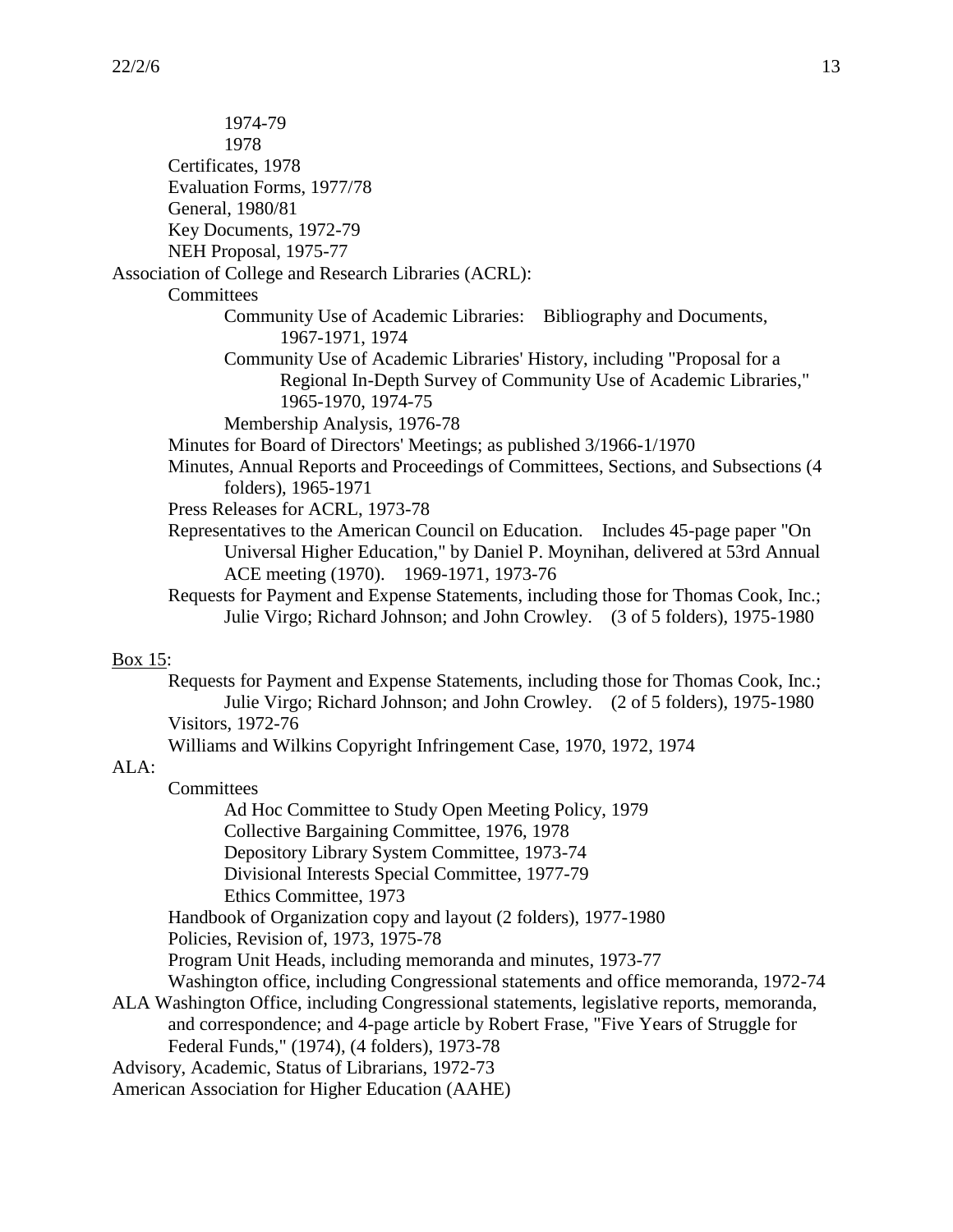- including 1971 Bibliography on Higher Education, 1966-68, 1971-72, 1974 American National Standards Institute (ANSI)
	- including Z39 committee organization and proposed standards for information interchange, 1973-78

Classification Study, concerning job descriptions of Choice personnel, 1966-67

Correspondence of Executive Secretary and Assistants concerning inquiries about ACRL publications, policy, projects, subscriptions and membership; arranged alphabetically (3 of 6 folders), 1977-79

#### Box 16:

- Correspondence of Executive Secretary and Assistants concerning inquiries about ACRL publications, policy, projects, subscriptions and membership; arranged alphabetically (3 of 6 folders), 1977-79
- Invitations, to ACRL (and ALA) to send representatives to academic ceremonies and meetings (2 folders), 1974-78
- Membership Brochure, including draft designs, 1977

Grant from ALA for promotion, 1976-77

Promotion (2 folders), 1974-77

- Midwest Academic Librarians Conference, inquiries, 1974-75
- National Commission on Libraries and Information Science (NCLIS), including summary of "A New Direction for a National Program of Library and Information Service," NCLIS, 13 pages, 1973 and statements by ALA members to NCLIS, and NCLIS objectives, 1972-75
- Supplemental Funds Committee (ACRL), 1976-77
- U.S. Office of Education, including reports about government programs a funding opportunities (2 folders), 1971-74
- Choice, 1976-78 (10 folders): Correspondence, Accounting, Advertising/ Promotion, Budget, Editorial Board, Personnel, Subscription Income and Statistics
- Anthropology Section, 1978-79 (2 folders)
- Arts Section, 1978-79 (2 folders)
- Bibliographic Instruction Section (BIS), 1978-79 (10 folders): Conference Planning, Continuing Education, Policy and Planning
- College Libraries Section, 1977-78
- College Libraries Section, 1978-79 (3 folders)

Community and Junior College Libraries Section, 1978-79 (9 folders): Bibliography,

Membership, Planning and Procedures

Education and Behavioral Sciences Section, 1978-79 (7 folders)

Law and Political Science Section, 1978-79 (2 folders)

Rare Books and Manuscripts Section, 1978-79 (8 folders)

Agriculture and Biological Sciences Section, 1978-79 (3 folders)

Slavic and East European Section, 1978-79 (3 folders)

University Libraries Section, 1978-79 (3 folders)

Western European Languages Special Discussion Group, 1979

ACRL Executive Secretary Correspondence, 1979-80 (4 folders)

Agriculture and Biological Sciences Section, 77/78

**Correspondence** 

Goals and Structures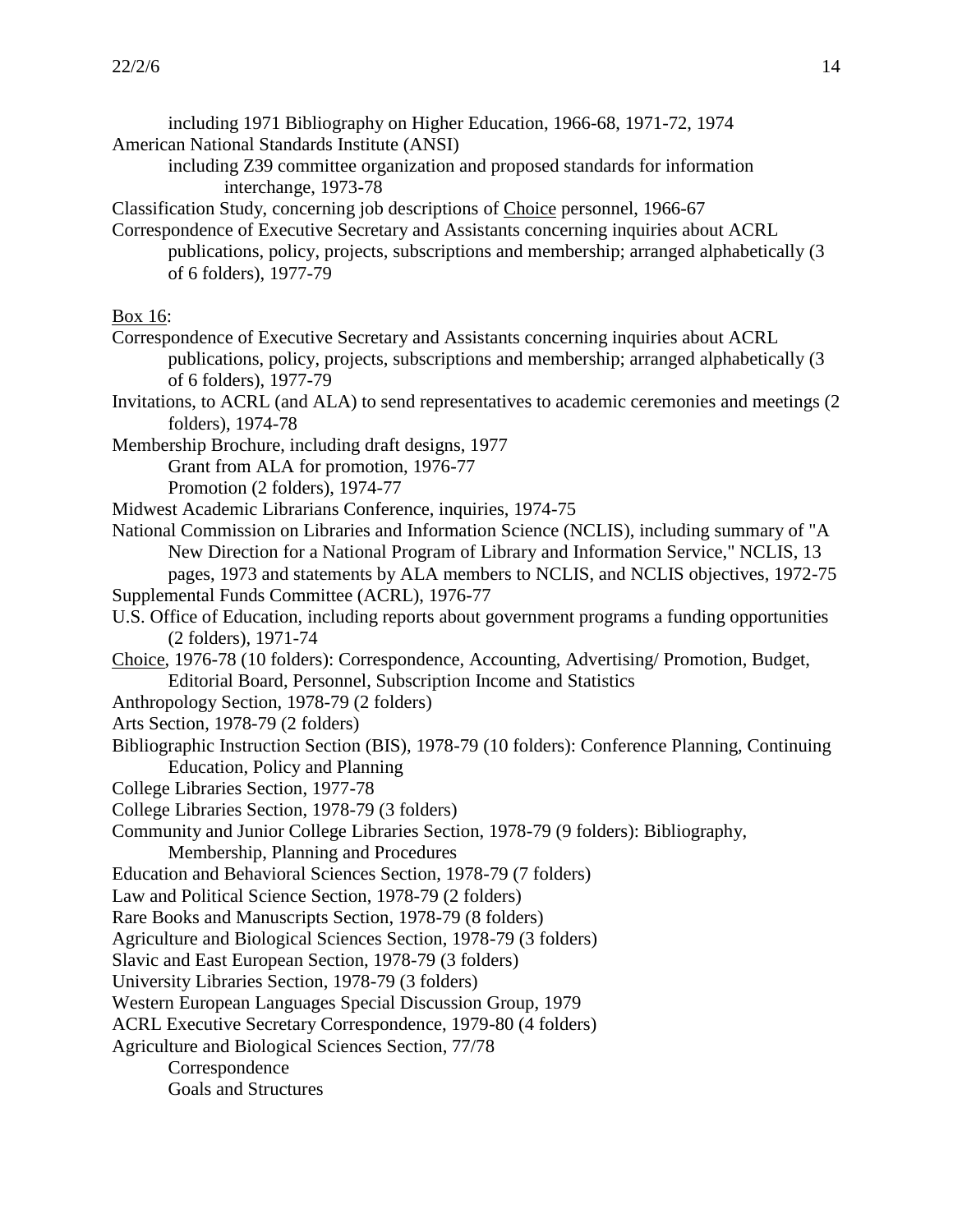Nominating Committee (1979 Elections) Oberly Memorial Award Section Mailings, 78/79 Asian and African Section, 78/79 **Correspondence** Nominating Committee (1980 Elections) Anthropology Section, 79/80 Correspondence Nominating (1981 Elections) Asian and African Section, 79/80, Correspondence Art Section, 79/80, Correspondence Bibliographic Instruction Section, 1979/80 **Correspondence** Conference Planning Continuing Education Cooperation Education for B.I. Nominating -1980 Elections Nominating -1981 Elections Policy and Planning Research Information for BIS Committee Chairs, 1981/82 Pre/Post Conferences, 1980/83 Miriam Dudley BI Librarian Award, 1983 College Libraries Section, 1979/80 **Correspondence** CLIP Notes Continuing Education Nominating (1981 Elections) CLS Membership Participation in the CLS (Ad Hoc ) Box 16: Community and Junior College Libraries Section, 1979 -80 **Correspondence** Procedures Manual Bibliography Instruction and Use Nominating (1981 Elections) Education and Behavioral Sciences Section, 1979/80 **Correspondence** Nominating (1981 Elections) Curriculum Materials Problems of Access and Control Psychology/Psychiatry Committee (Ad Hoc) Standards for Education Library Services Law and Political Science Section, 1979/80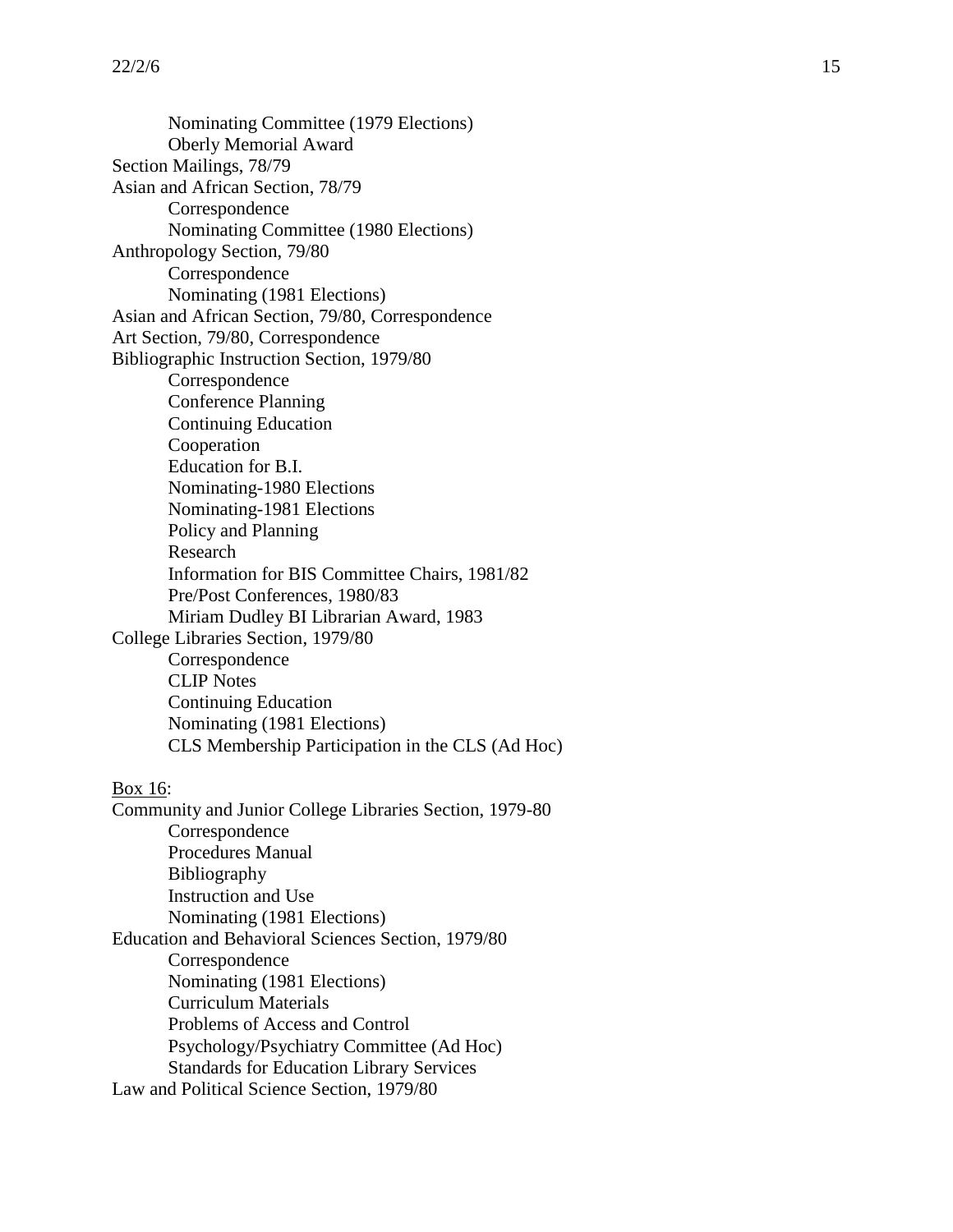Correspondence Nominating (1981 Elections)

Box 17: Rare Books and Manuscripts Section, 1979/80 Correspondence Nominating (1981 Elections) Standards Committee Preconference Planning -Boston, 1980 Preconference Registration -Boston, 1980 Preconference Budget, Boston, 1980 Science and Technology Section, 1979/80 Correspondenc e Nominating (1981 Elections) Oberly Memorial Award Slavic and East European Section, 1979/80 Correspondence Nominating (1981 Elections) Ethnic Publications in the U.S. University Libraries Section, 1979/80 Correspondence Nominating (1981 Elections) Urban University Libraries Western European Specialists Section, 1979/80 **Correspondence** Bylaws Committee Conference Program Planning Committee -New York Nominating Committee, 1980 Elections Nominating Committee, 1981 Elections Type -of-Activity Sections Council, 1981/82 ALA Bibliographical Information, 1979 -80 American National Standards Institute (ANSI), 1979 Association of Research Libraries (ARL), 1974 -79 ARL/OMS Academic Library Programs, 1978 -79 Annual Report, 1983 Academic Library Development Program UW -Parkside, 1978 NC Central University, 1979 Consultant Training Program, 1979 Chapters -New England 1977 -78 1980 -81 CLENE, 1976 -79 Conference on Small Private Colleges, 1979 Consultants, 1969 -80 Convention Display-Choice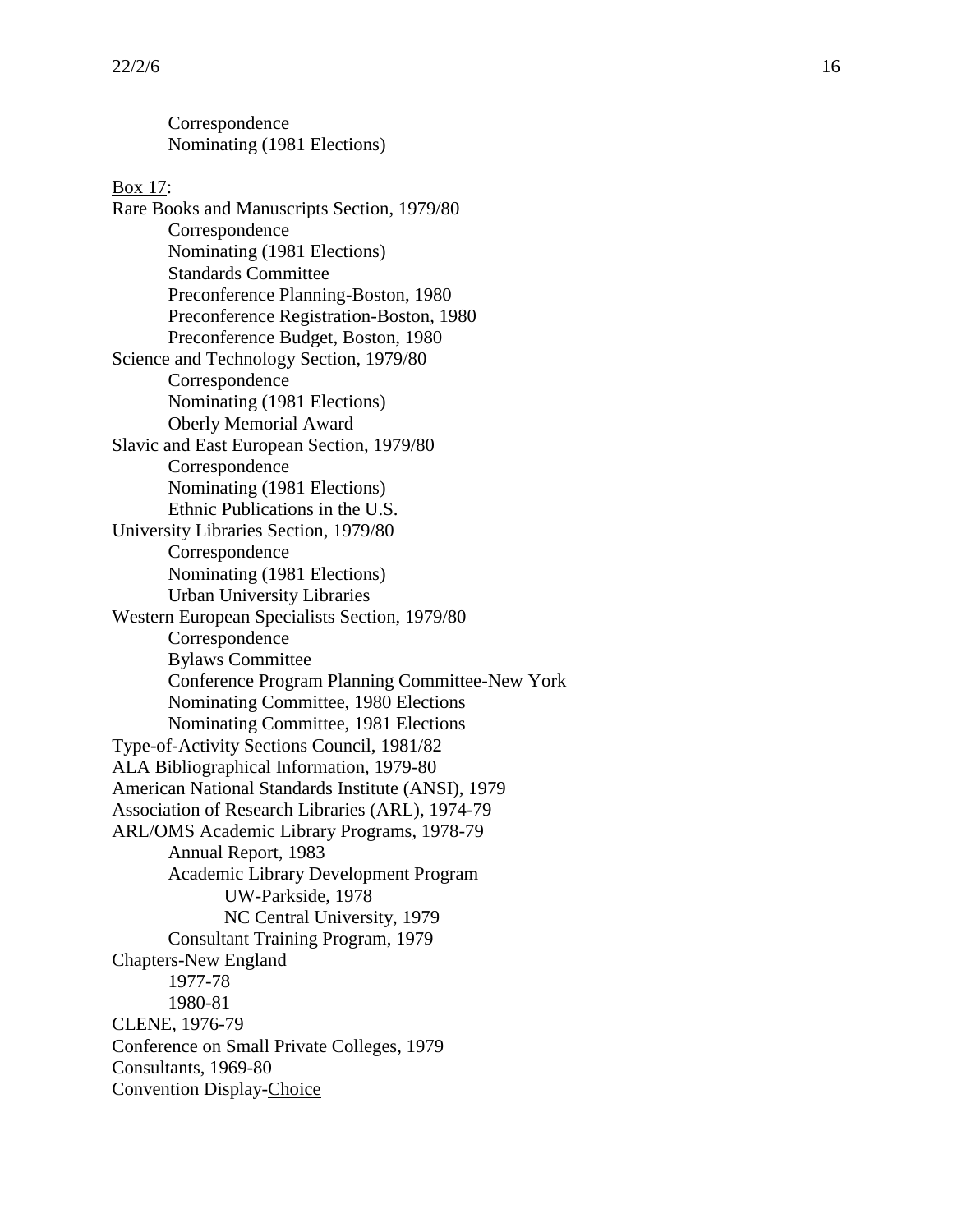Council on Library Resources, 1968-79 Executive Secretary Correspondence 1980-81 (6 folders)

#### Box 19:

1981-82 (4 folders) Lynch, Thomas, 1975-76 Higher Education Management Institute, 1977 Junior College Library Information Center, 1968-79 Knapp Report-Training for Service in Undergraduate Libraries, 1970 Legislation Day, 1978-79 Library Government Information Statistical Services (LIBGIS), 1972-73 1973-75 Manpower Consortium for the Information Profession, 1977 Mellon Foundation-Report, 1978 Report-Review of the Decade, 1979 Midwest Academic Library Conference, 1978-79 National Goals Seminar, 1973-74 National Library of Australia-Report, 1979-80 Correspondence, 1981 National Science Foundation, 1978 NCLIS-National Periodical Center, 1978-79 1979-80 White House Conference, 1979-80 Conference Information Packet, 1979-80 Correspondence, 1978-79 Annual Report, 1979-80 New England Board of Higher Education (NELINET), 1977 New England Library Board, 1979 Personnel Officers of Large Academic Libraries, 1973-75 Preconference on Collective Bargaining, 1975 (7 tapes) Box 20: President's Committee on Employment of the Handicapped, 1979 Printers-Hauber, 1980 Rare Book Conference on Facsimiles (Photoduplication) 1971-72 1970-71

Representatives, 1962-68 Reprint Policy, 1977

K.G. Saur, 1980

Sears

Simmons College, 1979

Society of American Archivists, 1975-79

Southwestern Library Association, 1978

Standards and Accreditation Preconference, 1980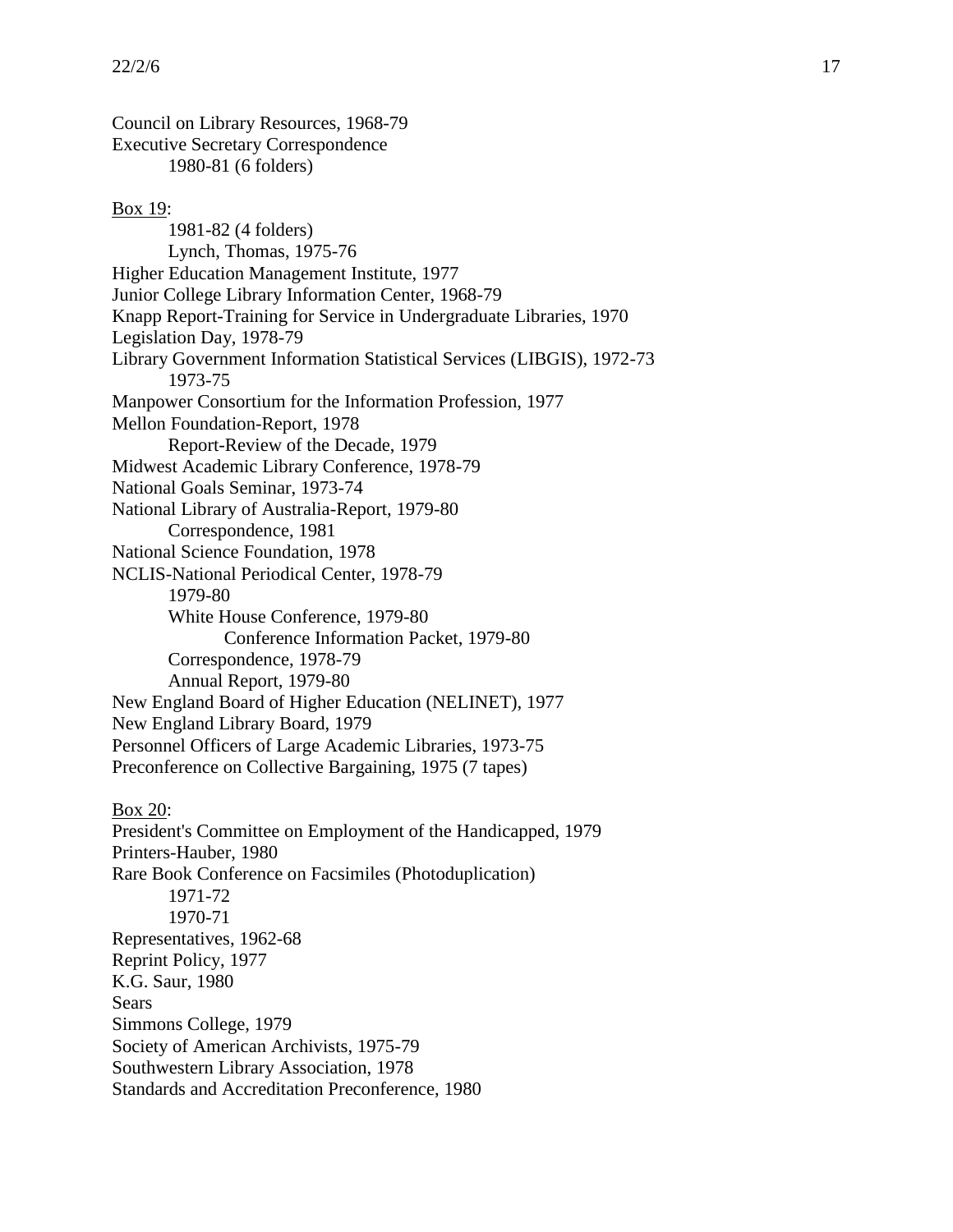Workshop Correspondence, 1980-82 Statistics: ULS Project, 1970-76 1979-80 Completed Questionnaires Correspondence Results Ukrainian Library Association of America, 1975-76 United Nations University, 1973-74 U.S. Office of Education, 1976-78 Use and Effectiveness of the 1975 "Standards for College Libraries", 1980 Virgo, Julie A.-Executive Secretary, 1976-80 Work Study Report, March 19-22, 1968 Approval Plans Conference, 1978-79 New York ERIC Preconference, 1978-79 White House Conference, 1976-77 1977-78 1978-79 ACRL/NEH Correspondence, 1982-83 Accepted Applications, Southern Workshop (Feb. 21) ARCL/PLA Proposal Box 21: ARCL/NEH Proposal ACRL/NEH Madison Workshop, 1982-83 Rejected New Orleans Applicants New Orleans Workshop Workshop-California-Accepted Applications-Colleges-Universities Alternatives to Workshop Rejected Applications-Community Colleges-Colleges-Universities Applications Received after Deadline Workshop Materials Requested Project, 1981-82 Workshop-Boston-Accepted Applications-Universities Applications-Library Schools Rejected Applications-Community Colleges-Colleges-Universities California Workshop, 1981-82 Accepted Applications-Community Colleges Workshop-Budget Public Programming for Academic Libraries Financial Report, 1982-83 Shrewbury, MA Conference, 1981-82 Boston Workshop-Correspondence Accepted Applications-Community Colleges-Colleges Follow-up Evaluations (2 folders)

#### Box 22:

PLA/NEH Workshops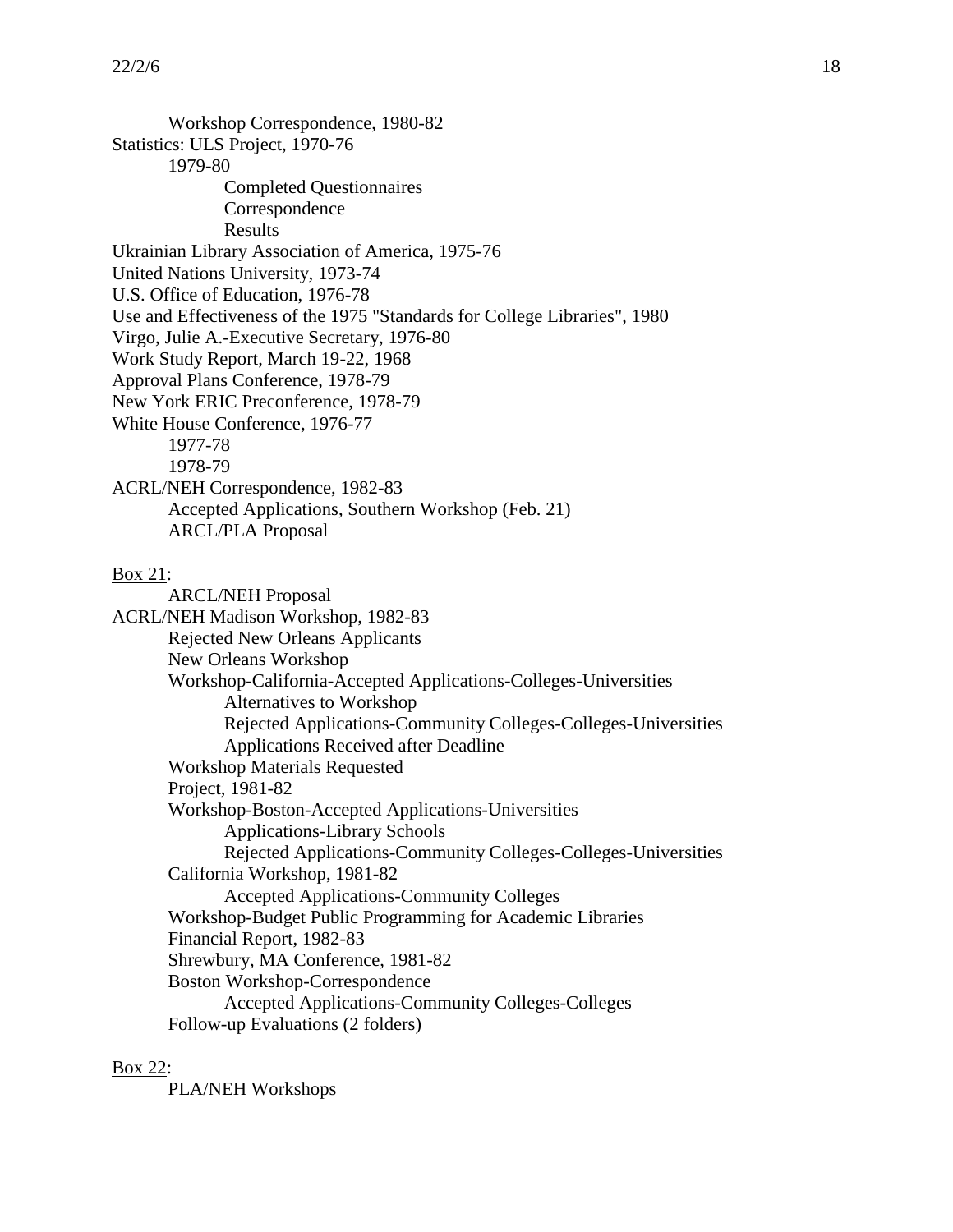Savin Copier, 1979-85 Commission on Humanities, 1979-80 Fast Job Listing Service, 1979-80 Council for Interinstitutional Leadership, 1980-81 Council on Library Resources, 1980-81 Wingspread Conference on Sharing Resources, March 1981 Association of Research Libraries, 1980-82 Fast Job Listing Service, 1981-82 Correspondence (alphabetical in 12 folders), 1982-83 Council on Social Work Education, 1982-83 Fast Job Listing Service, 1983-84 Savin Copier Usage Records, 1983-84 Association of Research Libraries, 1983-85 Budget Posting Books 231 and 303 340 and 346 351 and 380 381 and 382 383-384-385 and 386 388-612-629-688 805-808 and 813 Fast Job Listing Service, 1985-86 Advisory - Junior College Libraries, 1963-86 Academic Status Correspondence, 1974-82 Reports and Brochures, 1972-84 Job Lists and Reports, 1968-73 Standards and Accreditations, 1974-82 Association of Research Libraries (ARL) Office of Management Studies, Academic Library Program, 1978-82 Consultant Training Program, 1980-81 Chapter, Correspondence, 1978-83 Dues Information, 1978-80 Guidelines, 1981 Press Releases, 1981-86 Box 23: Committee for the Revision of ALA Standards for College Libraries, correspondence (2 folders), 1970-71

Committee on Revision of College Library Standards, Correspondence, 1971-72

Academic Status Committee, cases, 1972-73

Standards and Accreditation Committee, J. Morris Jones Award, 1972-73 Correspondence, 1973-74 Minutes and agendas, 1973-74 Working papers, 1973-74 Academic Status Committee, joint statement on faculty status, 1973-74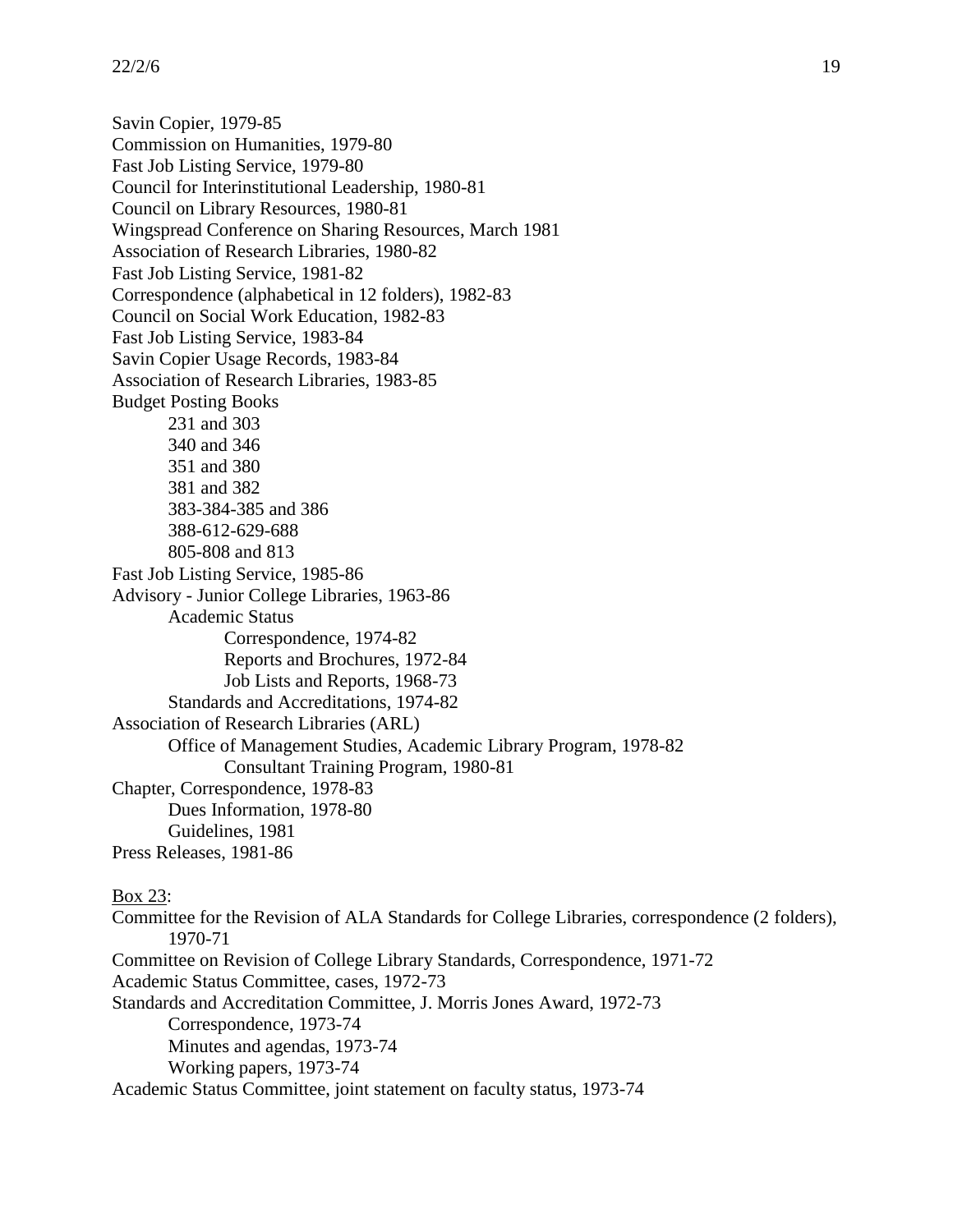Preconference, San Francisco, 1974-75 Subcommittee to Develop Quantitative Standards, correspondence, 1974-75 Standards and Accreditation Revision Subcommittee, correspondence (2 folders), 1974-75 Minutes and agendas, 1974-75 Working papers, 1974-75 Workshop, 1974-75 Guidelines for college libraries, 1974-75 Library Faculty Status Surveys (2 folders), 1975-76 Standards and Accreditation Guidelines Subcommittee, correspondence, 1975-76 1976-77 Academic Status Committee, history, 1977-78 Standards for College Libraries Revision Committee, correspondence, 1977-78 Standards and Accreditation Guidelines Subcommittee, correspondence, 1977-78 1978-79 Library Statistical Analysis Job Tables, 1979 Box 24: Standards for College Libraries Revision Committee, correspondence, 1978-79 1979-80 Library Statistical Analysis Job Tables, 1980 Academic Status Committee, correspondence, 1979-80 Standards for College Libraries Revision Committee, correspondence, 1980-81 Advisory, general correspondence, 1980-81 Budget and Finance Committee, correspondence, 1980-81 Chapters, council correspondence (3 folders), 1980-83 Mailings (3 folders), 1980-83 Chapter Topics Newsletter (3 folders), 1980-83 Elections, results (2 folders), 1981-83 Biographical information (2 folders), 1981-83 Exchange librarians, correspondence (2 folders), 1981-83 Membership, promotion correspondence (2 folders), 1981-83 Correspondence and statistics, 1982-83 Problems, 1982-83 Correspondence of people who dropped membership, 1982-83 College Library Standards Committee, 1982-83 Elections, results (2 folders), 1983-85 Biographical information (2 folders), 1983-85 Chapters, council correspondence (2 folders), 1983-85 Mailings (2 folders), 1983-85 Chapter Topics Newsletter (2 folders), 1983-85 Budget and Finance Committee, correspondence, 1984-85 Box 25: Membership Correspondence, 1983-84 New members (2 folders), 1983-85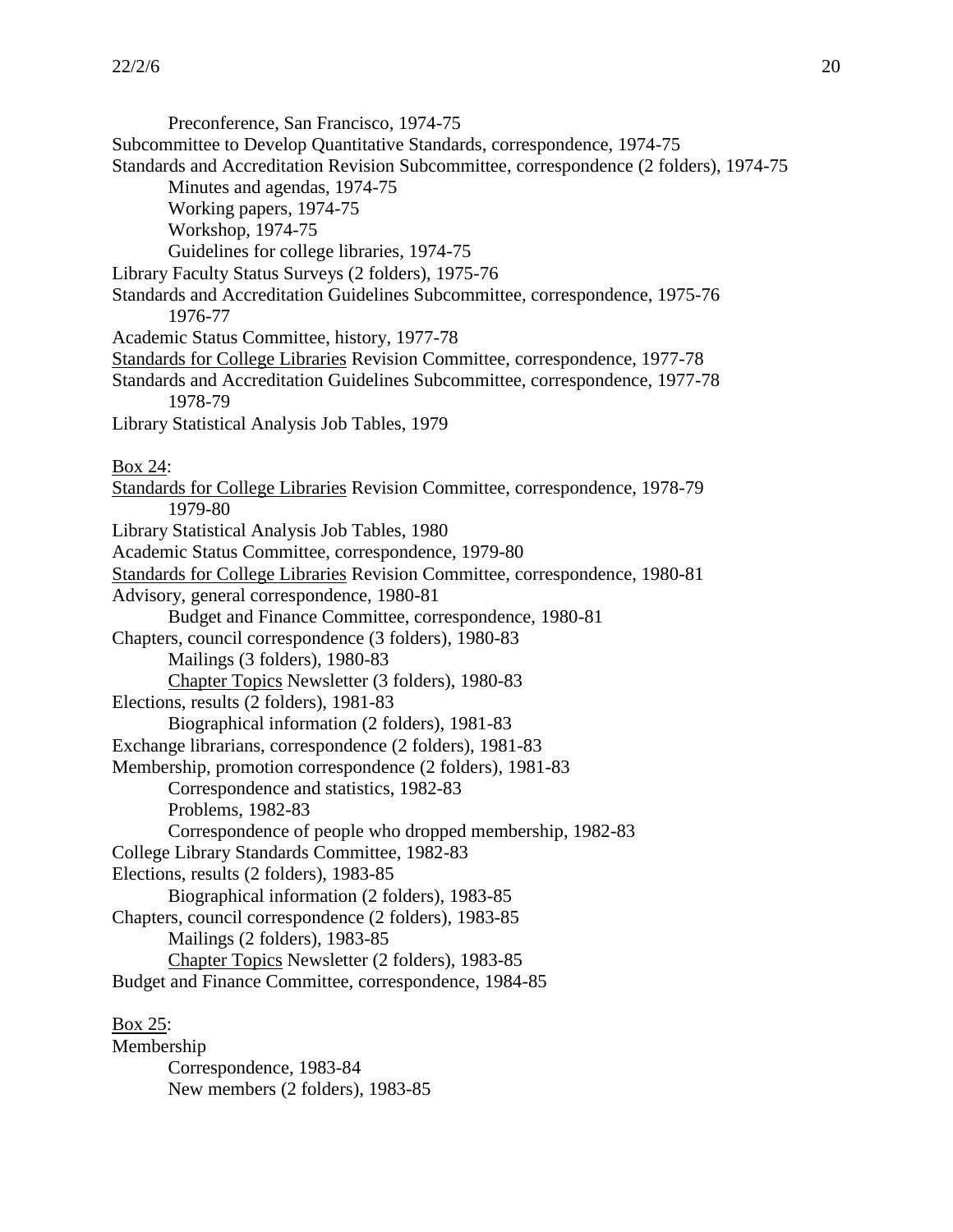Problems (2 folders), 1983-85 Promotion (2 folders), 1983-85 Requests for information (2 folders), 1983-85 Organizational letter problems, 1984 Mailings to Representatives, 1981-85 National Library Week Committee, 1983 History, (2 folders), 1962-68, 1977-85 Affiliation, 1953-74 Annual Conference Proceedings, 1958-66 Appointments, 1974-75 Bylaws Project Chapters, 1964-79 **Committees** Elections Evaluation of ACRL Organizational Structure, 1968-71 Manual of Organization & Proposed Revisions, 1956-86 Membership Promotion, 1969 Officers, 1978 Officers & Committeemen, 1954-73 Policy Statements, 1975 Publications, 1974-75 Rare Books and Manuscripts Pre-Conference, 1963-75 Reports Representatives, 1974 Schedule of Activities, 1964-68 Sections Statements of Responsibility, 1958-71 Section Newsletters - General, 1985-86 ANSS (Anthropology and Sociology Section), 1985-86 ARTS (Art Section), 1985-86 BIS (Bibliographic Instruction Section), 1985-86 CJCLS (Community and Junior College Library Section), 1985-86 CLS (College Libraries Section), 1985-86 EBSS (Education and Behavioral Sciences Section), 1985-86 LPSS (Law and Political Science Section), 1985-86 RBMS (Rare Books and Manuscripts Section), 1985-86 SEES (Slavic and East European Section), 1985-86 STS (Science and Technology Section), 1985-86 WESS (Western European Specialists Section), 1985-86 Board of Directors - General, 1982-83 Executive Committee, 1982-83

## Box 26:

Annual Conference - Los Angeles, Minutes, First Meeting, 1983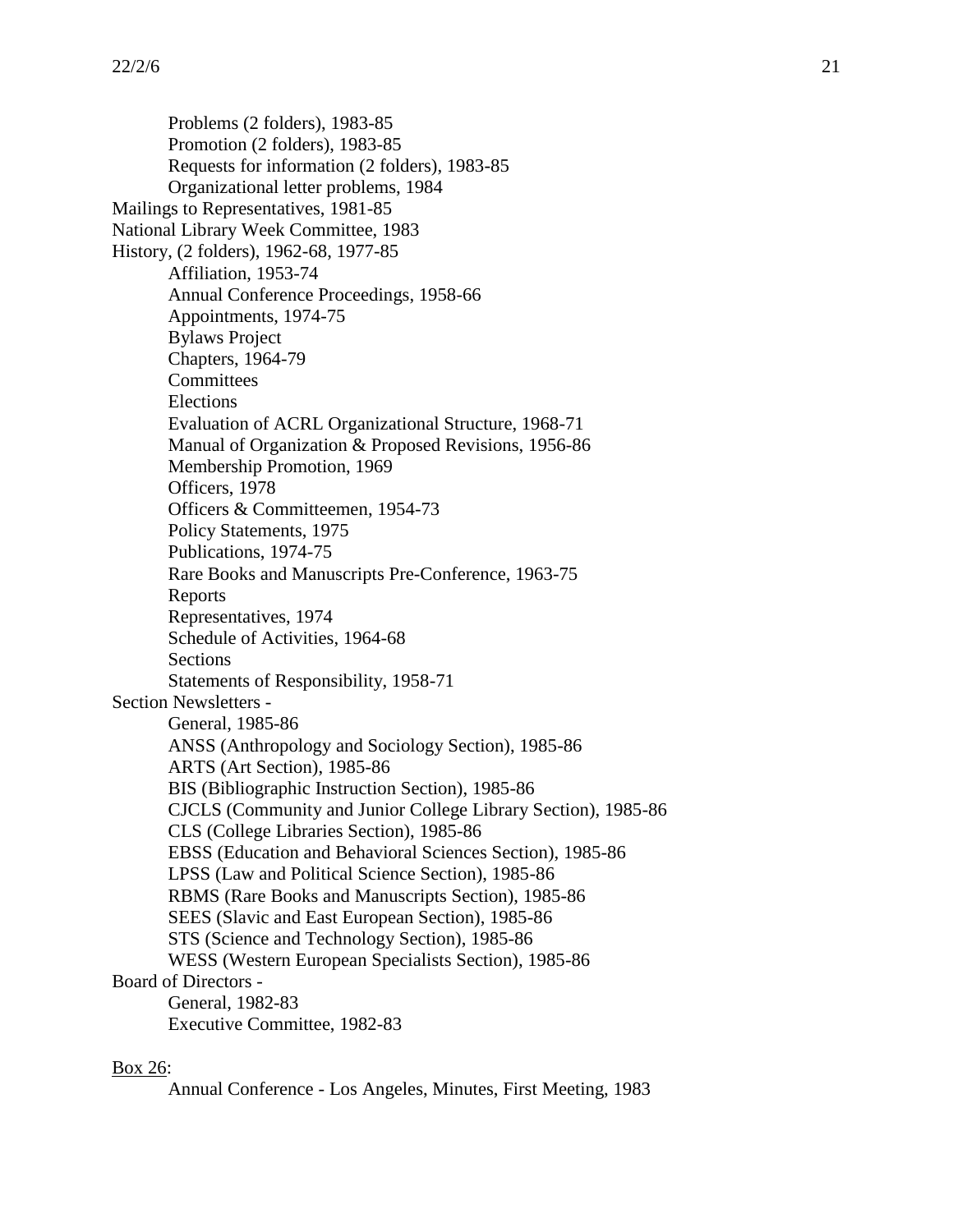(Joyce) Ball's Correspondence, 1982-83 Executive Committee Spring Meeting, Conference Call, May 19, 1983 Fall Meeting, October 12, 1982 Councilor's Correspondence, 1982-83 Midwinter Meeting, 1982-83 Meeting - Los Angeles, Originals First Meeting, 1983 Second Meeting, 1983 Speakers Bureau, Roster (no date) (Carla) Stoffle's Correspondence (ACRL President), 1982-83 (David) Weber's Correspondence (Planning Committee Chair), 1982-83 (Sara) Whildin Correspondence, 1982-83 Executive Committee Spring Meeting, Minutes, 1983 Fall Meeting, Minutes, 1982 State Chapters Alabama, 1981-90 Arizona, 1980-90 Arkansas, 1988-90 Northern California, 1978-85 Southern California, 1978-85 California, 1979-89 (2 folders) Colorado, 1980-87 Delaware Valley, 1969-89 Georgia, 1979-89 Illinois, 1973-89 Indiana, 1979-88 Iowa, 1975-89 Box 27: Kansas, 1974-88 Kentucky, 1985-89 Louisiana, 1982-88 Maryland, 1976-89 Michigan, 1974-89 Minnesota, 1974-88 Mississippi, 1980-89 Missouri, 1975-87 Montana, 1984-88 Nebraska, 1980-88 (2 folders) Nevada, 1984-88 New England, 1979-88 (3 folders) New Jersey, 1978-87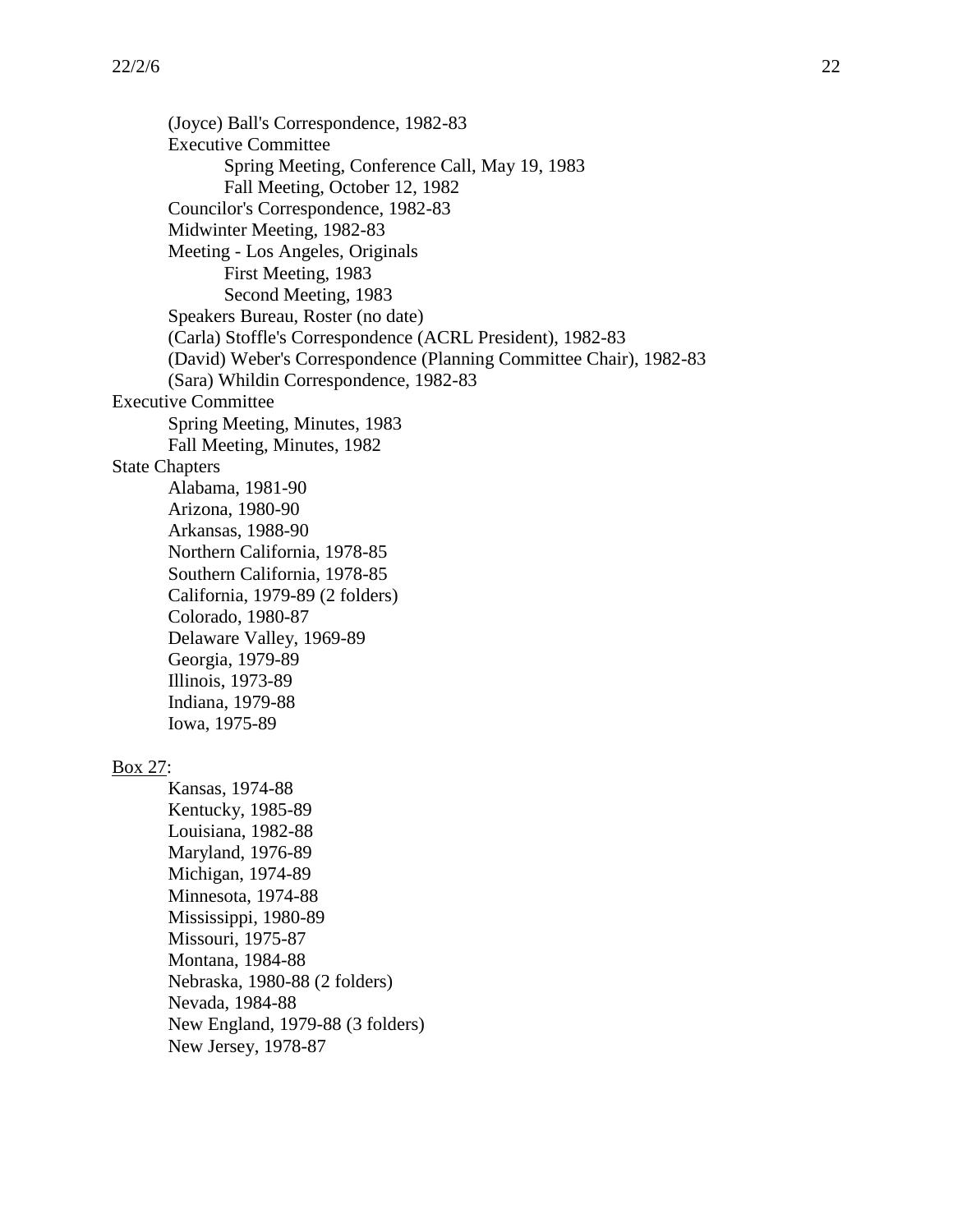## Box 28:

New Mexico, 1986-88 Eastern New York, 1975-89 Greater New York Metropolitan Area, 1980-89 Western New York/Ontario, 1974-89 North Carolina, 1978-88 North Dakota, 1980-88 Ohio, 1980-89 Oklahoma, 1979-89 Oregon, 1975-88 South Carolina, 1982-83 South Dakota, 1979-88 Tennessee, 1975-89 Texas, 1977-89 Utah, 1984 Virginia Chapter, 1977-88

#### Box 29:

Washington State Chapter, 1980-89 Western Pennsylvania (Potential Chapter), 1987-88 Wisconsin Chapter, 1974-89 Chapters Council, 1985-86 Chapter Mailings, 1985-86 President's Program, New York University, 1986 Tri-State Chapter, 1966-85 (2 folders) Tri-State Conference (Ill., Wisc., Ind.), 1985-87 Chapters - General, 1974-80 Operating Agreement, 1986 Speakers Program, 1985-88 Chapters Council - Orientation Committee, 1982-86 New Chapters Committee, 1982-88 Nominating Committee, 1982-88 Strategic Planning Committee, 1987-88 Support Committee, 1983-89 Florida Association of College and Research Libraries, 1976-87 Illinois Chapter Newsletter, 1974-87 Hospitality Committee, 1987-88 Liability, 1985-87 ACRL National Conference, Chapter Council Activities Committee, 1988 ACRL Presidential Candidate Forum Planning Committee, 1987-88 5-State Conference, IA, MN, ND, SD, and WI, April 27-29, 1988 General Files 1986-87 General Correspondence (11 folders)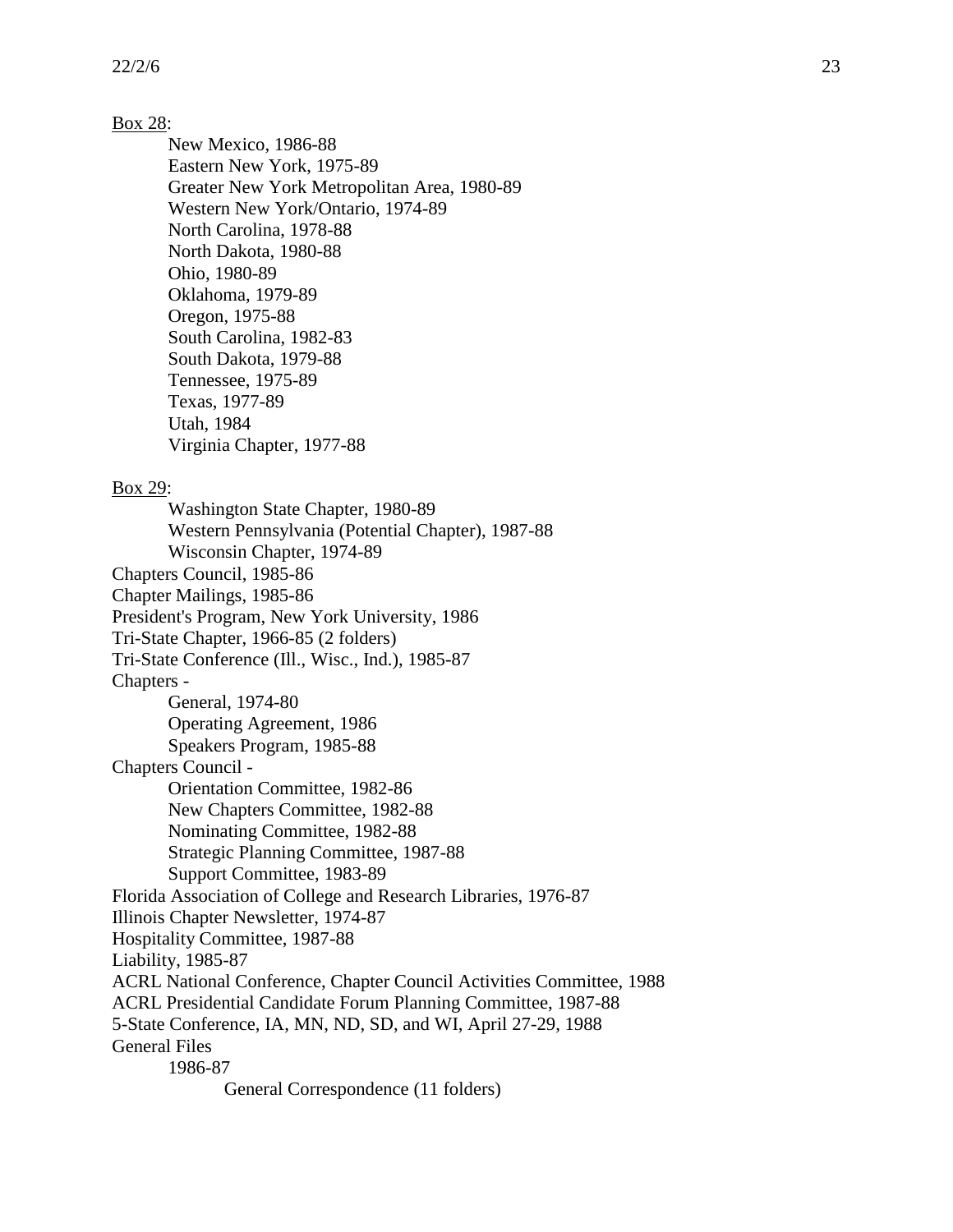Council on Library Resources Oberlin Conference of College Libraries

#### Box 30:

1987-88 ARL Correspondence (12 folders) Council on Library Resources Exchange Librarians Oberlin Conference of College Libraries 1988-89 - Statistics: 1987-88 Survey Correspondence and Responses (17 folders) Guide to Policies and Procedures, 1981/82-1987/88 (6 folders) What's Happening (1987-91) Publishing Files Choice, General Files, 1976, 1985/86-1988/89 Ad Hoc Committee on Choice, 1976 Directions to Choice (maps) 1985/86 General Correspondence Accounting Advertising/Promotion Current Budget Deferred Income Editor Editorial Board Monthly Reports Box 31: 1986/87 General Correspondence Accounting Advertising/Promotion Deferred Income (3 folders), Monthly Reports 1987/88

General Correspondence Accounting Advertising Automation Budget Editor Editorial Board Monthly Reports 1988/89 General Correspondence Accounting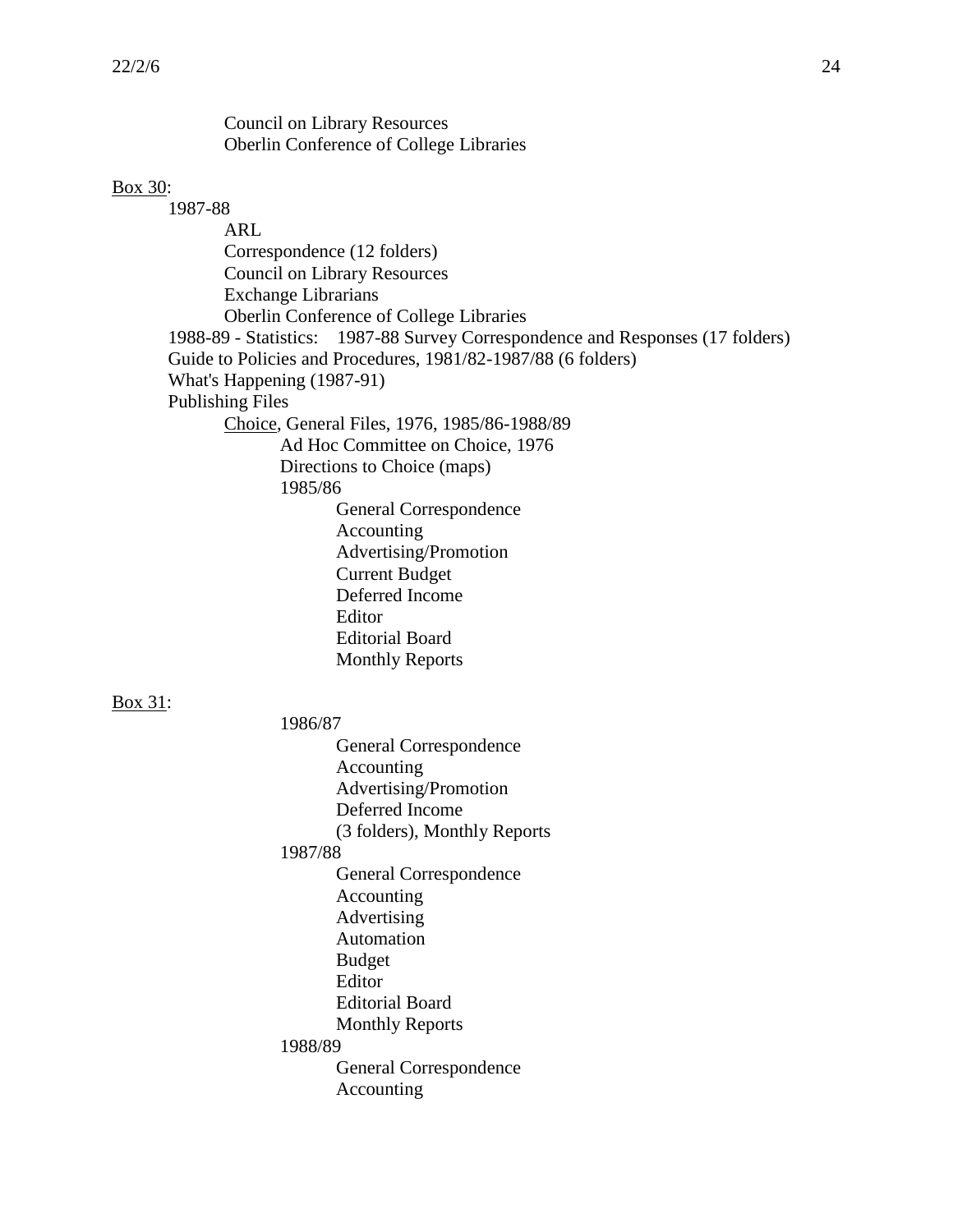Box 32:

Advertising/Promotion Automation Editorial Board Guide to Reference Books Indirect Costs College & Research Libraries 1986/87 Advertising Budget Correspondence Editorial Board Striplists 1987/88 Advertising Claims & Late Issues Correspondence Editorial Board Striplists Non-Print Media Publications (10 folders) 1976/77 - 1984/85 Publications in Librarianship (11 folders) 1976/77, 1978/79 - 1988/89, including Neil Radford Manuscript, 1982/83 Rare Books and Manuscripts 1984/85 Editorial Board 1985/86 Advertising Budget Correspondence Editorial Board Production/Printing Subscriptions 1986/87 Accounting Advertising Correspondence Editorial Board Production/Printing Subscriptions Discussion Groups Audio-Visual, 1979-82 Black Studies Librarianship, 1980-89 Cinema Librarians, 1976-86 College Libraries, 1982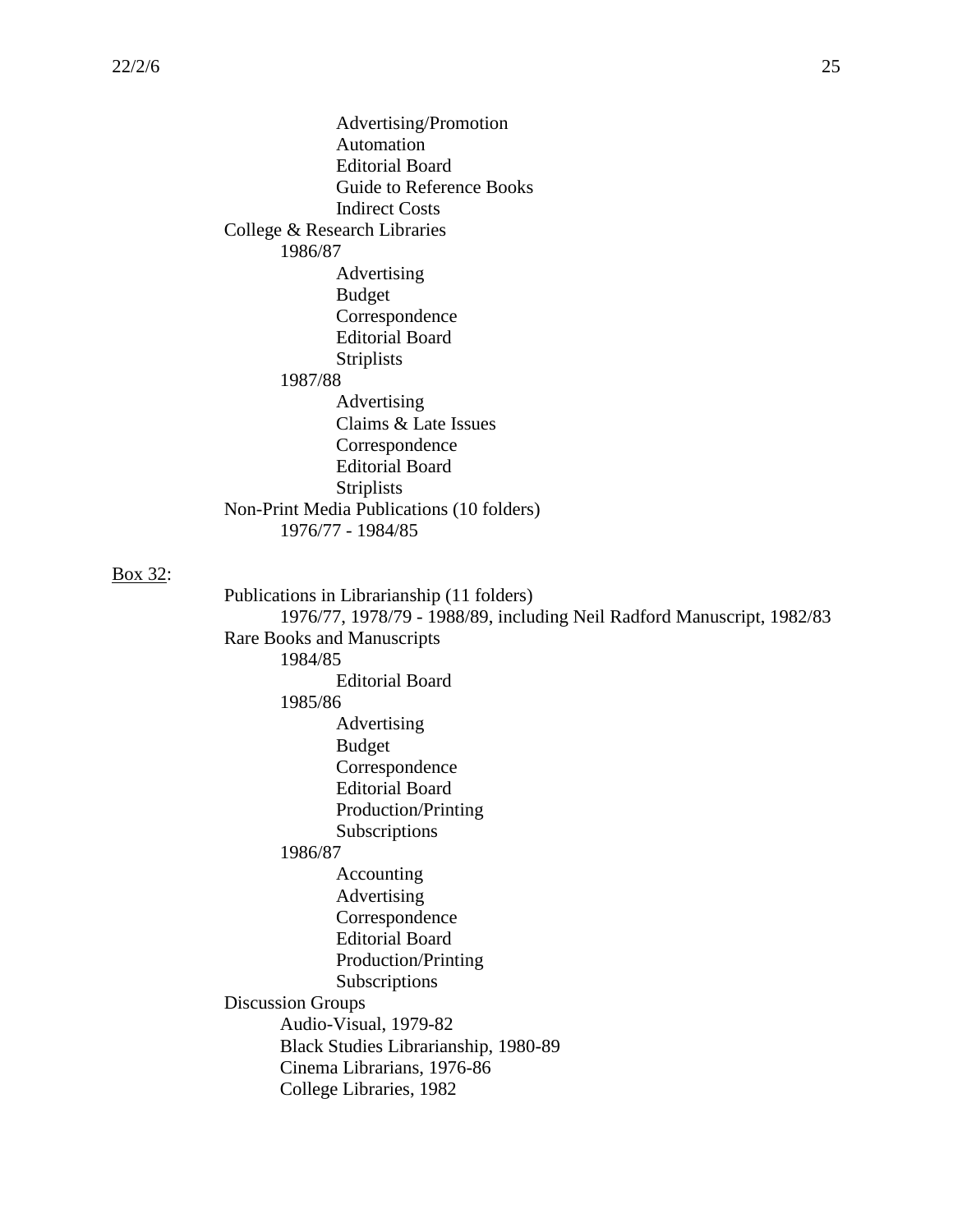Documentation Abstracts, Inc, 1984-88 Future of the Catalog in Research Libraries, 1978-81 Metropolitan Academic & Research Libraries, 1979-81 Microcomputer Services in Academic Libraries, 1984-91 Sci-Tech Schools, 1989 Serial Pricing, 1989 Split Positions in University Libraries, 1987-88

## ALA

1984/85 J. Morris Jones Award, Divisional Leadership Enhancement Program Planning Committee 1987/88 Annual Conference New Orleans, President's Program Divisions Elections (3 folders)

#### 1988/89

Midwinter Meetings, Washington AV Request Forms Catering Forms Staff

#### Box 33:

Annual Conference - Dallas ACRL Booth Audiovisual Forms Board Approval of Section Program **Cassettes** Catering Forms Conference Arrangements President's Program Program Copy Special Allocations

## 1989/90

Midwinter Meeting - Chicago Audiovisual Catering Forms Final Schedule of Meetings Schedule Staff Annual Conference - Chicago ACRL Booth ALCTS Program on Preservation Audiovisual Badges **Cassettes**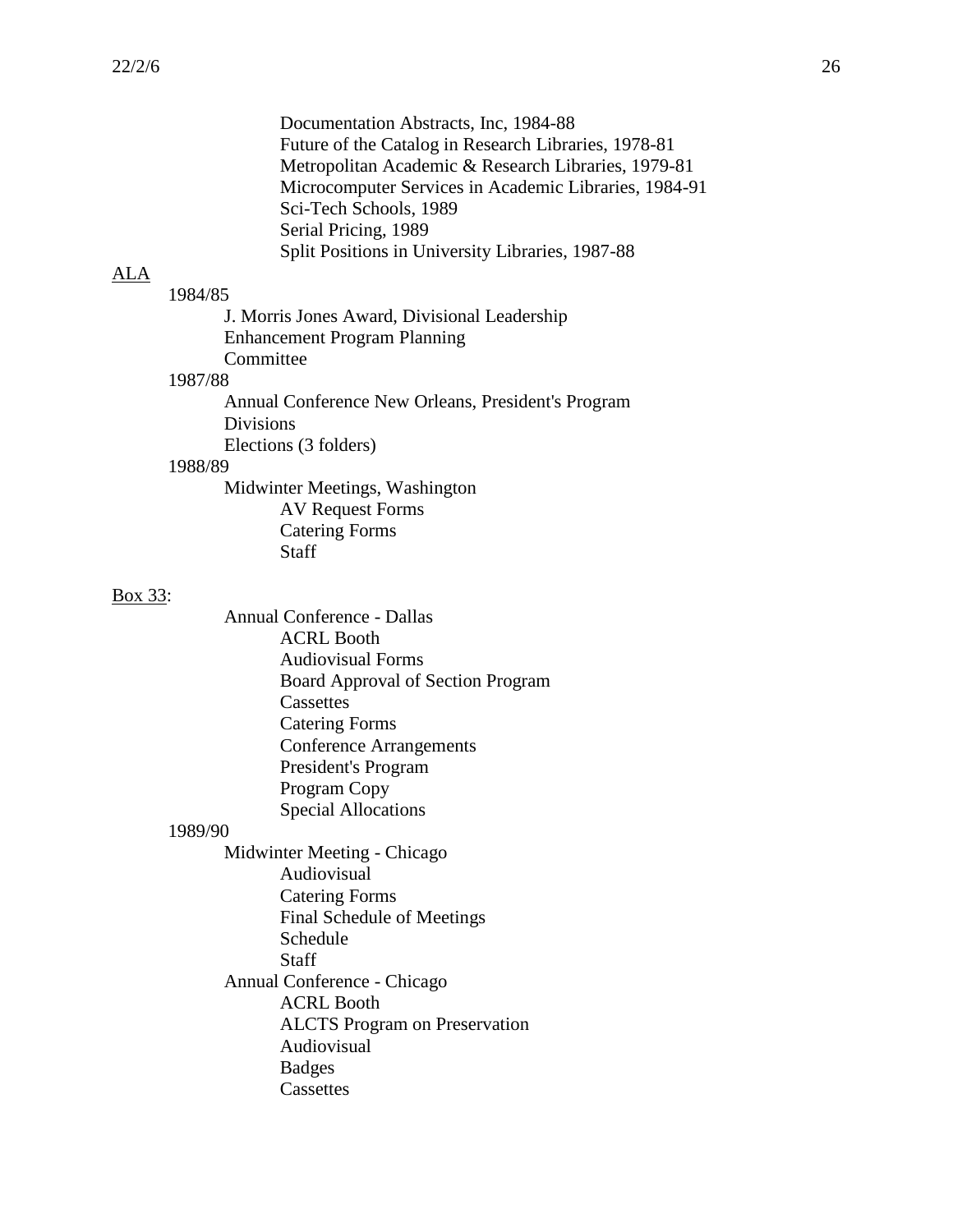|                      | <b>Catering Forms</b><br><b>Conference Arrangements</b><br><b>Conference Program Planning</b><br>President's Program<br>Program Copy<br>Schedules<br><b>Sign Requests</b><br><b>Special Allocations</b><br><b>Staff</b> |
|----------------------|-------------------------------------------------------------------------------------------------------------------------------------------------------------------------------------------------------------------------|
| <b>NEH Workshops</b> |                                                                                                                                                                                                                         |
| <b>General Files</b> |                                                                                                                                                                                                                         |
|                      | $C & R$ RL Reprints, 1985                                                                                                                                                                                               |
|                      | Form Letter, 1986-88                                                                                                                                                                                                    |
|                      | Sample Folder, 1986, 1988                                                                                                                                                                                               |
|                      | <b>Yellow Participant Return Postcard</b>                                                                                                                                                                               |
| 1985/86              |                                                                                                                                                                                                                         |
|                      | Colorado Springs                                                                                                                                                                                                        |
|                      | <b>Applications Accepted</b>                                                                                                                                                                                            |
|                      | Correspondence                                                                                                                                                                                                          |
|                      | Evaluation                                                                                                                                                                                                              |
|                      |                                                                                                                                                                                                                         |
|                      | <b>Rejected Applications</b>                                                                                                                                                                                            |
|                      | Marylhurst, Oregon                                                                                                                                                                                                      |
|                      | <b>Applications Accepted</b>                                                                                                                                                                                            |
|                      | Correspondence                                                                                                                                                                                                          |
|                      | Evaluations                                                                                                                                                                                                             |
|                      | Photo Directory                                                                                                                                                                                                         |
|                      | <b>Puerto Rico</b>                                                                                                                                                                                                      |
|                      | Applications                                                                                                                                                                                                            |
|                      | Correspondence                                                                                                                                                                                                          |
| 1986/87              |                                                                                                                                                                                                                         |
|                      | General Correspondence                                                                                                                                                                                                  |
|                      | <b>Grant Recordkeeping</b>                                                                                                                                                                                              |
|                      | Second Follow-Up Questionnaire                                                                                                                                                                                          |
|                      | <b>Team Programs</b>                                                                                                                                                                                                    |
|                      | Omaha, NE                                                                                                                                                                                                               |
|                      | Applications                                                                                                                                                                                                            |
|                      | <b>Boys Town</b>                                                                                                                                                                                                        |
|                      | Directory                                                                                                                                                                                                               |
|                      | Evaluations                                                                                                                                                                                                             |
|                      | <b>General Correspondence</b>                                                                                                                                                                                           |
|                      | Tucson, AZ                                                                                                                                                                                                              |
|                      | Applications                                                                                                                                                                                                            |
|                      | Directory                                                                                                                                                                                                               |
|                      | <b>General Correspondence</b>                                                                                                                                                                                           |
|                      | <b>Sun Space Ranch</b>                                                                                                                                                                                                  |
|                      |                                                                                                                                                                                                                         |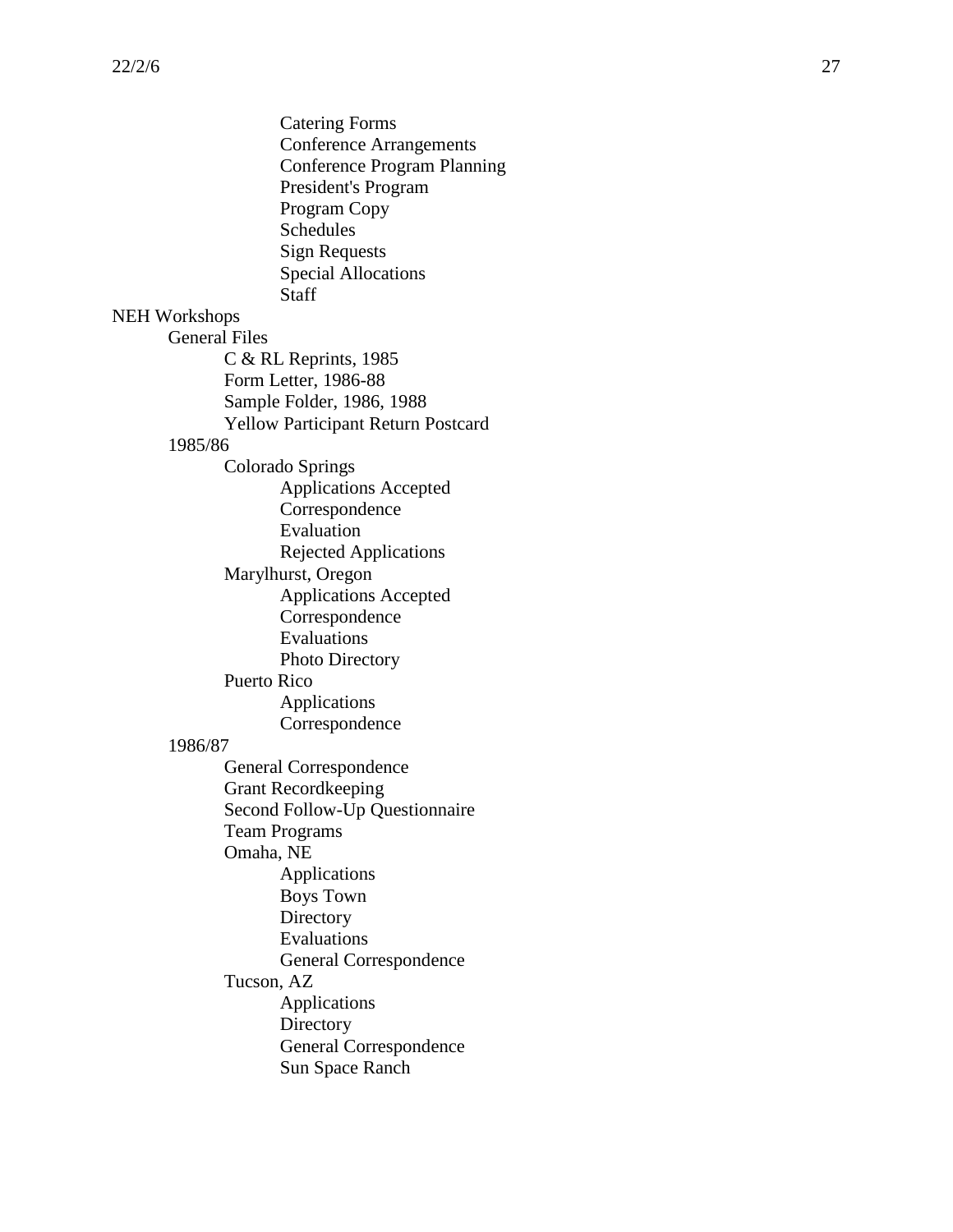Box 34: Orlando, FL Applications Canterbury Center Evaluations General Correspondence Photo Directory Unable to Attend - Reconsider Chicago ACRL Program Officer files, Publications ALA Publishing Services 1985-86 General Correspondence Order Billing 1986-87 General Correspondence Order Billing 1987-88 General Correspondence Order Billing Store Approval Plan (2 folders) 1985-88 Correspondence, 1987-88 Inventory Sales Report/Sales Report (2 folders) 1985-87 Longmen Distribution (formerly Caroline House) (3 folders) 1985-88 Promotion, 1985-86 Royalties (4 folders) 1985-89 Surveys (2 folders) 1986-88 Office for Research, 1974-79 Accounting, 1982-83 Council, 1982-83 National Commission on Libraries and Information Science (NCLIS), 1982-83 Office for Research, 1982-83 Washington Office, 1982-83 Accounting, 1984-85 Data Processing Steering Committee, 1985 Deputy Executive Director, 1984-87 Division Executive Directors, 1984-85 Divisions Operating Agreement, 1984-85 Legislation Day, 1985 Meyer Charitable Trust, 1984 Montana State Library, 1985 National Commission on Financing Postsecondary Education, 1973, 1984 Montana State Library, 1985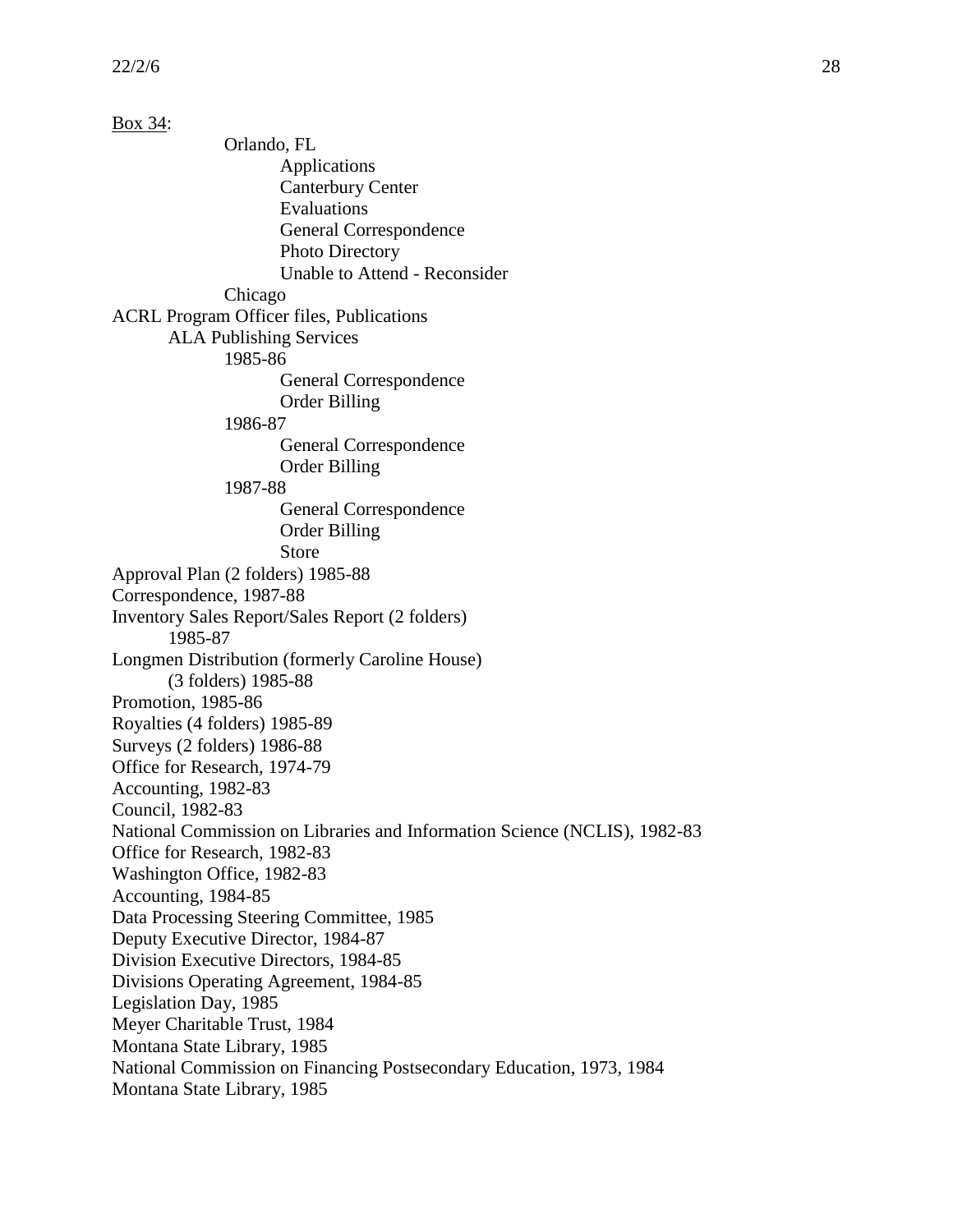Box 35: National Commission on Libraries and Information Science, 1984-85, 1989 National Technical Information Service, 1985, 1987 Washington Office (3 folders), 1977-81 Office for Research, 1980-81 Divisions Operating Agreement, 1980-82 Accounting, 1981-82 Council, 1981-82 Office for Research, 1981-82 Washington Office, 1981-82 Nordic Summer School, 1984-85 Office for Research, 1984-85 Washington Office, 1984-85 Accounting, 1985-86 Awards, 1985-86 Divisions Operating Agreement, 1985-86 Division Officers Breakfast, 1985-86 Elections, 1985-86 Biographical Forms, 1985-86 Office for Research, 1985-86 Publishing Services, 1985-86 Washington Office, 1985-86 Correspondence, "A-Z", 1985-86 (13 folders) Council on Library Resources, 1985-86 Exchange Librarians, 1985-86 Exhibit Exchange, NUCEA (National University Continuing Education Association), 1985-86 Independent Scholarship Conference, 1985-86 IFLA, Chicago Conference, 1985-86 Membership, 1985-86 General Problems Promotion Requests for Information Applications Box 36: Chapter Topics, 1985-86, 1990 Chapter Council, 1986-87 Topics Chapter Council 1987-88 Mailings

Topics Chapter Council, 1988-89 Mailings Topics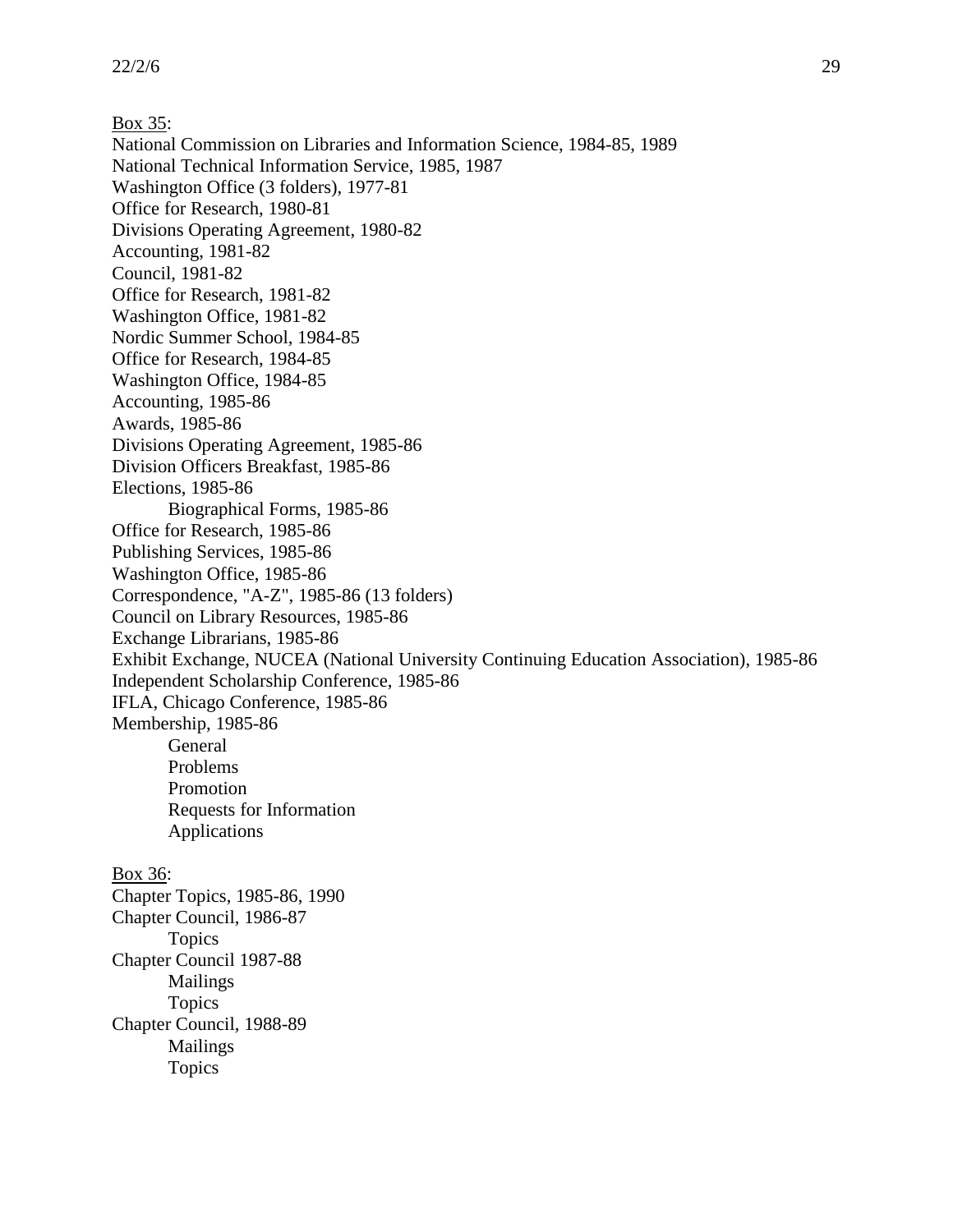Art Reference Round Table, 1941 Awards, 1988/91 Academic or Research Librarian of the Year Award, 1987-90 Hugh H. Atkinson Memorial Award - Interdivisional Committee, 1987-89 Doctoral Dissertation Fellowship, 1988-90 Samuel Lazerow Fellowhip (RBMS) Exhibition Catalogues Awards, 1988-89 K.G. Saur Award for best C & RL article, 1988-89 (WESS) Martinus Nijhoff Intern W. European Specialists Study Grant, 1988-89, 1991 Awards Flyers, 1990 General Reference Section General Correspondence, 1949-56 Committee on Establishment of a Reference Division, 1954-56 Committee on Interlibrary Loans, 1954-56 Committee on Referral of Reference Inquiries, 1952, 1959 Hofstra University Library Dedicatory Speech: "The Shape of Academic Libraries to Come," (Vosper), 1967 Grants Committee, 1969 News Releases, 1976-77, 1983-86 Statements, Guidelines, and Bylaws, 1980 CHOICE Editorial Board Agenda, 1989 Legislative Committee, 1989 Continuing Education Courses, n.d. ACRL Annual Report, 1983-84 Awards Program: Opportunities and Honors, 1989-1990 Brochures (Largely Relating to Academic Libraries) Dues Increase Information, 1989 Policies and Procedures for Rare Books and Manuscripts Librarianship, 1987, 1991 EASI Advisory Committee, 1995 Accreditation Experts Directory Advisory Board, 1991-93 Awards, 1986-98 Academic or Research Librarian of the Year Award, 1986-97 (10 folders) Box 37: Doctoral Dissertation Fellowship, 1989-98 (9 folders) Hugh C. Atkinson Memorial Award, 1989-92, 1996-98 (5 folders) Diversity Advisory Committee, 1995 Experts Directories, 1990-91 Advisory Board General Guidelines and Standards, Obsolete, 1967-90 Member Survey, by Research USA, Inc., November, 1993 New Publications Advisory Board

General, 1990-97 (7 folders)

Graphic Products Subcommittee, 1992-95 (2 folders)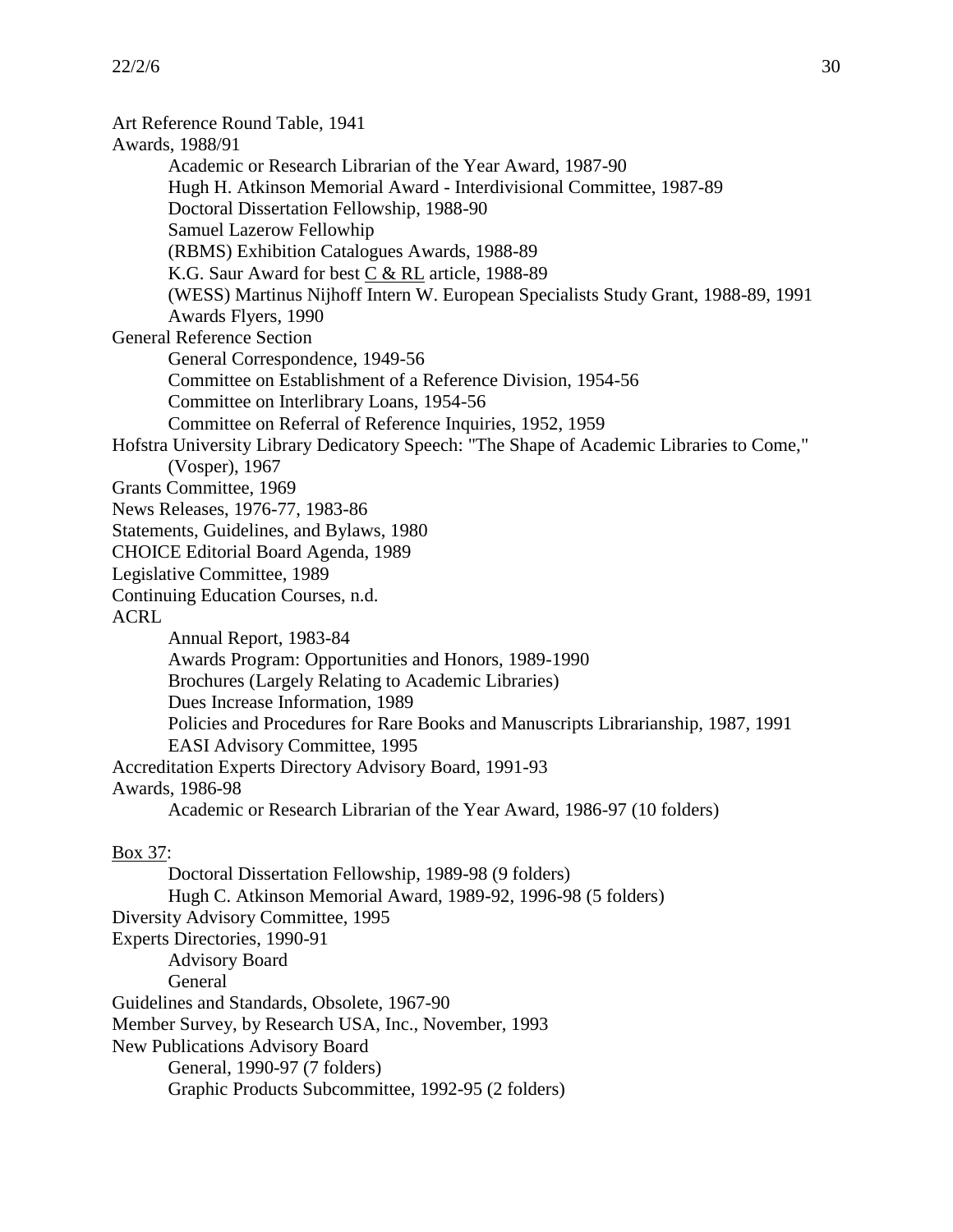Paraprofessionals in Academic Libraries, 1990-91 Professional Development, 1996-97 Discussion Groups: Academic Librarians Associations, 1989-93 ACRL Personnel Administrators and Staff Development Officers, 1978-2002 (2 folders) Australian Studies, 1987-95 Canadian Studies correspondence, 1984-98 Canadian Studies files, 1989-94 Chairs, 1997 Electronic Library Development in Academic Libraries, 1987-90 Electronic Reserves, 1995-96 Electronic Text Centers, 1993-98 Exhibits and Displays in College Libraries, 1991-95 FISCAL (Fee-Based Information Service Centers in Academic Libraries Correspondence, (2 folders), 1982-94 Fiscal Facts publications Volume 1, (2 issues), 1989 Volume 2, (1 issue), 1990 Volume 3, (1 issue), 1991 Volume 4, (2 issues), 1992 Volume 5, (1 issue), 1993 Volume 6, (1 issue), 1994 Volume 7, (1 issue), 1995 Fundraising and Development, 1989-91 Heads of Readers and Public Services, 1982-98 Box 38:

Home Economics and Human Ecology Librarians, 1987-93 Librarians in Library Science Collections, 1977-90 (2 folders) Medium-Sized Libraries, 1993-94 MLA International Bibliography in Academic Libraries, 1995 New Directions in Teaching and Learning Initiatives, 1997 Philosophical, Religious, and Theological Studies, 1990 PRIAL (Public Relations in Academic Libraries), 1989-97 Staff Development in Academic Research Libraries, 1976-83 (2 folders) Team-Based Organizations, 1997 Undergraduate Librarians, 1975-91 Undergraduate Librarians–UGLi Newsletter, 1983-96 Representatives: ALA RTSD Cataloguing Committee: Description and Access, 1984 American Association for the Advancement of Science (AAAS), 1966–90 American Association for the Advancement of Science (AAAS)–Consortium of Affiliates for International Programs (CAIP), 1987-89 American Council on Education, 1987-86 Association for Asian Studies, 1975-92 Freedom to Read Foundation, 1983-88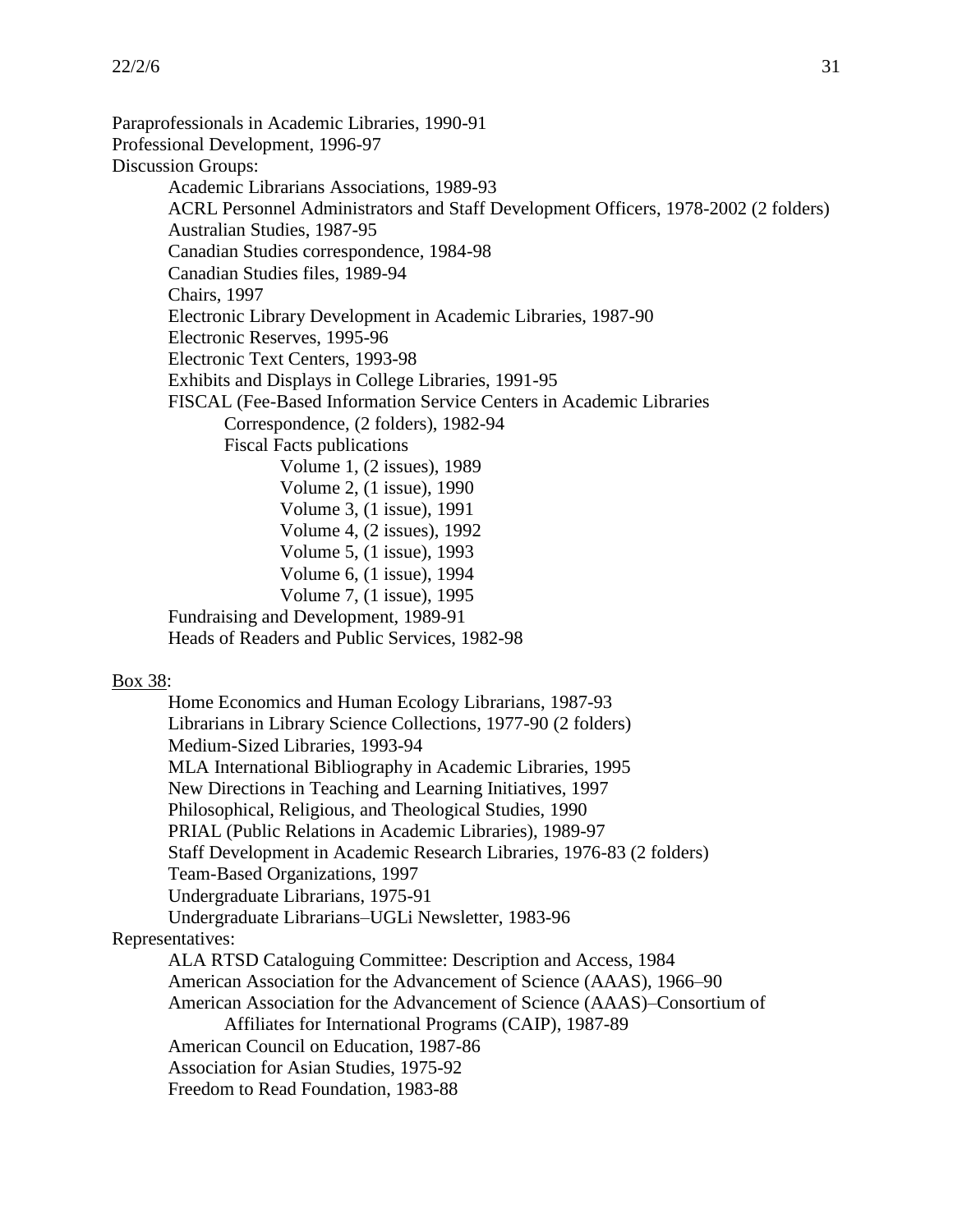General Information, 1982-88 LC Cataloguing in Publications Advisory Group, 1979-90 Correspondence, 1960-1967 Awards, 1994-95 Oberly Award for Bibliography in the Agricultural Sciences Awards, 1997-98 Academic/Research Librarian of the Year Awards, 1998-99 Academic/ Research Librarian of the Year Hugh C. Atkinson Memorial Distinguished Education and Behavorial Sciences Librarian Miriam Dudley Instruction Librarian EBSCO Community College Leadership Award Innovation in Instruction Instruction Section Publication Award ISI Doctoral Dissertation Fellowship Marta Lange/ Congressional Quarterly Samuel Lazerow Fellowship Katherine Kyes Leab and Daniel J. Leab Martinus Nijhoff Western Studies Specialists Grant (WESS) Oberly Award for Bibliography in the Agricultural Sciences RBMS Librarianship Award K.G. Saur Award for Best College and Research Library (C & RL) News Article Awards, 1999-2000 Academic/ Research Librarian of the Year Achievements in Women's Studies (WSS) Hugh C. Atkinson Memorial Bibliographic Instruction Publication Distinguished Education and Behavioral Sciences EBSCO Community College Learning Resources Excellence in Academic Libraries Innovation in Instruction Katherine Kyes Leab and Daniel J. Leab Marta Lange/ Congressional Quarterly Samuel Lazerow Fellowship Martinus Nijhoff Western Studies Specialists Grant (WESS) K.G. Saur Award for Best College and Research Library (C & RL) News Article RASD Guidelines, 1987-2000 "Library Service to Labor Groups: A Guide to Action", 1989-95 RASD Committee Section and Chairs Statement of Purpose, 1993 Publications Available from ACRL, 1984 Leadership Institute, Boston, 1998 Legislative/Public Policy Agenda, 1998-99 Institute for Information Literacy Website, 1998-99 Consultants for Information Literacy, 2000 "Service Management and Leadership: Essential Tools for 21<sup>st</sup> Century Librarians," ACRL IFLA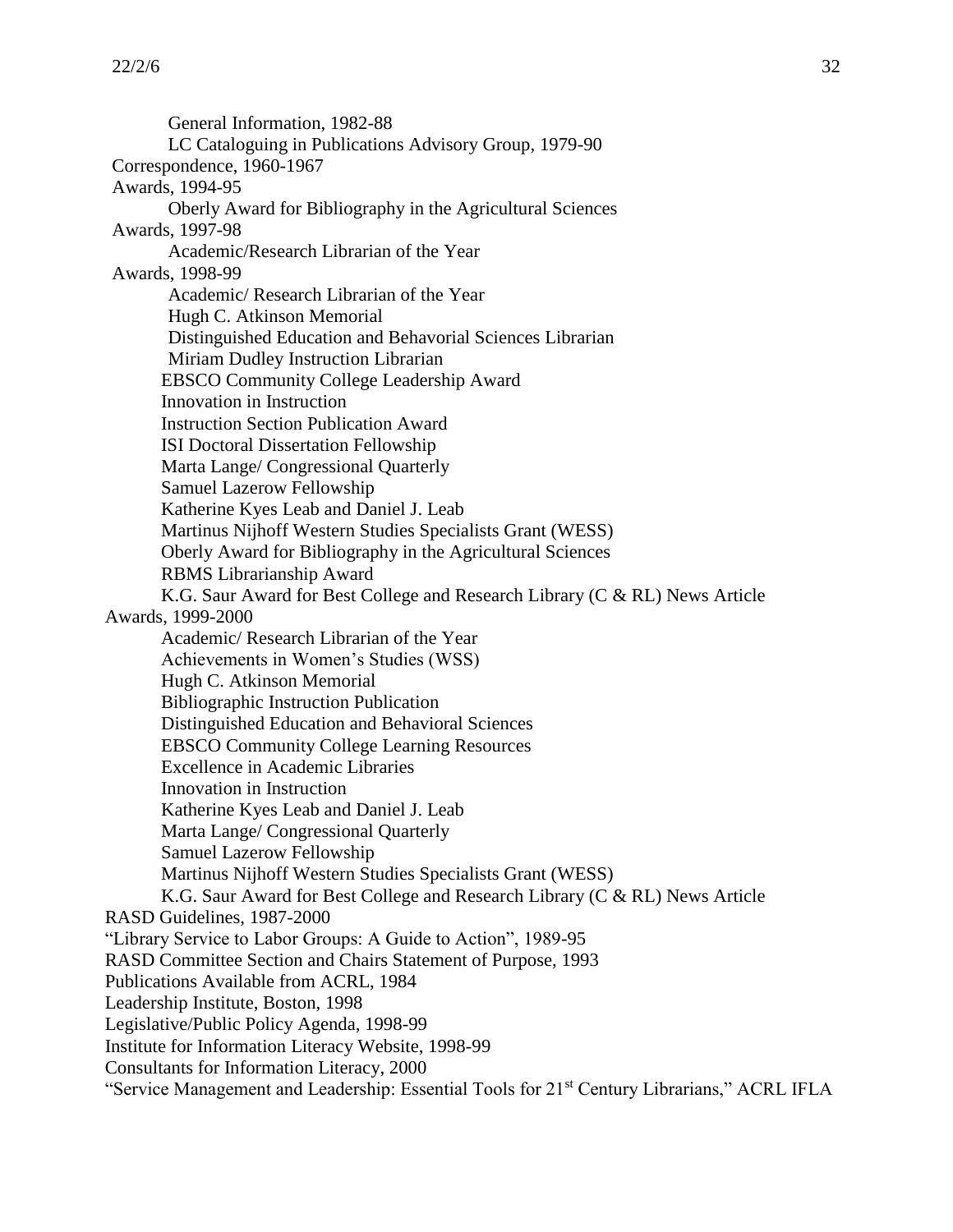Satellite Meeting for Library Leaders and Managers, 2001 Digital Reference Research Symposium, Cambridge, MA, 2002 ACRL Preconference "Telecommunications 101 for Librarians,"San Francisco, 1997 "Understanding the Licensing Landscape," New Orleans, 1999 "Legislative Advocacy: Keys for Academic Librarians," Chicago, 2000 "Shining a Flashlight on the Library, Technology, and the Curriculum: Designing Your Own Study," Chicago, 2000 "Understanding the Licensing Landscape," Chicago, 2000 "Understanding the Licensing Landscape," San Francisco, 2001 Undergraduate Librarians (UGLi) Newsletter 1969-71 1975-78 1980-87 1992-1998 Box 39: Job Shadow Day, 1999-2000 (includes photographs) [2 folders] ACRL/S AAMES, Budget Memo, 1999-2000 ACRL/S AAMES, Executive Committee, 1999-2000 Award Season, 2000-2001 President's Program, 2000-02 Awards, 2001-02 ACRL Academic/Research Librarian of the Year Distinguished Education and Behavioral Sciences Marta Lange/ Congressional Quarterly Katherine Kyes Leab and Daniel J. Leab (RBMS) Hugh C. Atkinson Memorial Doctoral Dissertation Samuel Lazerow Fellowship K.G. Saur Award for Best College and Research Library (C & RL) News Article EBSCO Community College Learning Resources IS Miriam Dudley Instruction Librarian Innovation in Instruction Instruction Section Publication Achievements in Women's Studies (WSS) Martinus Nijhoff Western Studies Specialists Grant (WESS) Excellence in Academic Libraries Award Season Elections, 2000-01 Board Ballot Results Elections, 2001-02 Results Election AAMES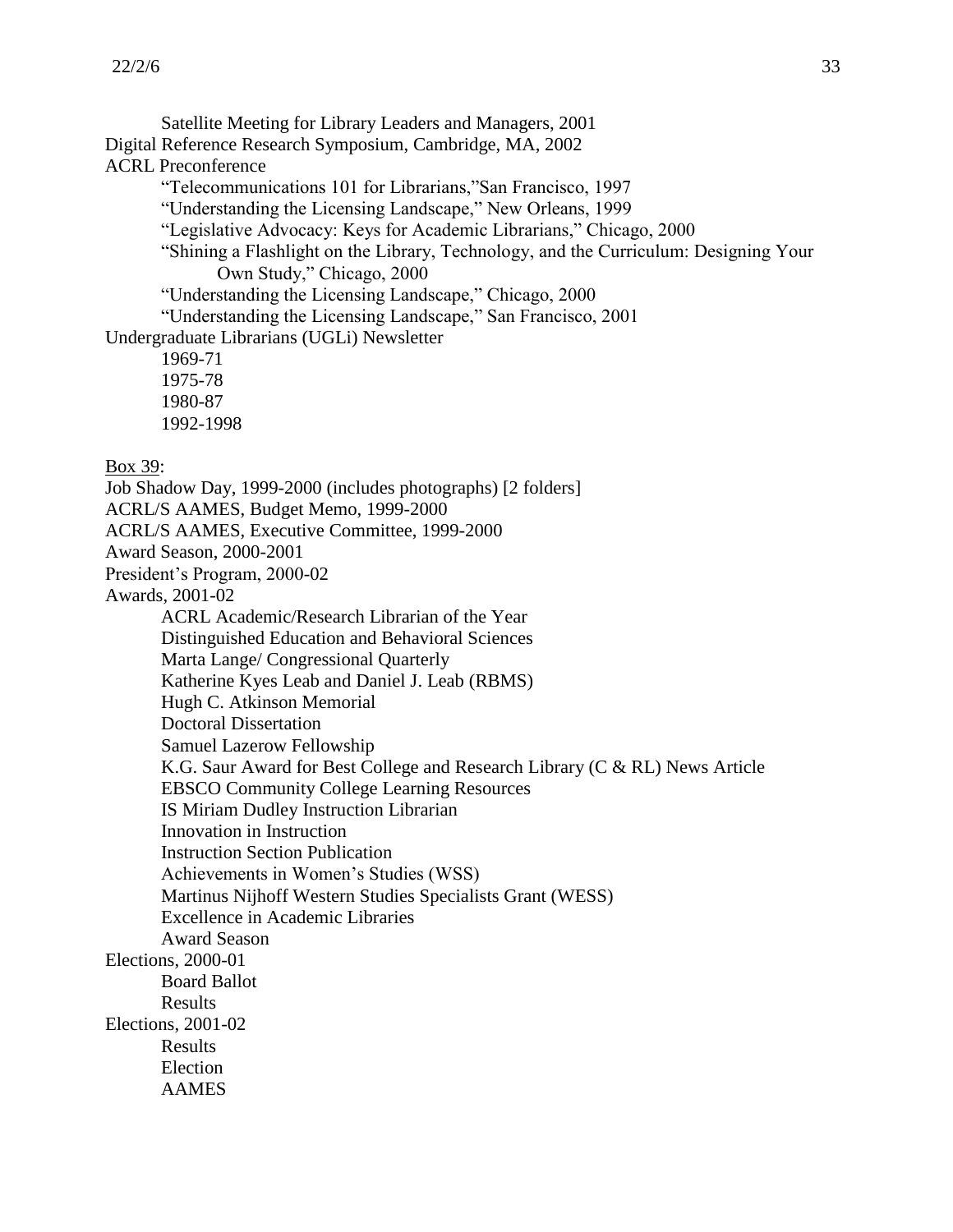AFAS ANSS ARTS Board Ballot CJCLS CLS DLS EBSS IS LES LPSS RBMS **SEES STS** ULS **WESS** Committees, 2002 -2003 Appointments Budget and Finance Bylaws Conference Program Planning Copyright Council of Liasons Effective Practices **Ethics** Friends of ACRL Governement Relations Information Literacy Advisory Institute for Information Literacy Executive Institute for Information Literacy Best Practices Intellectual Freedom International Relations Membership Presidents Program Publications Research Scholarly Communications Standards and Accreditation Status of Academic Librarians Chapters: Alabama Arizona California Delaware Valley

> Indiana Iowa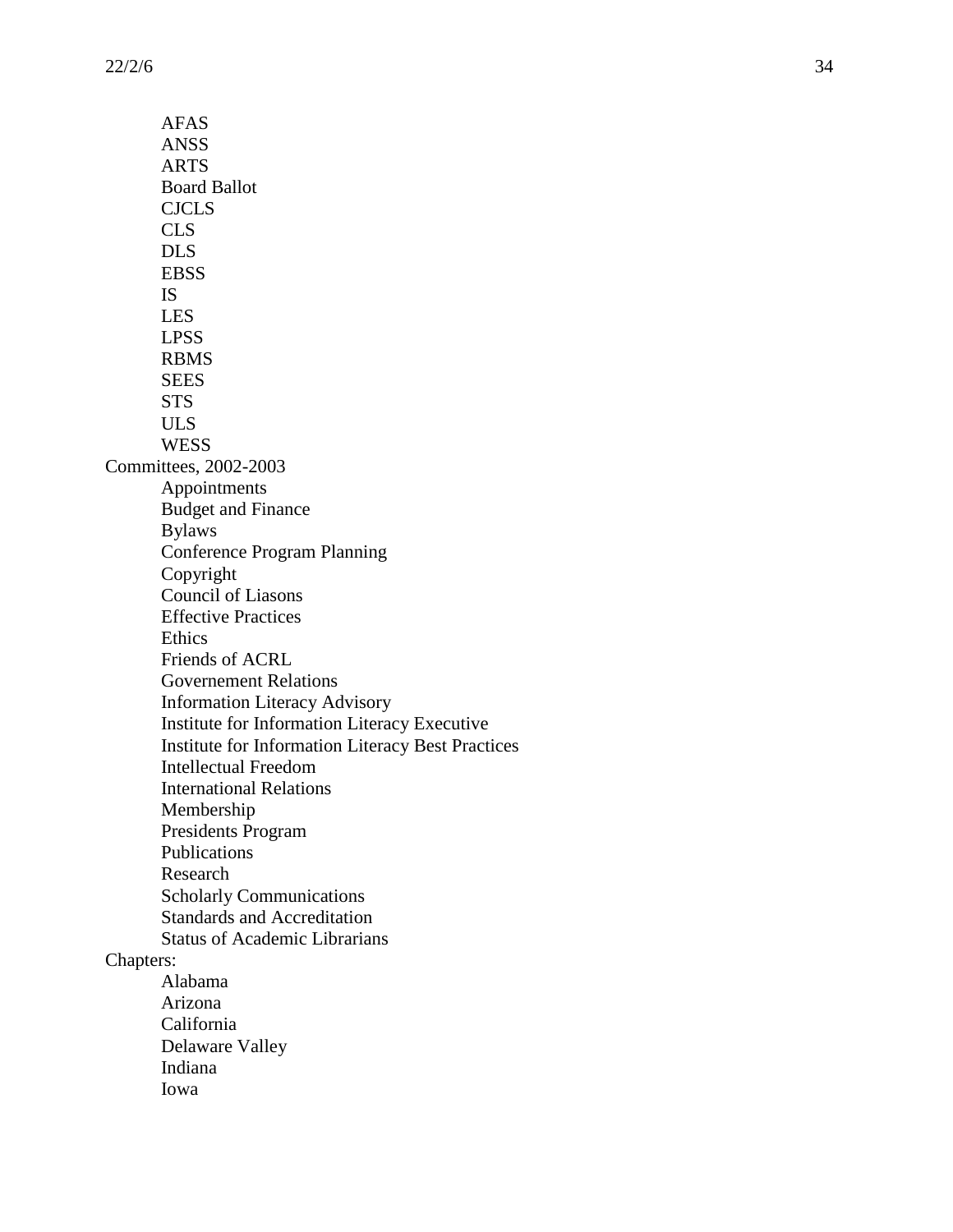Kansas Kentucky Maryland Michigan Mississippi Nebraska New England New Jersey New Mexico New York, Eastern New York, Greater North Dakota/Manitoba Oregon Washington Pennsylvania Annual Reports Chapters Council Speakers Bureau Presidential Candidates Forum Chapter Topics Awards, 2002-2003 EBSCO Community College Learning Resources Distinguished Education and Behavioral Sciences IS Miriam Dudley Instruction Librarian Instruction Section Publication Innovation in Instruction Marta Lange/ Congressional Quarterly Katherine Kyes Leab and Daniel J. Leab (RBMS) STS/Oberly Martinus Nijhoff Western Studies Specialists Grant (WESS) Achievements in Women's Studies (WSS) Samuel Lazerow Fellowship K.G. Saur Award for Best College and Research Library (C & RL) News Article Doctoral Dissertation Hugh C. Atkinson Memorial Excellence in Academic Libraries Award Season Academic/Research Librarian of the Year Elections, 2002-2003 Results Board Ballot AAMES AFAS ANSS ARTS CJCLS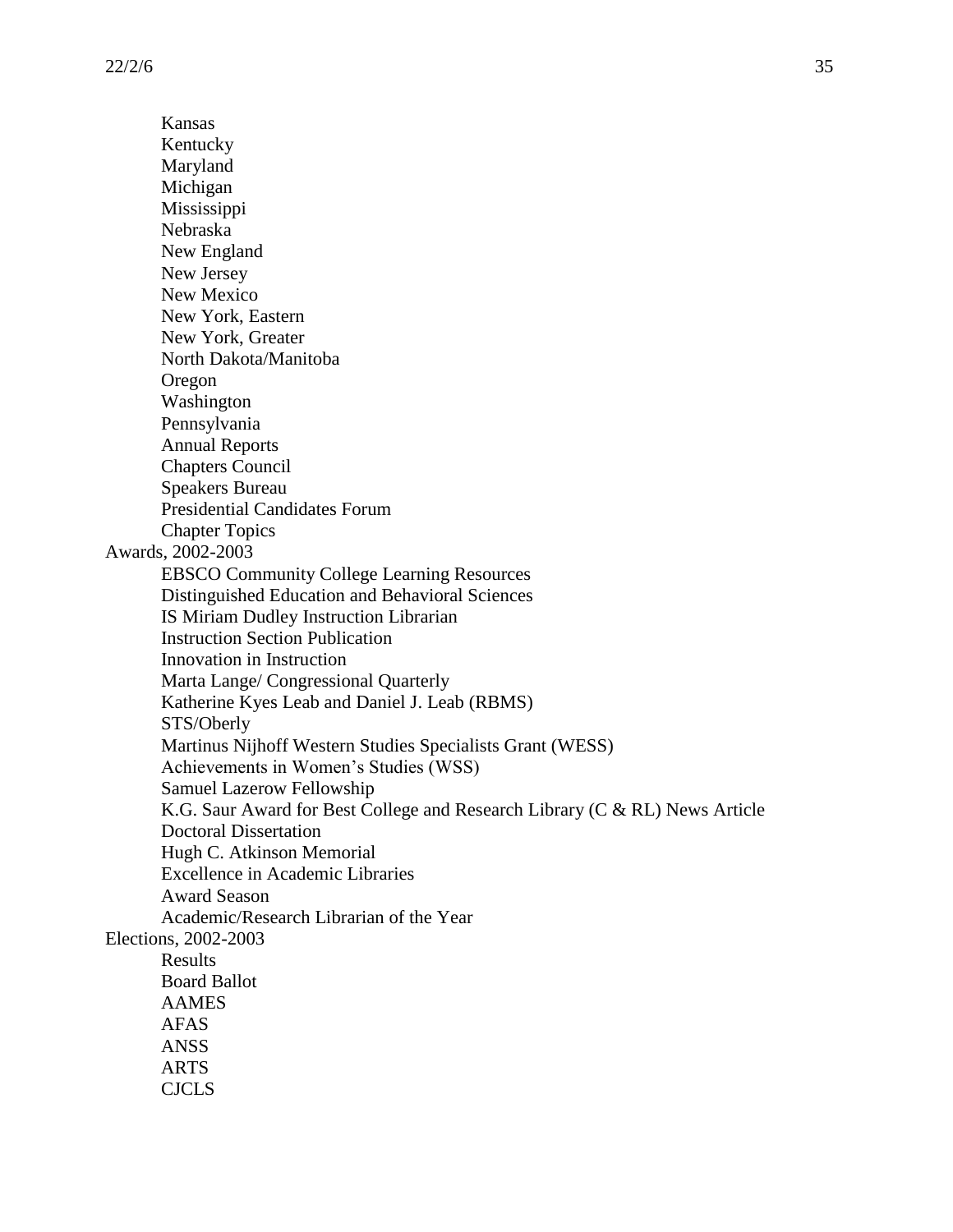| <b>CLS</b>  |
|-------------|
| DL S        |
| EBSS        |
| IS          |
| LES         |
| <b>LPSS</b> |
| <b>RBMS</b> |
| <b>SEES</b> |
| <b>STS</b>  |
| <b>ULS</b>  |
| <b>WESS</b> |
| WSS         |

Box 40:

ALA Divisions

Allied Professional Association, 2002-2003 American Library Trustees Association (ALTA), 1987 Annual Report, 1992-2003 Association for Library Collections and Technical Support (ALCTS), 1978-1995 Associaition of Library Service to Children, (ALSC), 1972-1991 Association of Specialized and Cooperative Library Agencies, 1976-1988 Black Caucus of ALA, 1191-2002 Conference Services, 1988-2005 Dues Transition, 3 folders 1970-1997 IPEDS, 1988-1995 Leadership Program, 2 folders, 2000-2003 Library Administration and Management Association (LAMA), 1978-1989 Library and Information Techonology Association (LITA), 1979-1994 Organization, Committee (COO), 1968-2002 Planning Committee, 1980-1986 Public Library Association (PLA), 1980-1994 Reference User Services Association (RUSA), 1978-1994 Research and Statistics, 1982-1996 Young Adult Library Services Association (YALSA), 1984-1985 **Committees** Awards Committee, 1980-2005 Budget and Finance, 2003-2004 Auditor' Report and Financial Statements, Fiscal years 1990-1991 Finance UBIT Seminar Planning, 2002-2004 Bylaws, 2003-2004 Chapter Relations Committee, 1978-1995

#### Box 41:

Conference Planning, 3 folders, 2003-2004 Copyright, 2003-2004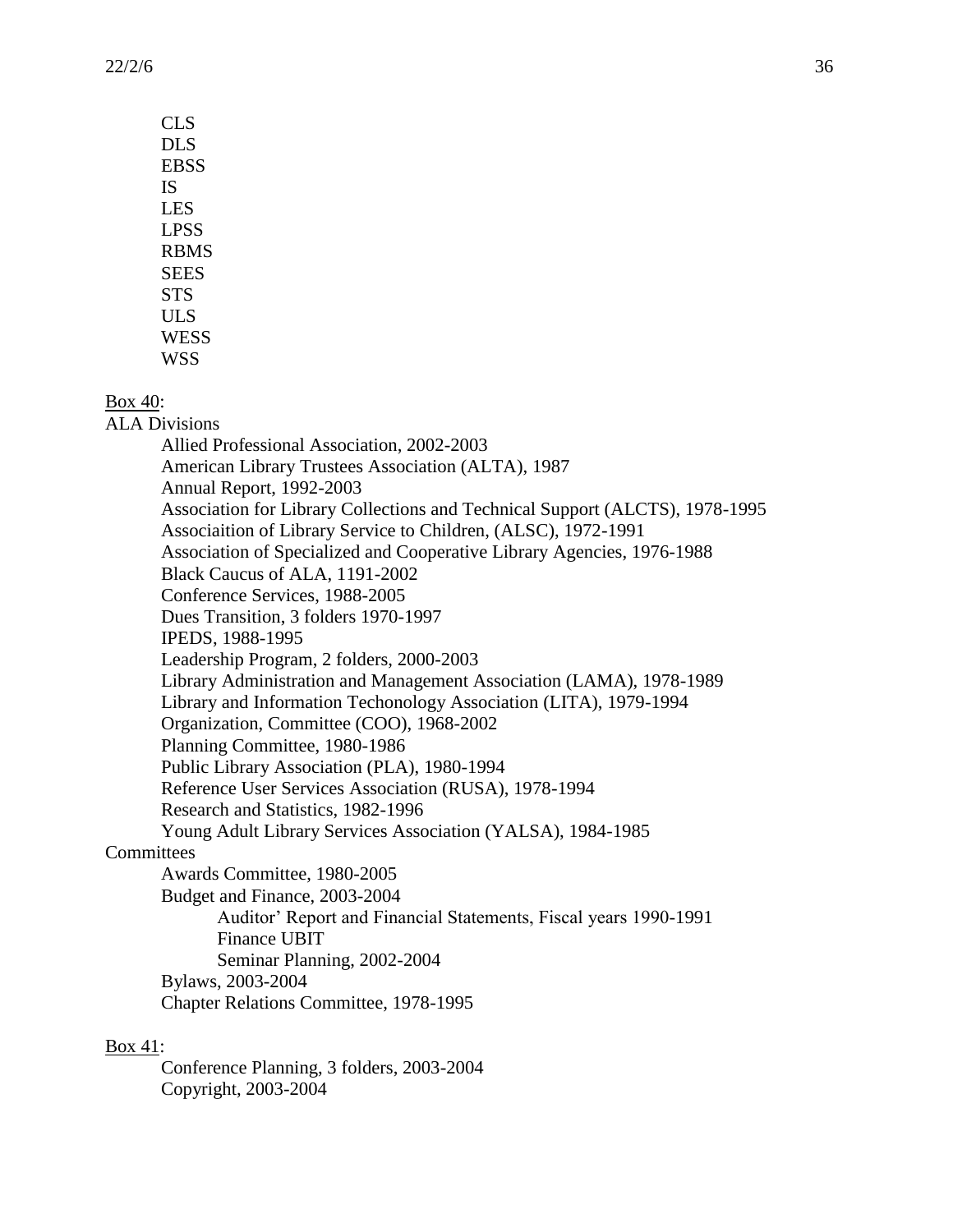Council of Liasons, 2003-2004 Directions and Program Review, 1982-1985 Effective Practices, 2003-2004 Ethics, 2003-2004 Friends of ACRL, 2003-2004 Government Relations,2003-2004 Information for Literature Executive, 2003-2004 Intellectual Freedom Committee 1978-1996 2003-2004 International Relations, 2003-2004 Legislation Committee General, 1978 Copyright Ad hoc Subcommittee, 1981-1985 Marketing Academic and Research Libraries, 2003-2004 Membership, 2003-2004 President's Program, 2003-2004 Professional Development, 2003-2004 Spectrum Scholar, 2003-2004 Publications, 2003-2004 Research Planning and Review Environmental Scan, 2002 Scholarly Communications 2003-2004 Visiting Program Officer (Search Spring '04) Standards and Accreditation, 2003-2004 Status of Academic Librarians, 2003-2004 Elections 2004 Ballot General Elections: 2004 Results Board 2004 Ballot Nominations Publications C&RL Editorial Board, 2003-2004 RBM Editorial Board, 2 folders, 2002-2004 Choice, 2003-2004 Editorial Board Meetings CRO Ad Sales Ad Sales License of Contract Monthly Report Sections 2003-2004 Committee Rosters Sections Council AAMES 2004 Ballot Conference Planning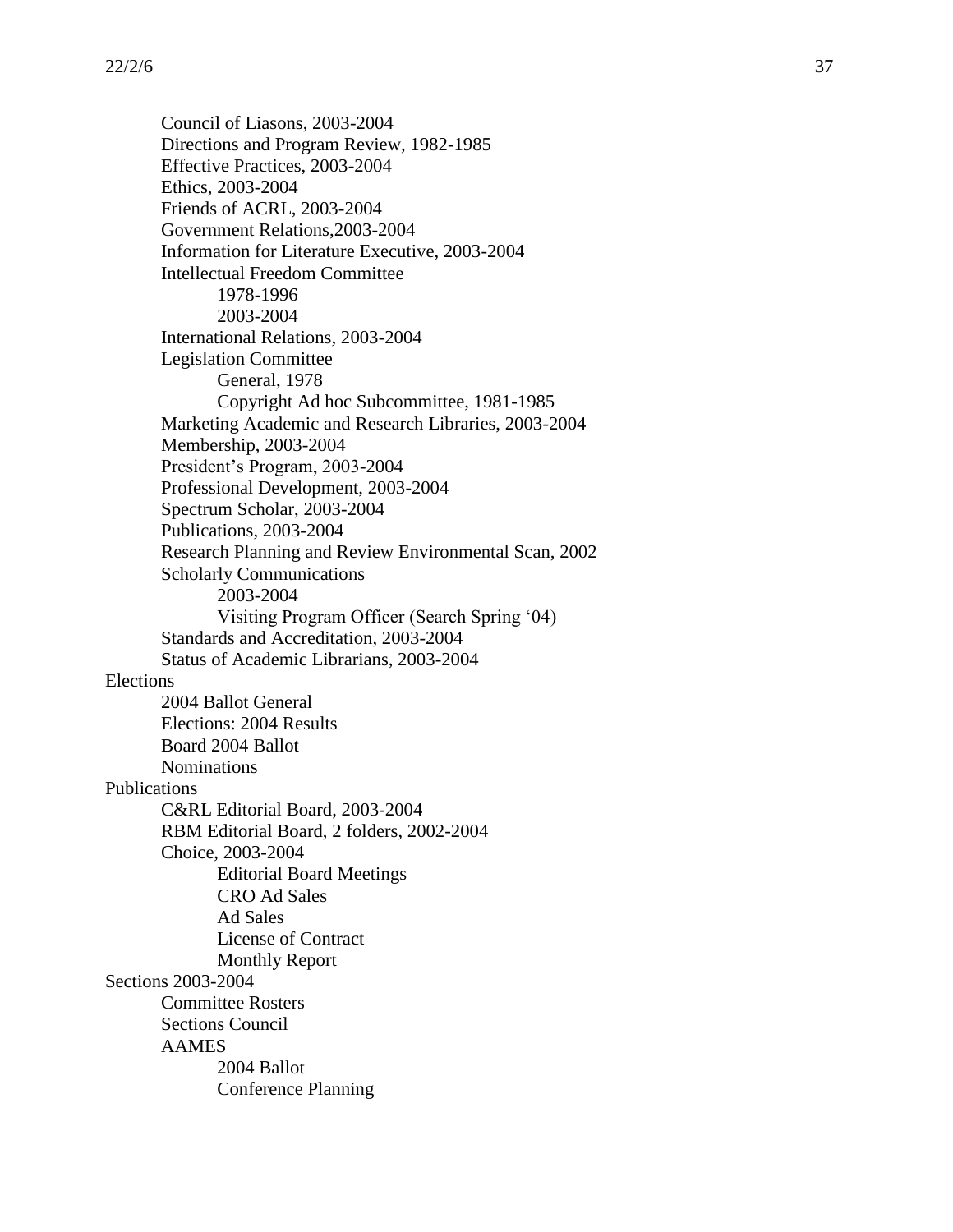|              | <b>Executive Committee</b>                  |
|--------------|---------------------------------------------|
|              | General                                     |
| AFAS         |                                             |
|              | 2004 Ballot                                 |
|              | <b>Committee Minutes</b>                    |
|              | <b>Executive Committee Minutes</b>          |
| <b>ANSS</b>  |                                             |
|              | 2004 Ballot                                 |
|              | <b>Committee Minutes</b>                    |
|              | <b>Executive Minutes</b>                    |
|              | General                                     |
|              | <b>Rosters</b>                              |
| <b>ARTS</b>  |                                             |
|              | 2004 Ballot                                 |
|              | <b>Committee Minutes</b>                    |
|              | <b>Conference Program Planning</b>          |
|              | <b>Executive Committee</b>                  |
|              | General                                     |
|              | Rosters                                     |
| <b>CJCLS</b> |                                             |
|              | 2004 Ballot                                 |
|              | Rosters                                     |
|              | CLS, 1985-1992                              |
|              | CLS. 2003-2004                              |
|              | 2004 Ballot                                 |
|              | <b>Committee Minutes</b>                    |
|              | <b>Conference Planning</b>                  |
|              | <b>Executive Committee</b>                  |
|              | Rosters                                     |
|              | Videotape of program (Susan Campbell Chair) |
| <b>DLS</b>   |                                             |
|              | <b>Committee Minutes</b>                    |
|              | <b>Conference Program Planning</b>          |
|              | General                                     |
|              | Rosters, 2 folders                          |
| <b>EBSS</b>  |                                             |
|              | 2004 Ballot                                 |
|              | <b>Committee Minutes</b>                    |
|              | <b>Conference Program Planning</b>          |
|              | <b>Executive Committee</b>                  |
|              | General                                     |
|              | Rosters, 2 folders                          |
|              |                                             |
|              |                                             |

### Box 42: IS

2004 Ballot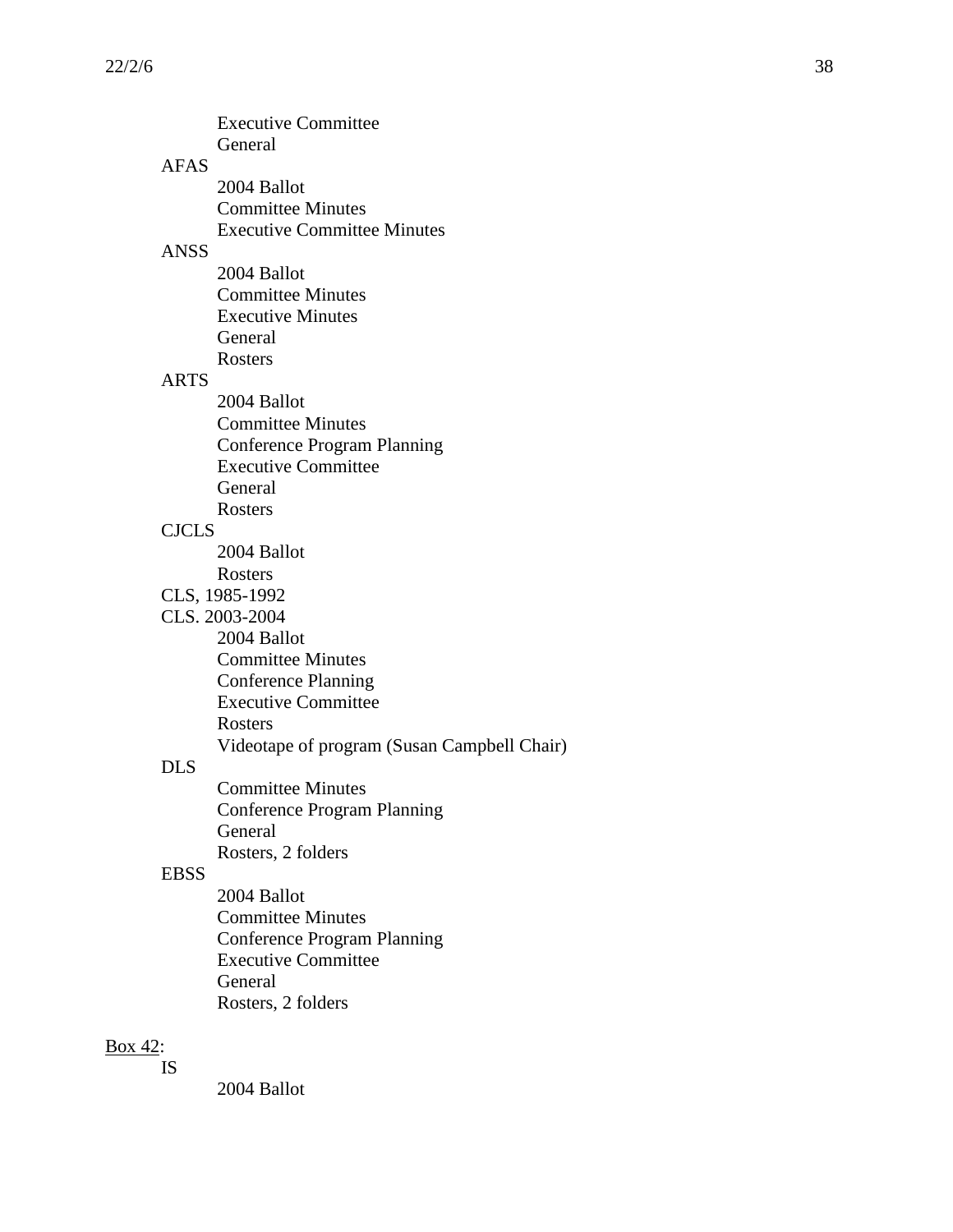|             | <b>Executive Committee</b>         |
|-------------|------------------------------------|
|             | General                            |
|             | Pre-Conference                     |
|             | Rosters                            |
| <b>LES</b>  |                                    |
|             | 2004 Ballot                        |
|             | <b>Committee Minutes</b>           |
|             |                                    |
|             | <b>Conference Program Planning</b> |
|             | General                            |
| <b>LPSS</b> |                                    |
|             | 2004 Ballot                        |
|             | <b>Committee Minutes</b>           |
|             | <b>Conference Program Planning</b> |
|             | <b>Executive Committee</b>         |
|             | General                            |
|             | Rosters                            |
| <b>RBMS</b> |                                    |
|             | 2004 Ballot                        |
|             | <b>Committee Minutes</b>           |
|             | <b>Conference Program Planning</b> |
|             | <b>Executive Committee</b>         |
|             | General                            |
|             | Pre-Conference                     |
|             | <b>Rosters</b>                     |
| <b>SEES</b> |                                    |
|             | 2004 Ballot                        |
|             |                                    |
| <b>STS</b>  |                                    |
|             | 2004 Ballot                        |
|             | <b>Committee Minutes</b>           |
|             | <b>Conference Program Planning</b> |
|             | <b>Executive Committee</b>         |
|             | General                            |
|             | Rosters                            |
| ULS         |                                    |
|             | 2004 Ballot                        |
|             | <b>Committee Minutes</b>           |
|             | <b>Executive Committee</b>         |
|             | <b>Rosters</b>                     |
| <b>WESS</b> |                                    |
|             | 2004 Ballot                        |
|             | <b>Conference Program Planning</b> |
|             | <b>Executive Committee</b>         |
|             | General                            |
|             |                                    |
|             | Rosters                            |

## WSS

2004 Ballot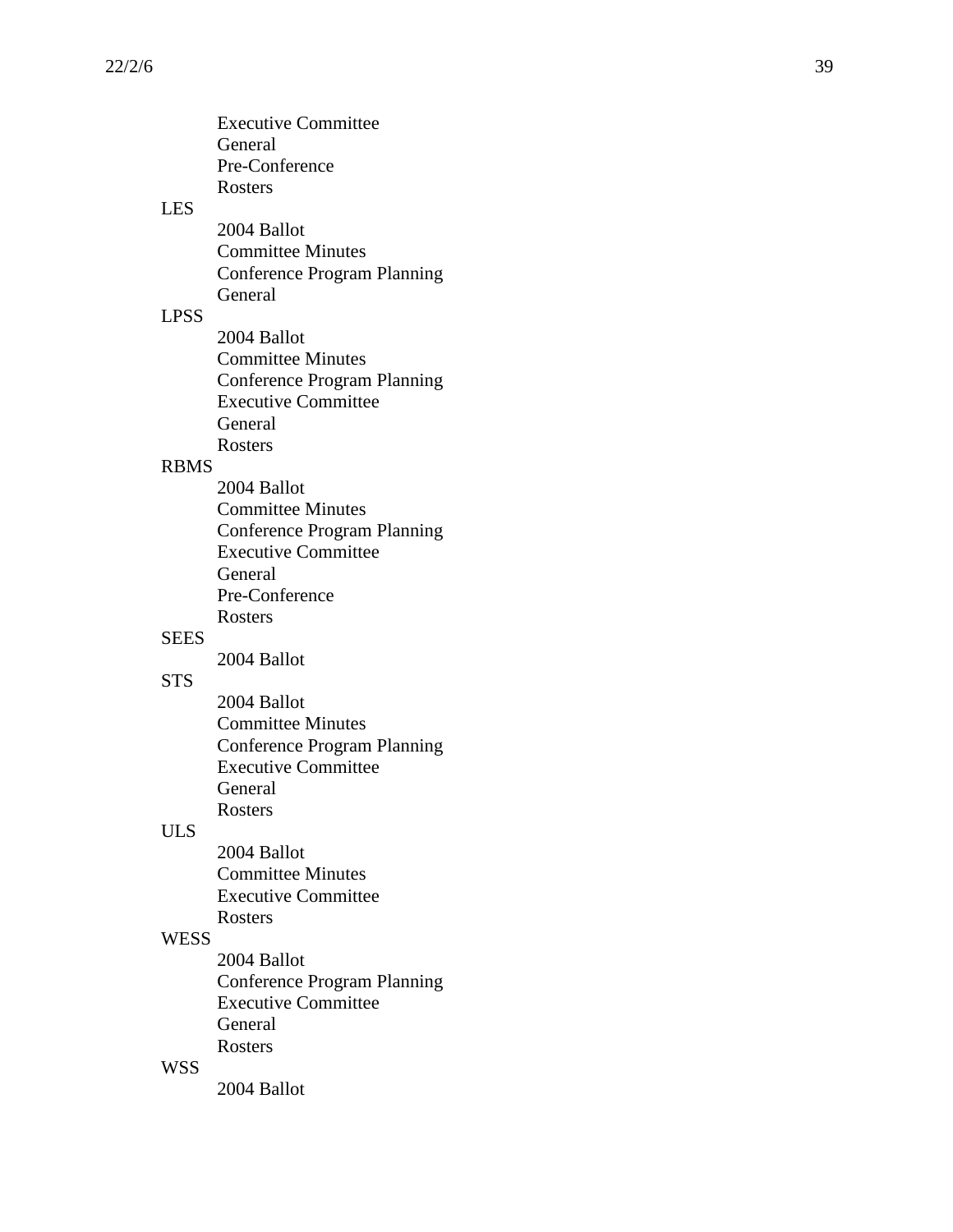Committee Minutes Conference Program Planning Executive Committee General Rosters ACRL/Chapter, 2003-2004 Chapter Support Chapter Council Speakers Bureau Student Chapter University of Illinois Chapter Rosters Chapter Topics Presidential Candidates Forum Annual Reports ACRL/Sections (S) Newsletters, 2002/2003 IS Newsletter SEES Newsletter WSS Newsletter WESS Newsletter EBSS Newsletter RBMS Newsletter DLS Newsletter LES Newsletter CLS Newsleter CJCLS Newsletter Arts newsletter ANSS Newsletter AFAS Newsletter AAMES Newsletter ACRL/Awards (AWD), 2003/2004 WSS WESS/ Martinus Nijhoff Grant STS Oberly Endowment RBMS/Leab LPSS/Martha Lange/CQ IS Publication of the Year IS/Miriam Dudley IS Innovation EBSS/Distinguished Librarian DLS Haworth Press DL Librarian Conference Sponsorship CJCLS/EBSCO Samuel Lazarow Fellowship Doctoral Dissertation Atkinson Award Excellence in Academic Libraries (EAL) University (3 folders)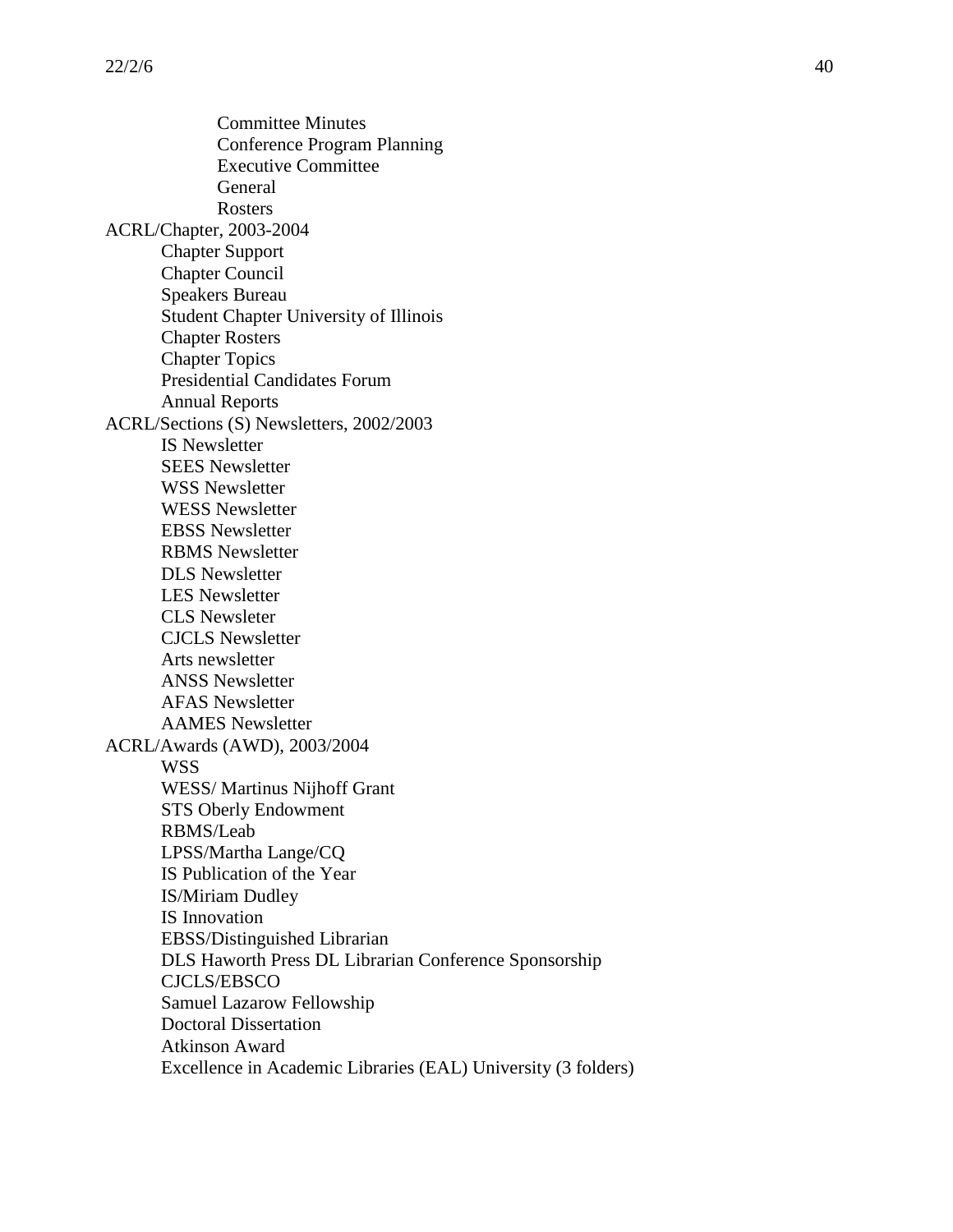Box 43: EAL Community College EAL College Excellence in Academic Libraries Academic/Research Librarian Crystal Cave **Scribes** Award Season ACRL News Reader Survey, 1992 ACRL/P CRL News 2001/2002 U.B.I.T. Advertising/Product Rate Card, 2002 Editorial Board Volunteers Editorial Board Permissions, 2001/2002 CRL News July/August 2002 June 2002 May 2002 Rights and Permissions Cover Internet Reviews Internet Resources Reproduction Rights News, Subscriptions and Strip List WSS, 2002 Chapters General, 2001-02 Speakers Bureau, 2000-01 Topics, 2000-01 Harvard Leadership Institute, Photo, 1999 National Conference, Brochure, April 2003 New Leader Orientation General, 2001 Committee, 2002-03 ACRL Preconferences Advocacy Training, Washington, D.C., Brochure, 1998 Legislative Advocacy, Atlanta, 2000-02 Legislative Advocacy:Keys for Academic Libraries, Chicago, 2000 21<sup>st</sup> Century Literacy Awards (AWD), 2004-05 Academic/Research Librarian of the Year Award Season CJCLS/EBSCO Crystal Cave Distance Learning Section Haworth Press (DLS)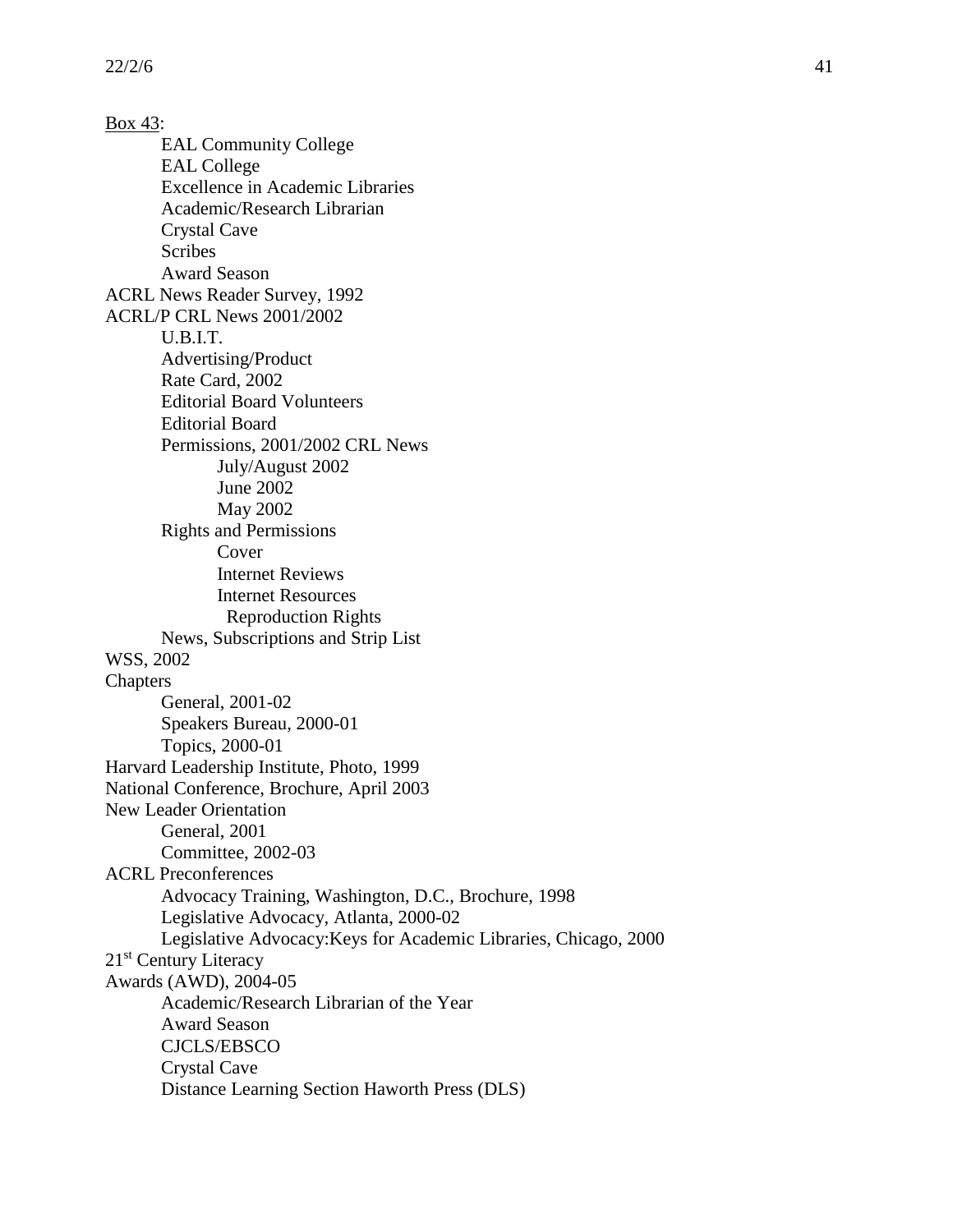Doctoral Dissertation Fellowship EBSS Distinguished Librarian Excellence in Academic Libraries Award Program EAS College EAS University Hugh C. Atkinson Award Instruction Section IS Innovation in Instruction Award IS Miriam Dudley Instruction Librarian Award IS Publication of the Year LPSS Marta Lange/CQ Press Award RBMS Leab Exhibition Award Samuel Lazerow Fellowship Scribes Science and Technology Section Oberly Award (STS) Special Presidential Award, 2001-06 WESS Coutts Nijhoff Grant WSS Significant Achievement Award **Committees** Budget and Finance Committee, 2004-05 [2 folders] Bylaws Committee, 2005 Committee on the Status of Academic Librarians, Agenda and Minutes, 2005 Conference Program Planning Committee, Agendas and Minutes, 2004-05 Copyright Committee Minutes, 2005 Dr. E.J. Josey Spectrum Scholar Mentor Committee, Proposal, Agenda and Minutes, 2004-05 Ethics Committee, Minutes, 2005 Government Relations Committee, Minutes, 2004 AASL/ACRL Information Literacy Committee, 2005 Information Literacy Advisory Committee, Agendas and Minutes, 2003-5 International Relations Committee, Agendas, Minutes and Action Plans, 2004-[06] Marketing Academic and Research Libraries Committee, Agendas and Minutes, 2004-05

## Box 44:

Membership Committee Agenda and Minutes, 2005 Booth, 2002-05 [3 folders] National Conference Evaluation, 2004-05 Promotion and Retention, 2002-05 [3 folders] Statistics, 2003-05 [4 folders] Professional Development Coordinating Committee Committee Formation and Charge, 2005 Institute for Information Literacy (IIL) Immersion Accepts, 2003-04 Application Information, 2003-04 Assignments, 2003-04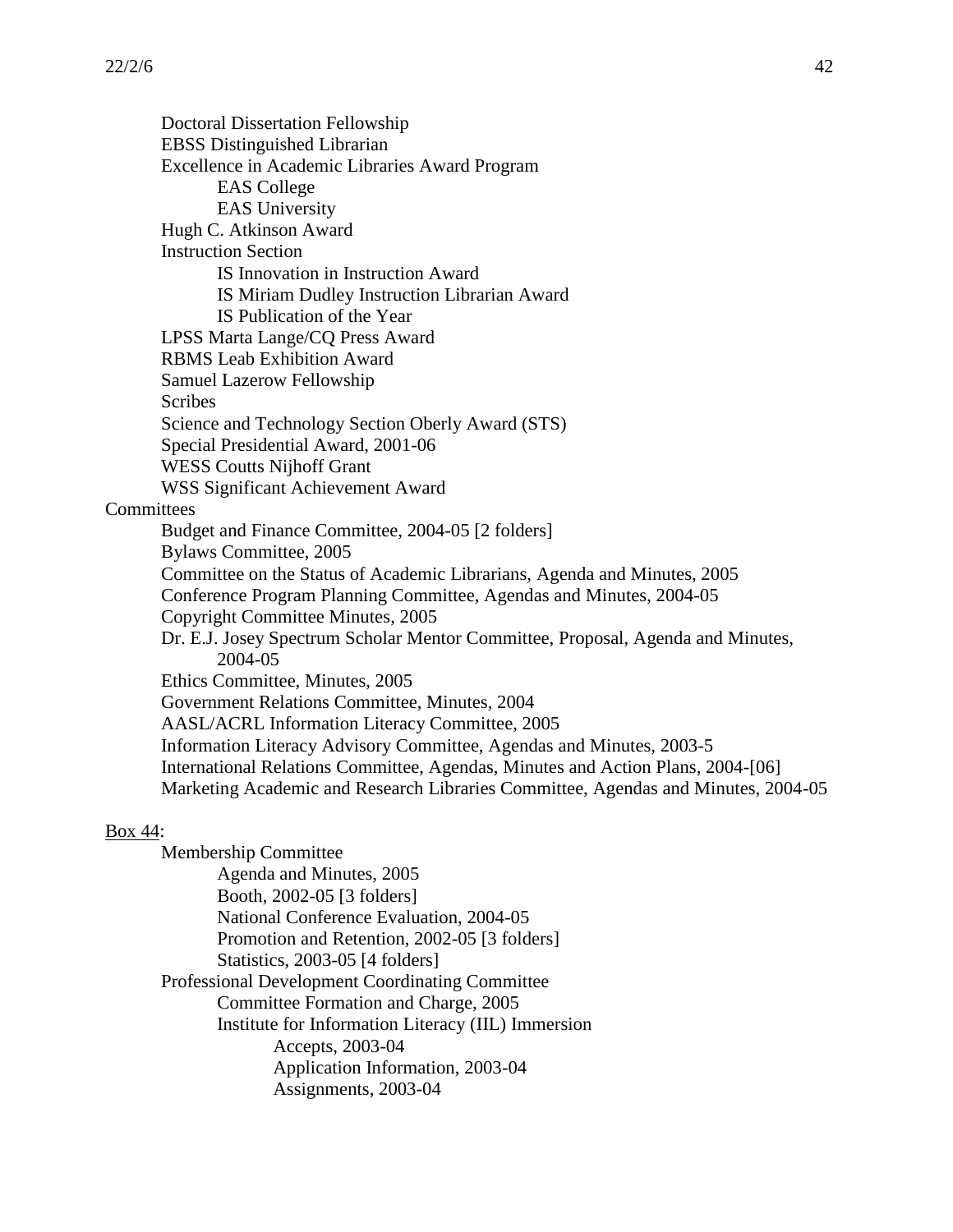Dorms, 2003-04 Curriculum Agreements, 2003-04 Evaluations, 2003-04 Facilities, 2003-04 Fact Sheets, 2003-04 Faculty, 2003-04 Faculty Agreements, 2003-04 Hotel, 2003-04 Logistics, 2003-04 Permission to Reprint, 2003-04 Promotion, 2003-04 Regional Programs, California Academic and Research Libraries (CARL) and Southern California Instruction Librarians (sCIL), 2003-04 Seattle, 2003-04 Scholarships, 2003-04 Social Event, 2003-04 Program Track, 2003-04 Teacher Track, 2003-04 Eckerd College Continuing Education, 2004-05 Eckerd College Continuing Education Final Documents, 2004-05 Evaluations, 2004-05 Faculty Agreements, 2004-05 Regional Programs, Washington State, 2004-05 Scholarships, 2004-05 Harvard Leadership Institute Correspondence, 2002 Evaluations, 1999-2002 Marketing, 2003 Participants, 2002 Programs, 1999, 2001-02 Reunion, 2004 Reading List, 2004 President's Program, 2005 Rare Books and Manuscripts Section Preconference, 2005 **Agreements** Final Documents Registration Publications Committee Agenda and Minutes, 2005 CHOICE, 2004-05 Editorial Board Editorial Board Meetings License of Contract Subscription Management New Publications Advisory Board, 1999-2005 [5 folders] Publications in Librarianship Editorial Board, 2001-05 [4 folders]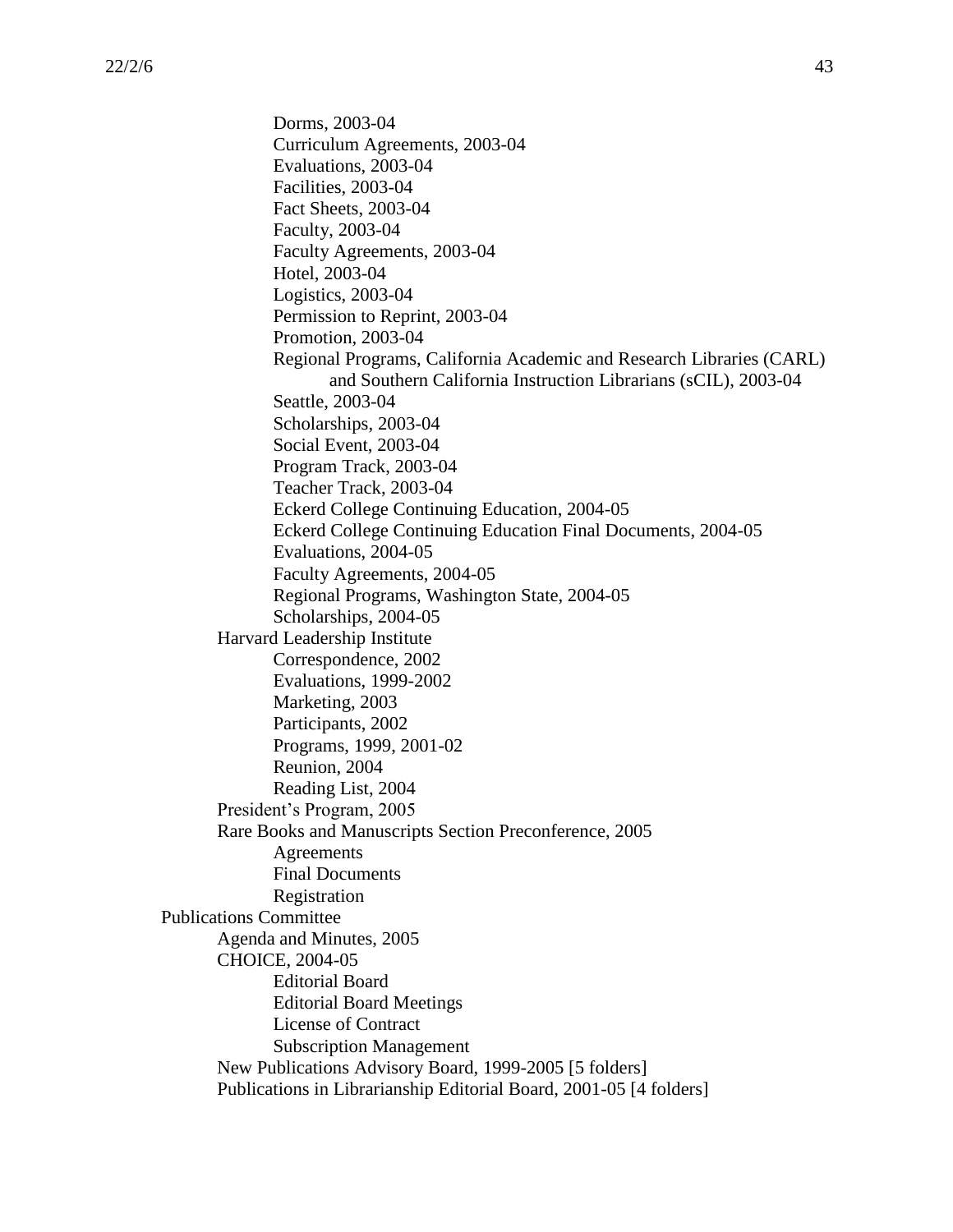Racial and Ethnic Diversity Committee, Agenda and Minutes, 2001-02 Research Committee, Agenda and Minutes, 2003-05 Scholarly Communications Committee, Minutes, 2005 Standards and Accreditation Committee, Minutes, 2005 Statistics, 2003-05 [2 folders] Discussion Groups, 2003-05 [2 folders] Elections, 2004-05 2005 Results 2005 Ballot General Board Asian, African and Middle Eastern Section (AAMES) African American Studies Librarian Section (AFAS) Anthropology and Sociology Section (ANSS) Arts Section (ARTS) Community and Junior College Libraries Section (CJCLS) College Libraries Section (CLS) Distance Learning Section (DLS) Education and Behavioral Science Section (EBSS) Instruction Section (IS) Literatures in English Section (LES) Law and Political Science Section (LPSS) Rare Books and Manuscripts Section (RBMS) Slavic and East European Section (SEES) Science and Technology Section (STS) University Libraries Section (ULS) Western European Studies Section (WESS) Women Studies Section (WSS)

## Box 45:

Orientation, 2002-05 [3 folders] Sections Council, 2004-06 [2 folders]

Telusys Webcast Files (CD-Rs), 2001-03 *Note: The folder name containing the files of each webcast is identified in parentheses.*

Disc 1:

ACRL Digital Reference Research Symposium, 2002 (acrl.resym) ACRL-IS Annual Pre-Conference "How To Keep from Glazing Over When You Hear the Word Assessment" Introduction, 2001 (assessmentintro) ACRL National Conference, 2001 Clifford Lynch, "Emerging Technology and Policy Trends" (cl) R. David Lankes, "Digital Reference: The Future of Academic Reference?," (8 preview)

Disc 2:

ACRL-IS Annual Pre-Conference "How To Keep from Glazing Over When You Hear the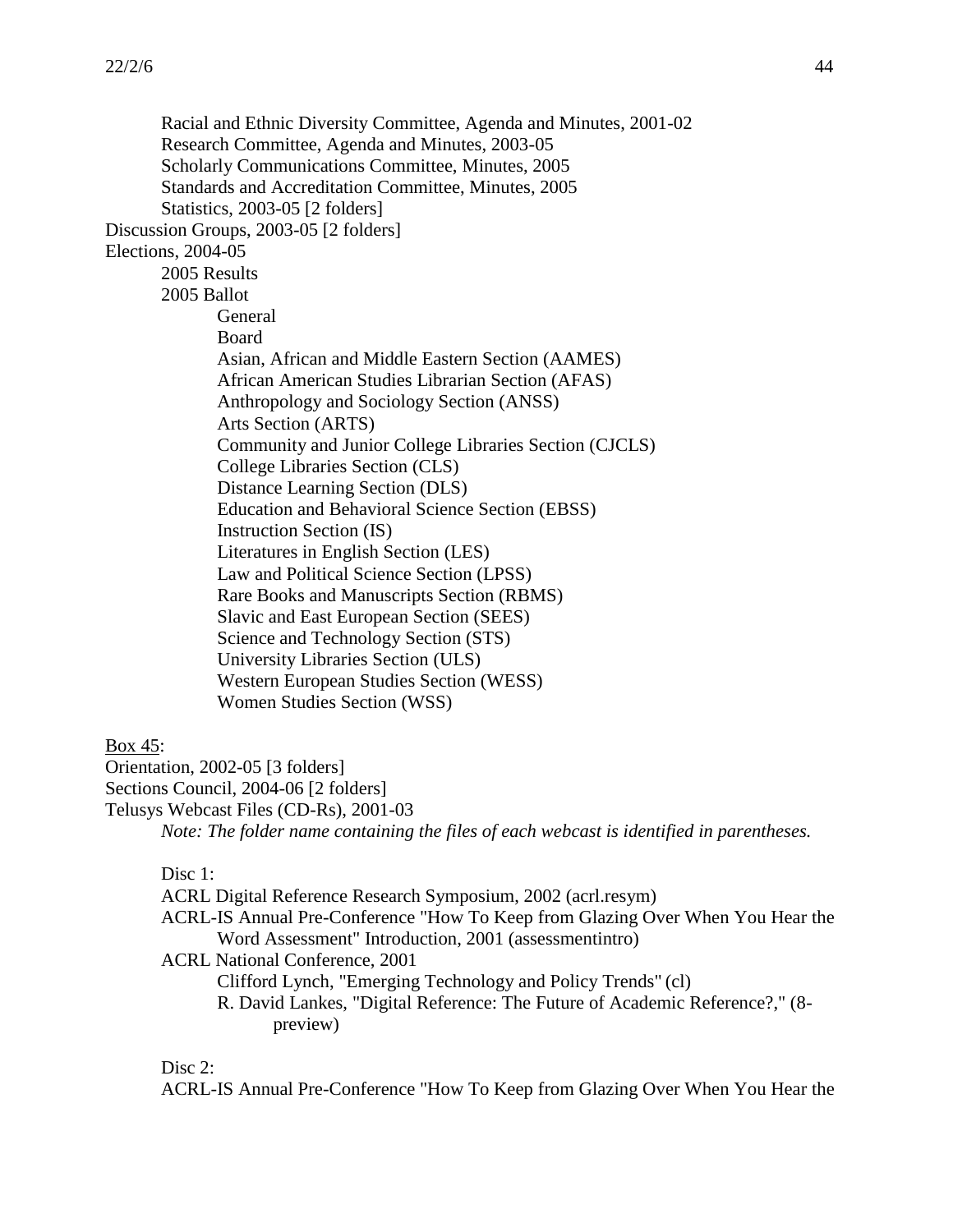Word Assessment", 2001

Debra Gilchrist, "Improving Student Learning: Assessing Information Literacy" (debra) "Digital Reference: The Future of Academic Reference?," ACRL National Conference, 2001 (digital\_reference)

Introduction (video1) R. David Lankes (video2) Linda White (video3) Paul Constantine (video4) Steve Coffman (video5)

## Disc 3:

Betsy Wilson, "The Lone Ranger is Dead! Educational Collaborations and Partnerships for Building a Culture of Assessment,"ACRL-IS Annual Pre-Conference "How To Keep from Glazing Over When You Hear the Word Assessment", 2001 (betsy)

## Disc 4:

- Susan Curzon, Kathleen Dunn, Linda Pulliam, and Gabriela Sonntag, "Find, evaluate, organize: using scenarios to assess student information competence skills in the California State University System,"ACRL National Conference, 2001 (feo)
- Catherine Cardwell, Katherine Furlong, and Julie O'Keeffe, "From 'My Library' to 'My Librarian': A Reinvestigation of Personalized Research Clinics," ACRL National Conference, 2001 (from\_my\_library)

## Disc 5:

- Michael Hawley, "The Technology Revolution," ACRL National Conference, 2001 (hawley)
- Barbara Fister, Barton Lessin, Bonnie Gratch Lindauer, Hannelore Rader, Oswald Ratteray, Kendall Reid, Terry Taylor, and Betsy Wilson, "Information Literacy: Connecting Standards and Objectives to Programs and Curriculum--Case Studies of Early Implementors," ACRL National Conference, 2001 (infolit)

#### Disc 6:

Belle Wheelan, "Books and Budgets: A Guide to Survival," ACRL National Conference, 2003 (bellewheelan)

## Disc 7:

"Scholarly Communication: Taking Stock, Charting Next Steps" panel, ACRL National Conference, 2003 (scholarcomm)

James Neal, "Scholarly Communication: Changing the Market and Policy Environment"

David Schulenberger, "Changing Institutional Cultures"

Jean-Claude Guedon, "Bringing Scholars Into the Discussion"

Tiffini Travis, Lesley Moyo, Jose Aguinaga, and Elaina Norlin, "Where Do We Go From Here? Usability Testing and Library Service Assessment," ACRL National Conference, 2003 (weredowego)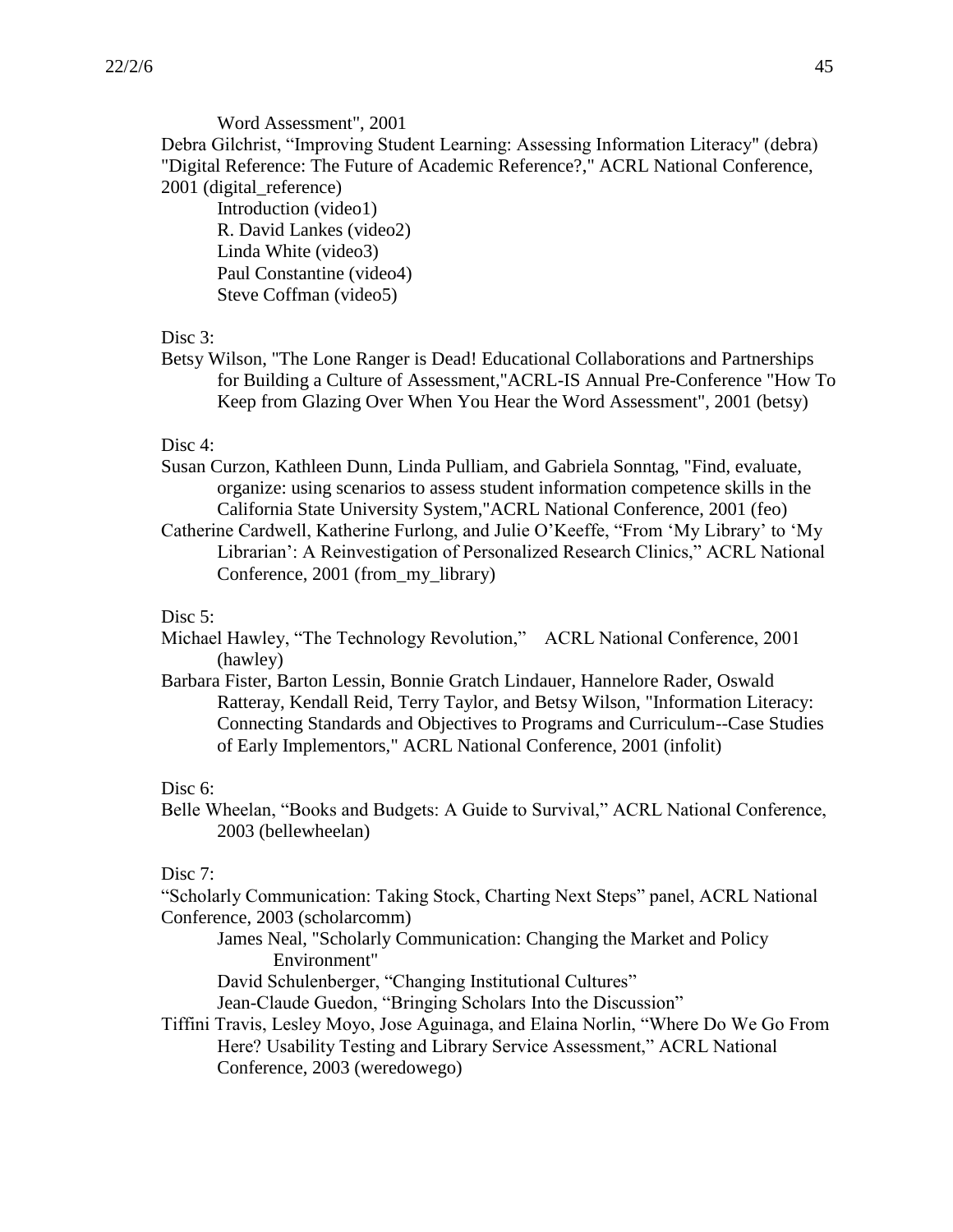Disc 8:

Judy Kvinsland, Christie Flynn, and Lynn Olson, "Connecting the Dots: Using the Assessment Cycle to Foster Student Success," ACRL National Conference, 2003 (connect)

Opening Greetings, ACRL National Conference, 2003 (greetings)

Disc 9:

ACRL-IS Annual Pre-Conference "How To Keep from Glazing Over When You Hear the Word Assessment", 2001

Joan Kaplowitz, "Assessing Instruction" (joan)

Mary Jane Petrowski, "Best Practice and the Fine Art of Collaborating: Tactics of Innovation for Marketing Your Instruction Program and Building Partnerships" (maryjane)

Mary Graham, Susan Campbell, Perri Druen, and Vickie Zeiler, "This Changes Everything: Information Literacy in the New Core Curriculum," ACRL National Conference, 2001 (tce)

Disc 10:

"Information Literacy for Educators: Models for Integrating Information Literacy Instruction into Pre-Service Education for K–12 Teachers and Administrators" ACRL National Conference, 2003 (infolit)

Mary Beth Applin and Thelma Roberson, "Developing an Information Literacy Program for Pre-Service Principals" (applin)

Jennifer Branch, "Teaching, Learning and Information Literacy: Developing an Understanding of Preservice Teachers' Knowledge" (branch)

M. Ellen Jay, "Information Literacy for Educators: Models for Integrating Information Literacy Instruction into Pre-Service Education for K–12 Teachers and Administrators" (jay)

Scott Walter and Dawn M. Shinew, "Information Literacy for Teachers and Teacher Educators" (walter)

Paul Duguid, "Socializing Information: Research Libraries from Print to Packets," ACRL National Conference, 2003 (paulduguid)

## Awards, 2001

Academic Research Librarian of the Year CJCLS Achievement Doctoral Dissertation EBSS Distinguished Librarian Award Excellence in Academic Libraries Hugh Atkinson Memorial Award Instruction Section IS Innovation Award IS Miriam Dudley Instruction Librarian Award IS Publication Award K.G. Saur Award LPSS Marta Lange Award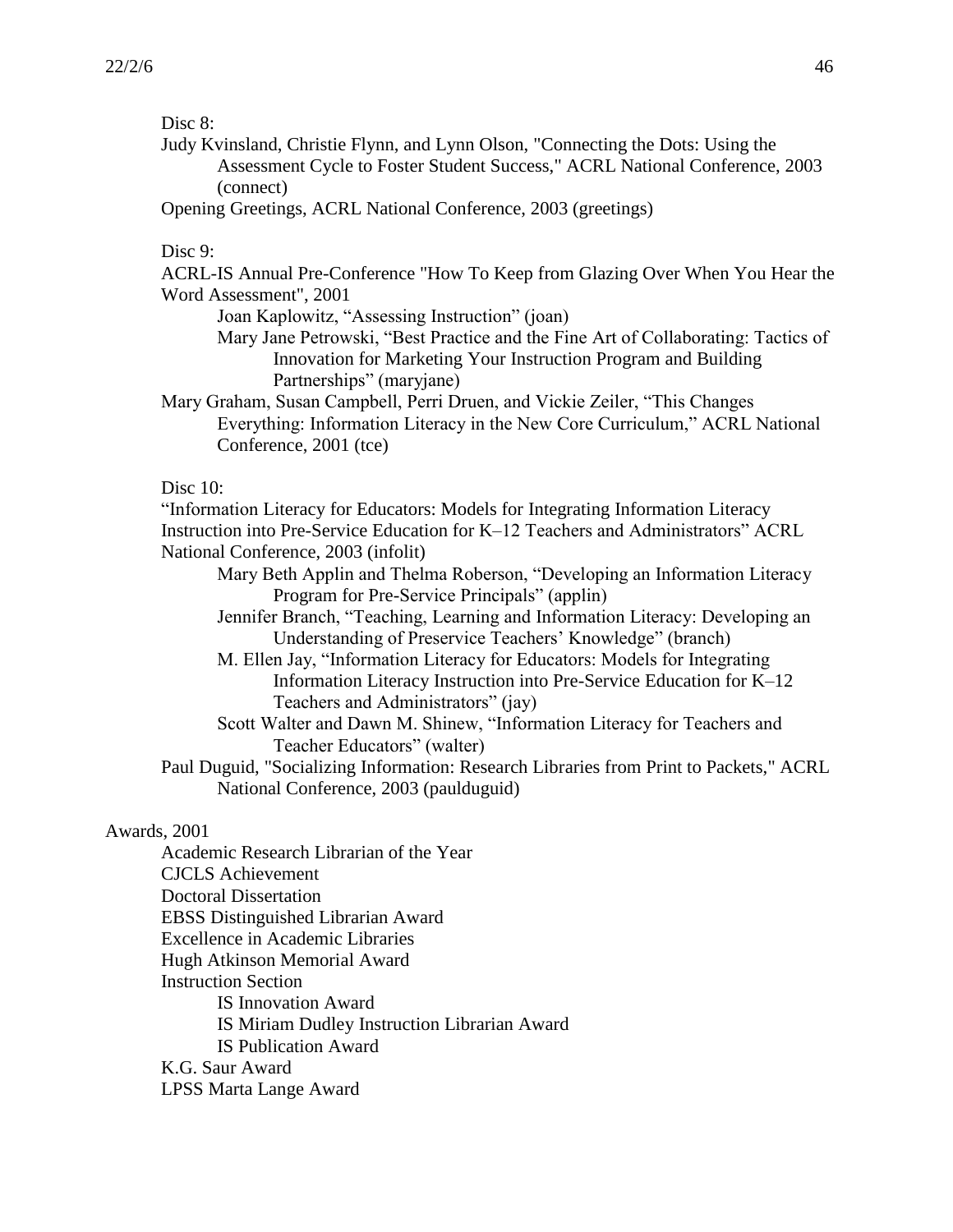RBMS Leab Award Samuel Lazerow Fellowship Science and Technology Section Oberly Award (STS) WESS Martinus Nijhoff Study Grant WSS Awards (Significant Achievement in Women's Studies Librarianship and Career Achievement in Women's Studies Librarianship) ALA Contracts, Cuadra Associates, 1990 Timelines of ACRL Contracts, 1994-95 Research Contracts, 1989, 1993-97, 2000-01 Contracts, 2000-01, 2006 Elections, 2005-06 Elections: 2006 Results 2006 Ballot General AAMES 2006 Ballot AFAS 2006 Ballot ANSS 2006 Ballot ARTS 2006 Ballot CJCLS 2006 Ballot CLS 2006 Ballot EBSS 2006 Ballot IS 2006 Ballot LES 2006 Ballot LPSS 2006 Ballot RBMS 2006 Ballot SEES 2006 Ballot STS 2006 Ballot ULS 2006 Ballot WESS 2006 Ballot WSS 2006 Ballot ACRL/AWD 2005-2006 Academic/Research Librarian of the Year Award Season EAL College EAL University Excellence in Academic Libraries CJCLS / EBSCO DLS / Haworth Press EBSS Distinguished Librarian Hugh C. Atkinson IS Innovation IS Miriam Dudley IS Publication of the Year LPSS Marta Lange / CQ RBMS Leab Exhibition Samuel Lazerow WESS Coutts Nijhoff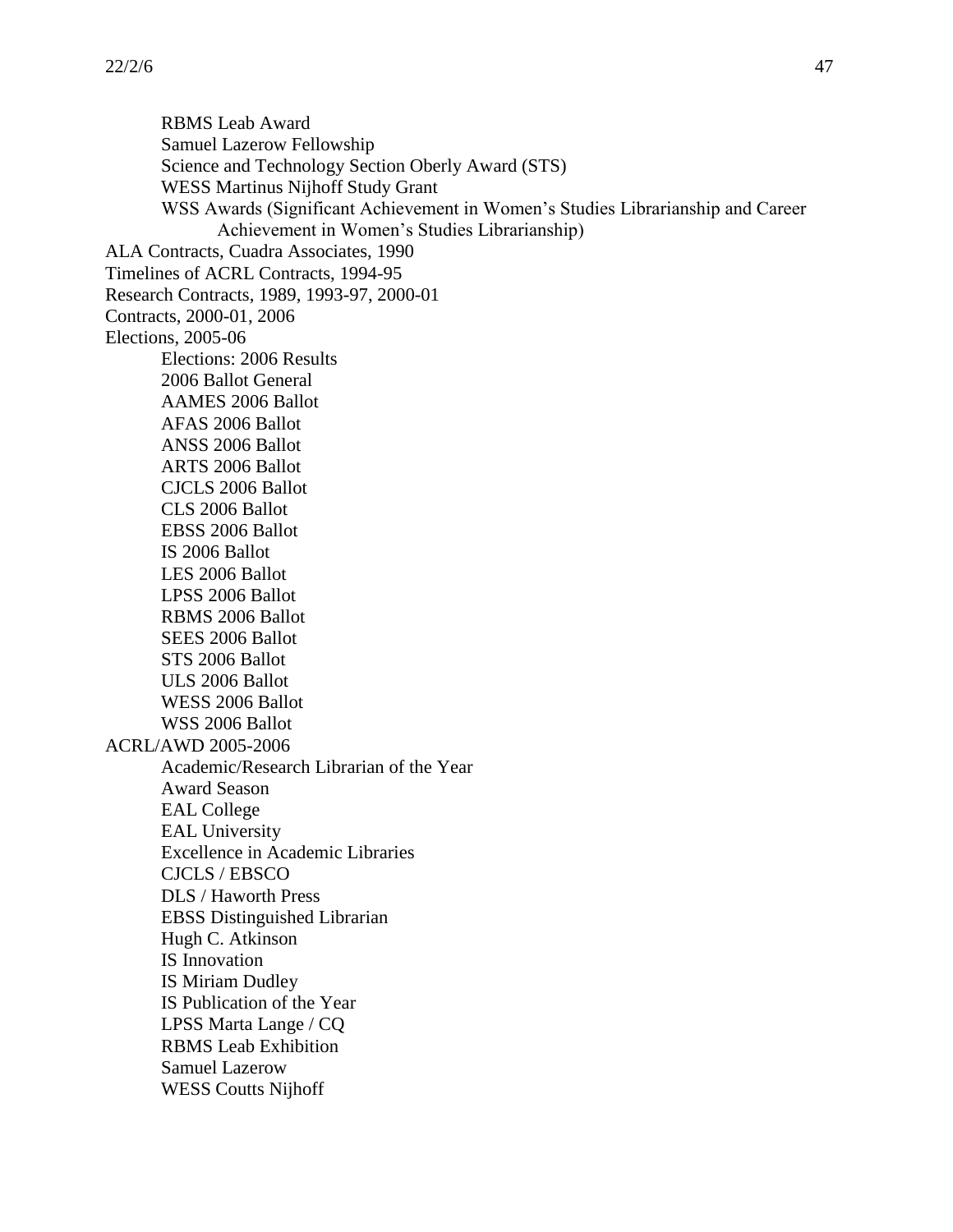WSS ACRL/CH, 2005 -06 Annual Reports Chapters Council Chapter Topics Presidential Candidates Forum ACRL/M Orientations, National Conference, 2006 ACRL/S, 2005 -06 AAMES General AFAS General ANSS General ARTS General CJCSL General CLS General DLS General EBSS General Box 46: IS General LES General LPSS General RBMS General Sections Council SEES General STS General ULS General WESS General WSS General ACRL/AWD 2006 -2007 Academic/Research Librarian of the Year CJCLS / EBSCO DLS / Haworth Press Doctoral Dissertation Fellowship Award EAL College EAL Community College EAL University EBSS Distinguished Librarian Excellence in Academic Libraries Hugh C. Atkinson IS Ilene Rockman IS Innovation IS Miriam Dudley IS Publication of the Year LPSS Marta Lange / CQ RBMS Leab Exhibition Samuel Lazerow STS Oberly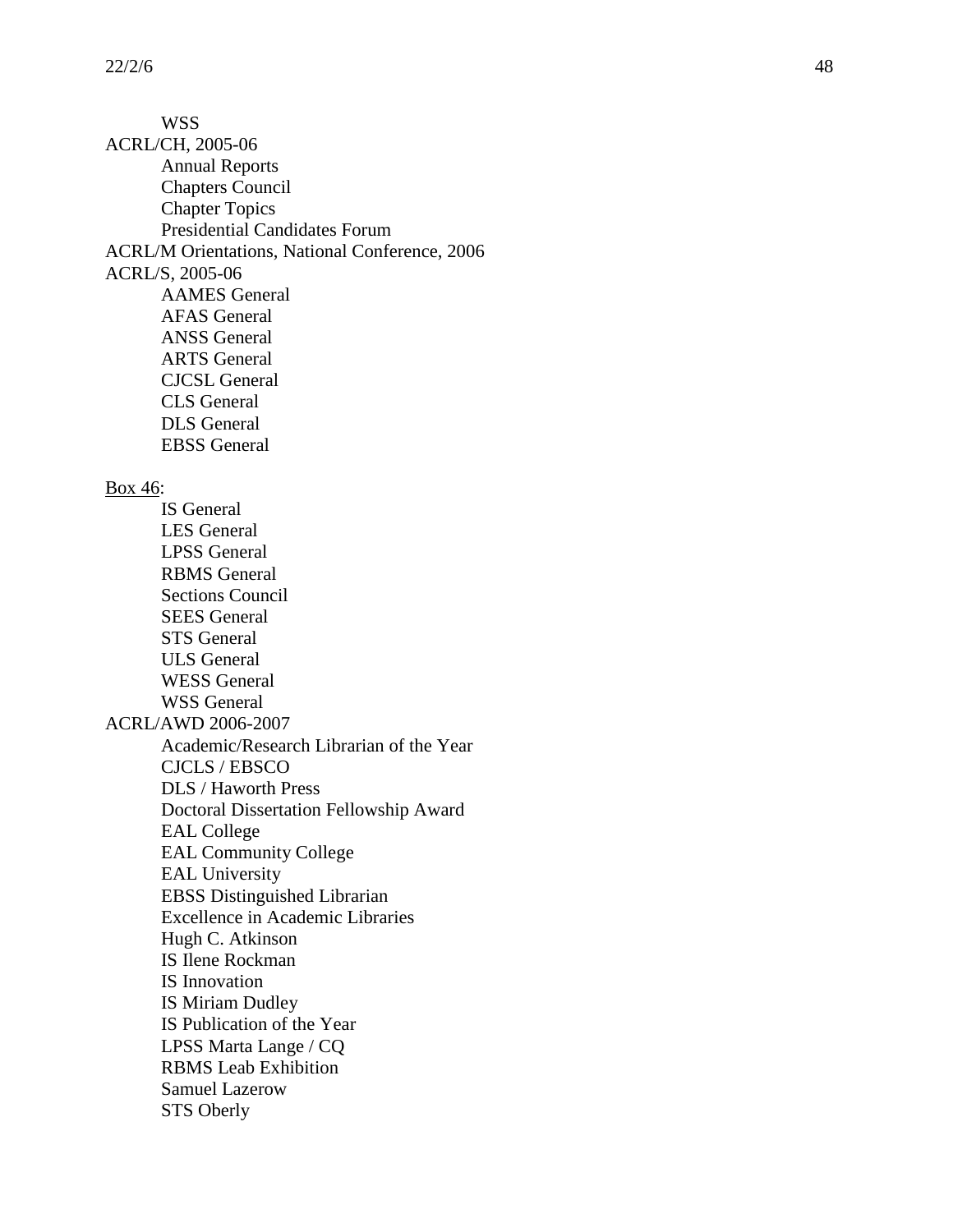WESS Coutts Nijhoff WSS Elections, 2006 -07 Board 2007 Ballot AAMES 2007 Ballot AFAS 2007 Ballot ANSS 2007 Ballot ARTS 2007 Ballot CJCLS 2007 Ballot CLS 2007 Ballot DLS 2007 Ballot EBSS 2007 Ballot IS 2007 Ballot LES 2007 Ballo t LPSS 2007 Ballot RBMS 2007 Ballot SEES 2007 Ballot STS 2007 Ballot ULS 2007 Ballot WESS 2007 Ballot WSS 2007 Ballot ACRL/AWD 2007 -2008 Awards Season Academic/Research Librarian of the Year CJCLS / EBSCO Crystal Cave DLS / Haworth Press Doctoral Dissertation Fellowship Award EAL College EAL Community College EAL University EBSS Distinguished Librarian Excellence in Academic Libraries Hugh C. Atkinson IS Ilene Rockman IS Innovation IS Miriam Dudley LPSS Marta Lange / CQ RBMS Leab Exhibition Samuel Lazerow Scribe STS Oberly WESS Coutts Nijhoff WSS Elections, 2007 -08 2008 Results 2008 Ballot General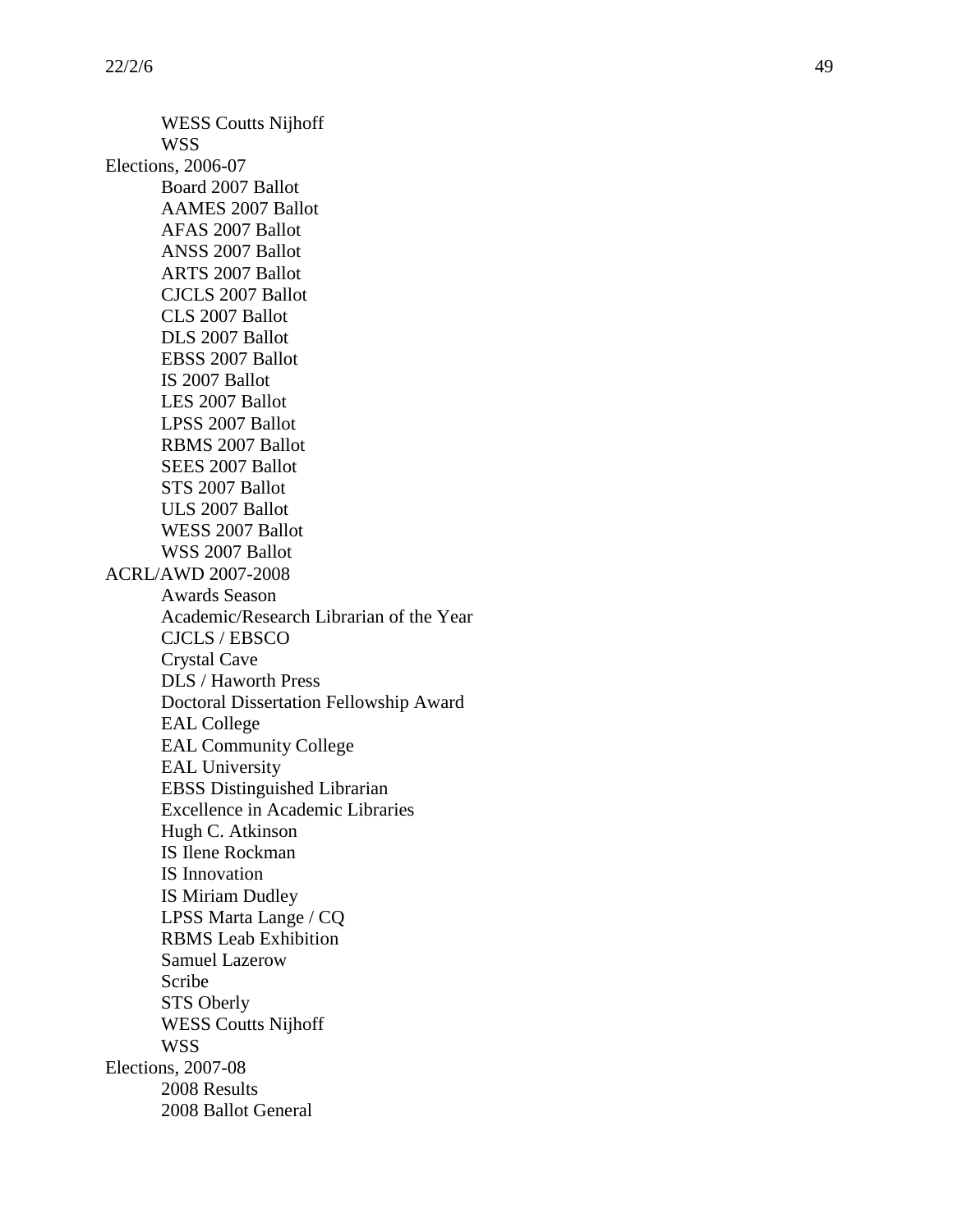Board 2008 Ballot AAMES 2008 Ballot AFAS 2008 Ballot ANSS 2008 Ballot ARTS 2008 Ballot CJCLS 2008 Ballot CLS 2008 Ballot DLS 2008 Ballot EBSS 2008 Ballot IS 2008 Ballot LES 2008 Ballot LPSS 2008 Ballot RBMS 2008 Ballot SEES 2008 Ballot STS 2008 Ballot ULS 2008 Ballot WESS 2008 Ballot WSS 2008 Ballot ACRL/S, WSS-Appointment Acceptance Forms, 2007-2008 Disbanded Discussion Group Correspondence Academic Library Outreach, 2004-2007 Alliances for New Directions in Teaching and Learning, 2003-2008 Australian-Canadian-New Zealand Studies, 2001-2009 Consumer and Family Studies, 2004-2011 Electronic Reserve, 2001-2009 Electronic Text Centers, 2001-2007 Exhibits and Displays in College Libraries, 1999-2004 Fee-Based Information Services Centers in Academic Librarians, 2001-2008 Librarianship in For-Profit Educational Institutions, 2007-2011 Library Development, 2001-2010 Partnership Libraries, 2004-2008 Reader/Public Services, 1990 Research, 1985-2004 Senior Administrators, 2007-2011 Sports and Recreation, 1998-2009 Team Based Organizations, 1998-2008 ACRL/CH, 2007-2008, Delaware Valley ACRL/S, 2007-2008 SEES-Executive Committee SEES-Committee Minutes SEES General Box 47:

ACRL/AWD, 2008-2009 Academic/Research Librarian of the Year Awards Season, 2008-2009 CJCLS (Community and Junior College Libraries Section Leadership Award)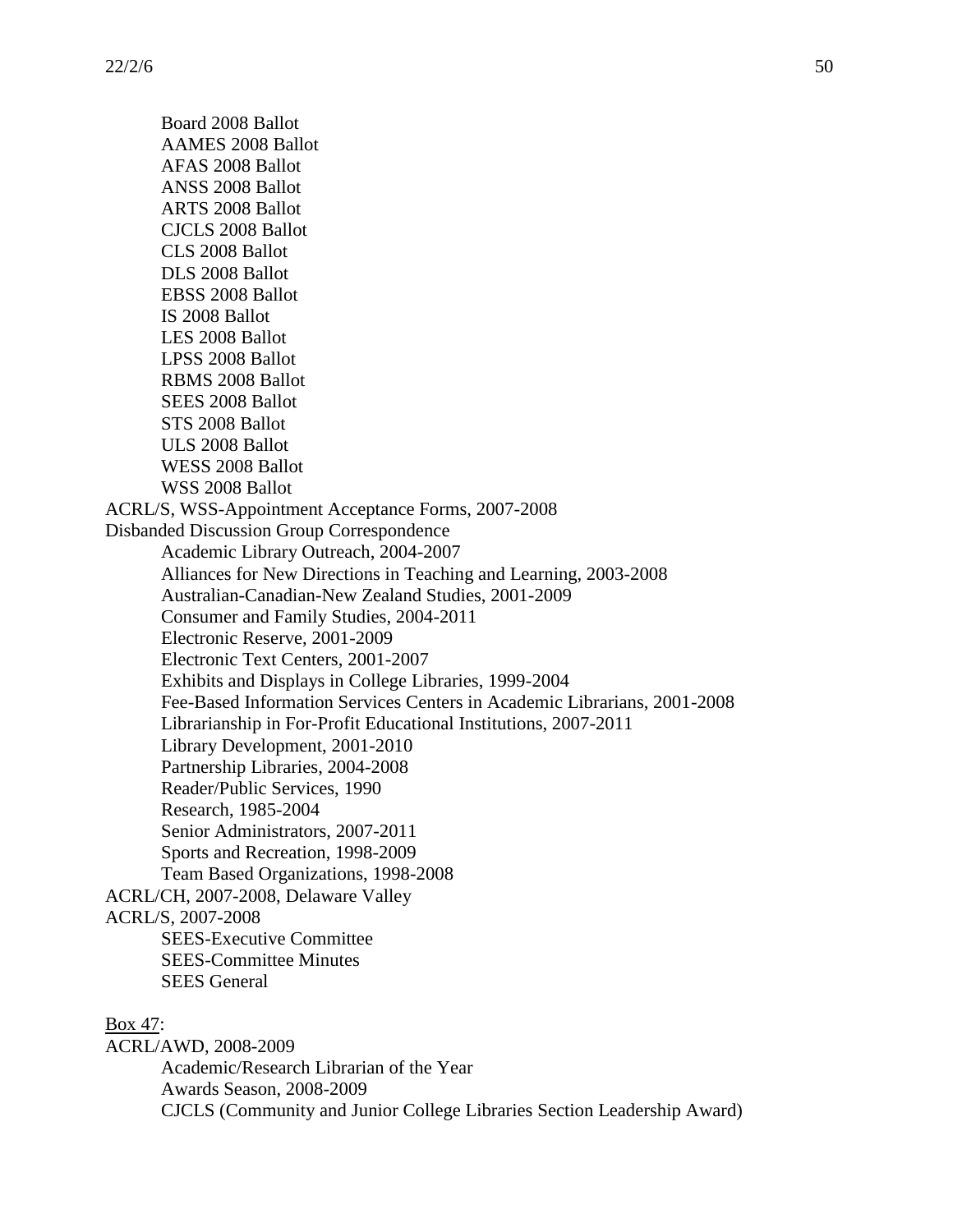CLS ProQuest Crystal Cave DLS/Haworth Press Doctoral Dissertation EAL College EAL Community College EAL University EBSS Distinguished Librarian IS Miriam Dudley Excellence in Academic Libraries Hugh C. Atkinson IS Innovation IS Ilene Rockman Instruction Publication of the Year LPSS Marta Lange RBMS Leab Exhibition Samuel Lazerow Scribes STS Oberly WESS Coutts Nijhoff WSS ACRL/CH, 2008 -2009 Annual Reports Chapter Topics Chapters Council California Delaware New England Presidential Candidates Forum ACRL/CHOICE, 2008 -2009 Editorial Board Meetings License of Contract ACRL/IG, 2008 -2009 Academic Library Services to International Students Health Sciences Image Resources Residency Universal Accessibility Virtual Worlds ACRL/S, 2008 -2009 Sections Council AMMES Executive Council AMMES General AFAS Executive Committee AFAS Committee Minutes AFAS General ANSS Executive Committee ANSS Committee Minutes ANSS General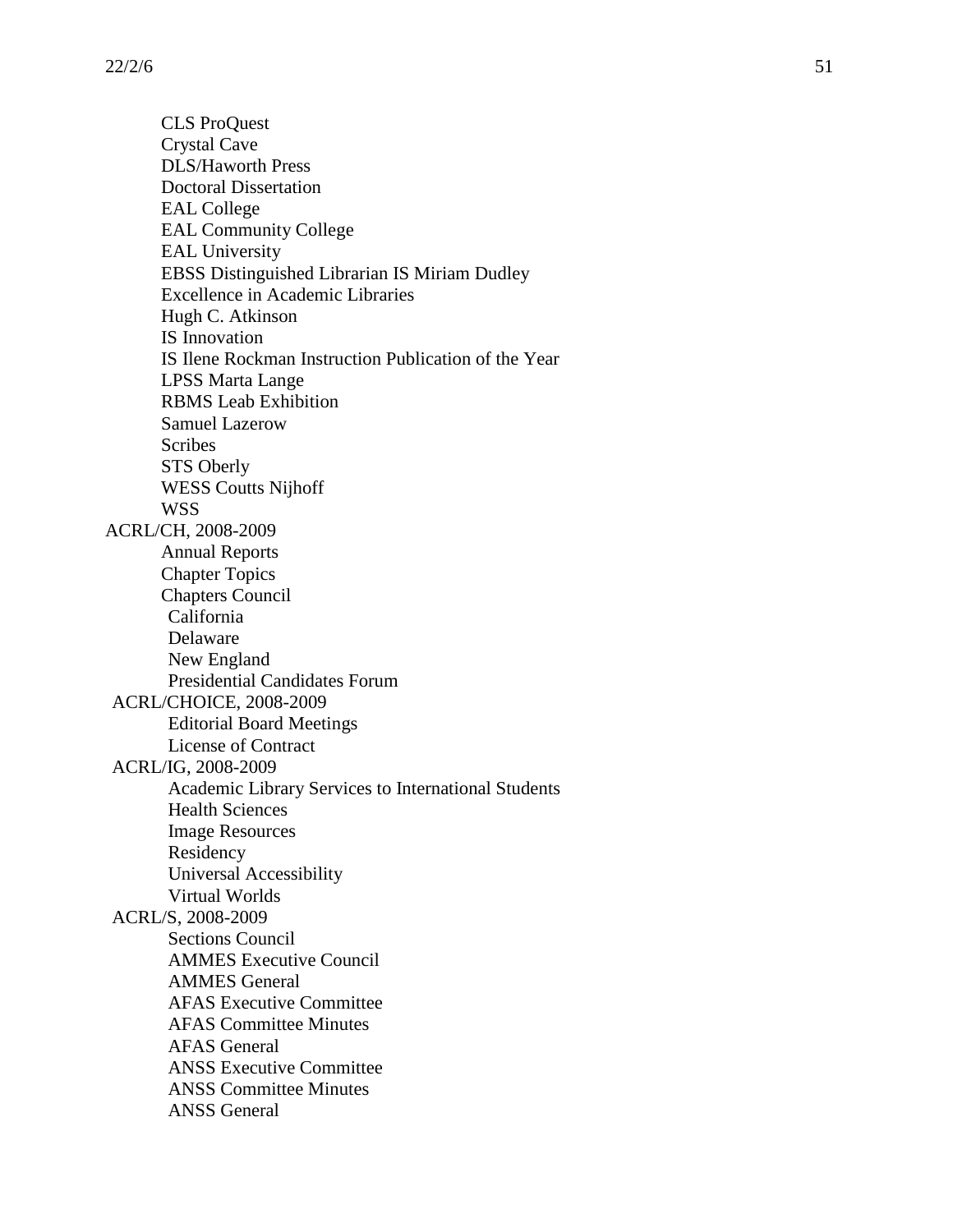ARTS Executive Committee ARTS Committee Minutes ARTS General CJCLS Conference Program Planning CJCLS Committee Minutes CJCLS Executive Committee CJCLS General CLS Executive Committee CLS Committee Minutes CLS General DLS Committee Minutes EBSS Executive Committee EBSS Committee Minutes EBSS General IS Executive Committee IS Committee Minutes IS General LES Committee Minutes LES General LPSS Executive Committee LPSS Committee Minutes LPSS General RBMS Executive Committee RBMS Committee Minutes RBMS Preconference RBMS General SEES Executive Committee SEES Committee Minutes SEES General STS Executive Committee STS Committee Minutes STS General ULS Committee Minutes ULS General ULS Executive Committee WESS Committee Minutes WESS General WESS Executive Committee WSS Committee Minutes WSS General WSS Executive Committee ACRL/S, 2009 -2010 AAMES - Appointment Acceptance Forms AAMES - Committee Minutes AAMES - General AFAS - Appointment Acceptance Forms AFAS - Committee Minutes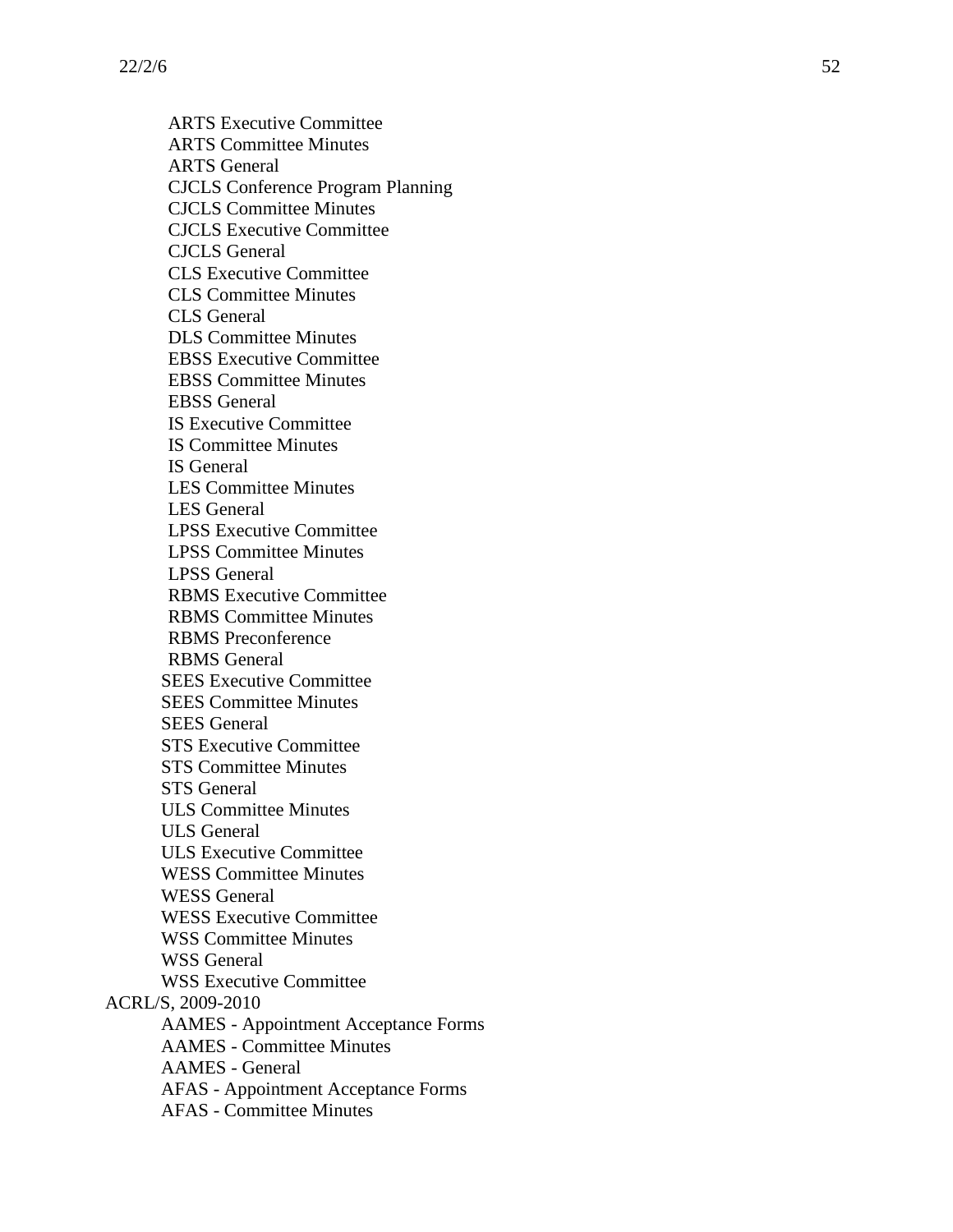$22/2/6$  53

AFAS - General

ANSS - Appointment Acceptance Forms

ANSS - Committee Minutes

ANSS - General

Arts - Appointment Acceptance Forms

Arts - Committee Minutes

Arts - General

CJCLS - Appointment Acceptance Forms

CJCLS - Committee Minutes

CJCLS - General

Community of Practice Assembly

DLS - Appointment Acceptance Forms

DLS - Committee Minutes

DLS - General

EBSS - Appointment Acceptance Forms

EBSS - Committee Minutes

EBSS - General

IS - Appointment Acceptance Forms

IS - Committee Minutes

IS - General

LES - Appointment Acceptance Forms

LES - Committee Minutes

LES - General

LPSS - Appointment Acceptance Forms

LPSS - Committee Minutes

LPSS - General

ACRL/S, 2009 -2010, continued

RBMS - Appointment Acceptance Forms

RBMS - Committee Minutes

RBMS - General

Box 47:

SEES - Appointment Acceptance Forms

SEES - Committee Minutes

SEES - General

STS - Appointment Acceptance Forms

STS - Committee Minutes

STS - General

ULS - Appointment Acceptance Forms

ULS - Committee Minutes

ULS - General

WESS - Appointment Acceptance Forms

WESS - Committee Minutes

WESS - General

WSS - Appointment Acceptance Forms

WSS - Committee Minutes

WSS - General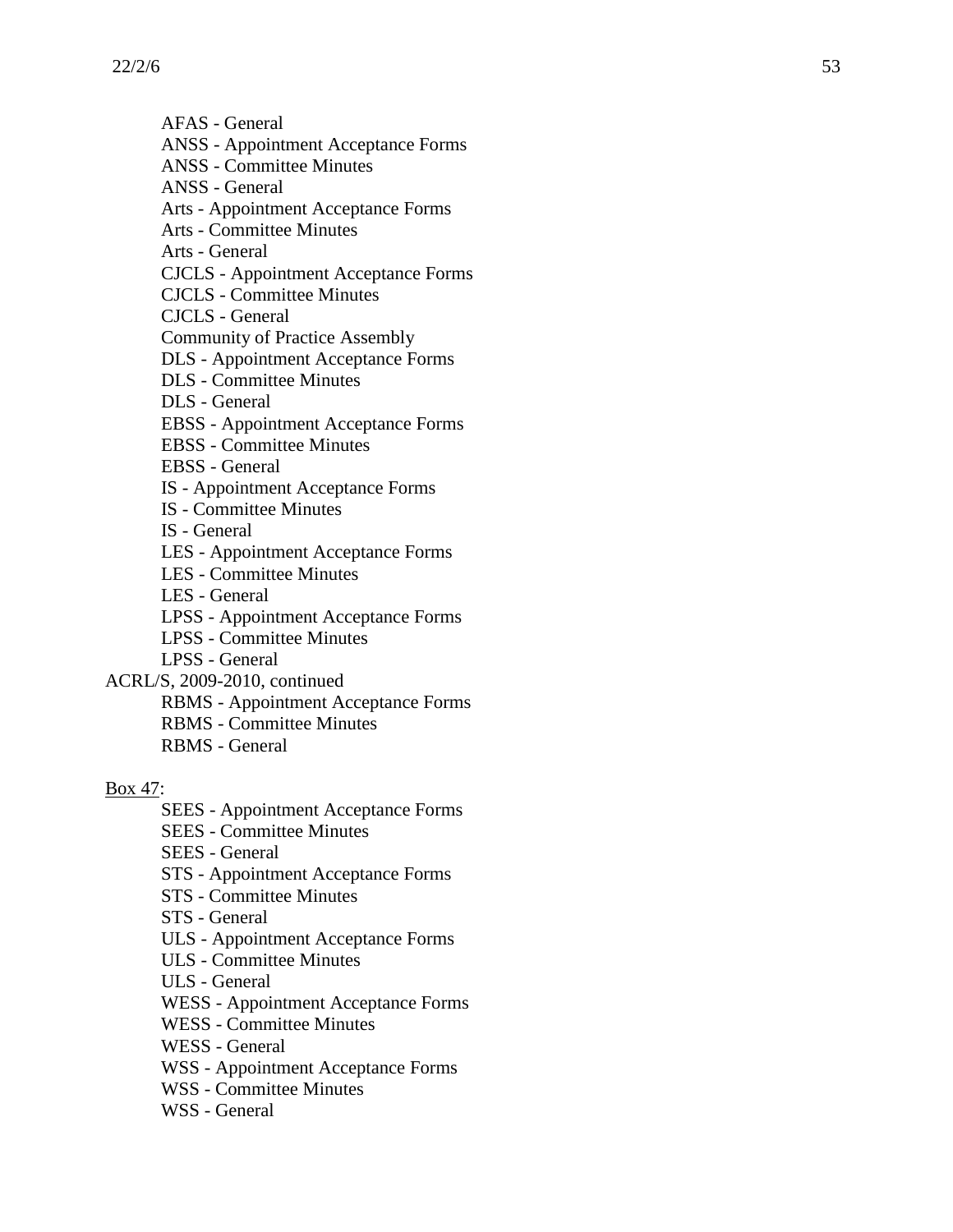## ACRL/G

Continuing Education Course Descriptions and Instructor Lists, 1991-92 International Exchange Memoranda and Correspondence, 1986-90 Thank You Letters from ACRL Administration, (2 folders), 1993, 1997-98 *A Progress report on Information Literacy: an Update on the American Library Association* 

*Presidential committee on Information Literacy: Final Report*, 1998

### Box 48:

ACRL/AWD 2009-10 Academic or Research Librarian of the Year Awards Season CJCLS CLS ProQuest Doctoral Dissertation DLS and Haworth Press EAL College EAL University EBSS Distinguished Librarian Excellence in Academic Libraries Hugh C. Atkinson IS Ilene Rockman Instruction Publication of the Year IS Innovation IS Miriam Dudley LPSS Marta Lange RBMS Leab Exhibition Samuel Lazerow Scribes WSS

## ACRL/IG

Academic Library Services to International Students Health Sciences Image Resources Numeric and Geospatial Data Services in Academic Libraries Interest Group Residency Universal Accessibility Virtual Worlds

ACRL/AWD 2010-2011

Academic/Research Librarian of the Year

CJCLS

CLS ProQuest

DLS

EAL College

EAL Community College

EAL University

EBSS Distinguished Librarian

Excellence in Academic Libraries

Hugh C. Atkinson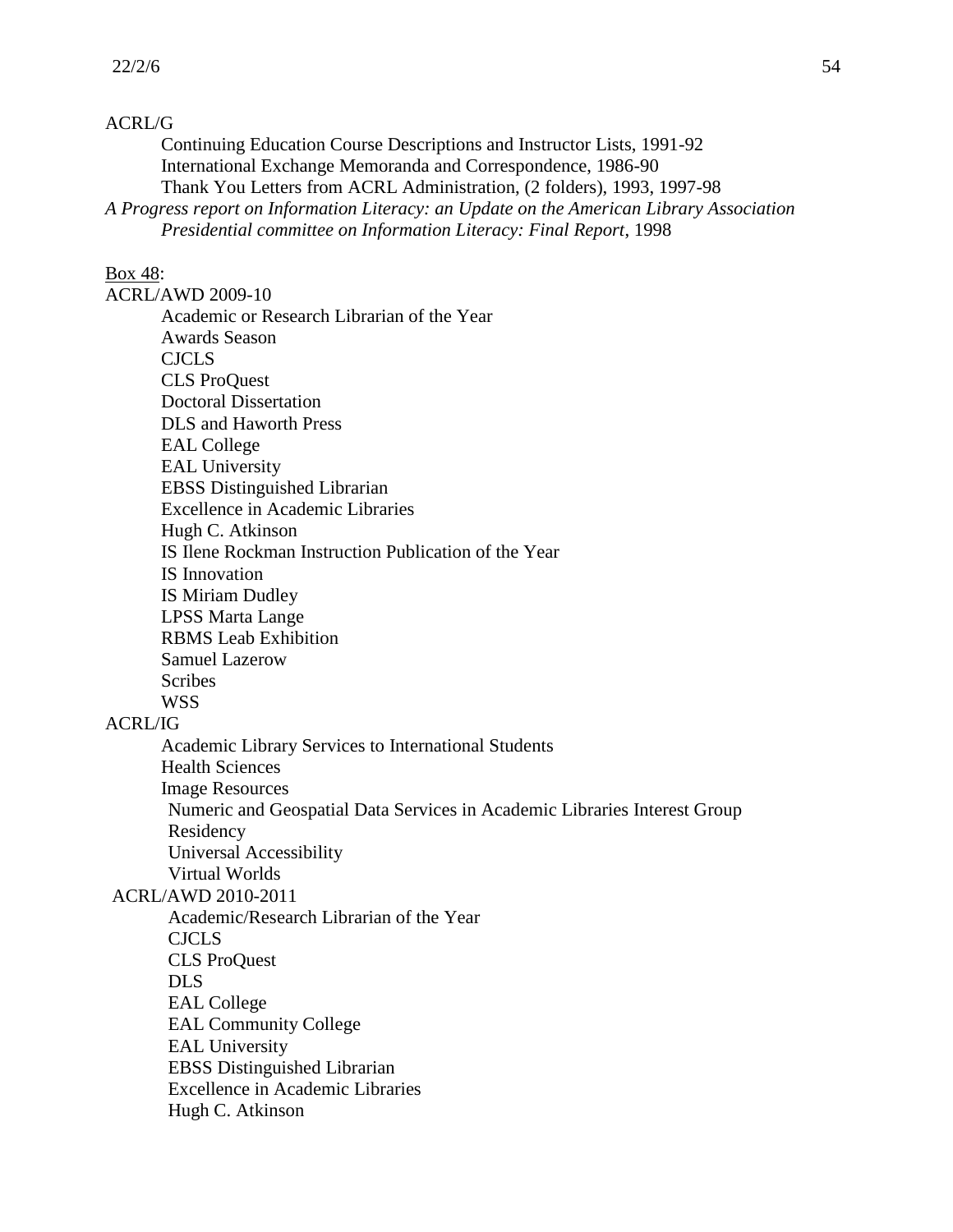IS Ilene Rockman Instruction IS Innovation IS Miriam Dudley LPSS Marta Lange Publication of the Year RBMS Leab Exhibition STS Innovation in Science and Technology Librarianship WESS Coutts Nijhoff WSS ACRL/CH 2010-2011 Chapters Council Delaware Valley Presidential Candidates Forum ACRL/E 2010-2011 2011 Ballot General AFAS 2011 Ballot AMES 2011 Ballot ANSS 2011 Ballot ARTS 2011 Ballot Board 2011 Ballot CJCLS Ballot CLS Ballot DLS Ballot EBSS Ballot Elections: 2011 Results IS Ballot LES Ballot LPSS Ballot RBMS Ballot SEES Ballot STS Ballot ULS Ballot WESS Ballot WSS Ballot ACRL/IG 2010-2011 Academic Library Services to International Students Digital Curation Health Sciences Image Resources Residency Universal Accessibility ACRL/S 2010-2011 AAMES - Committee Minutes AAMES General AFAS - Committee Minutes AFAS General ANSS - Committee Minutes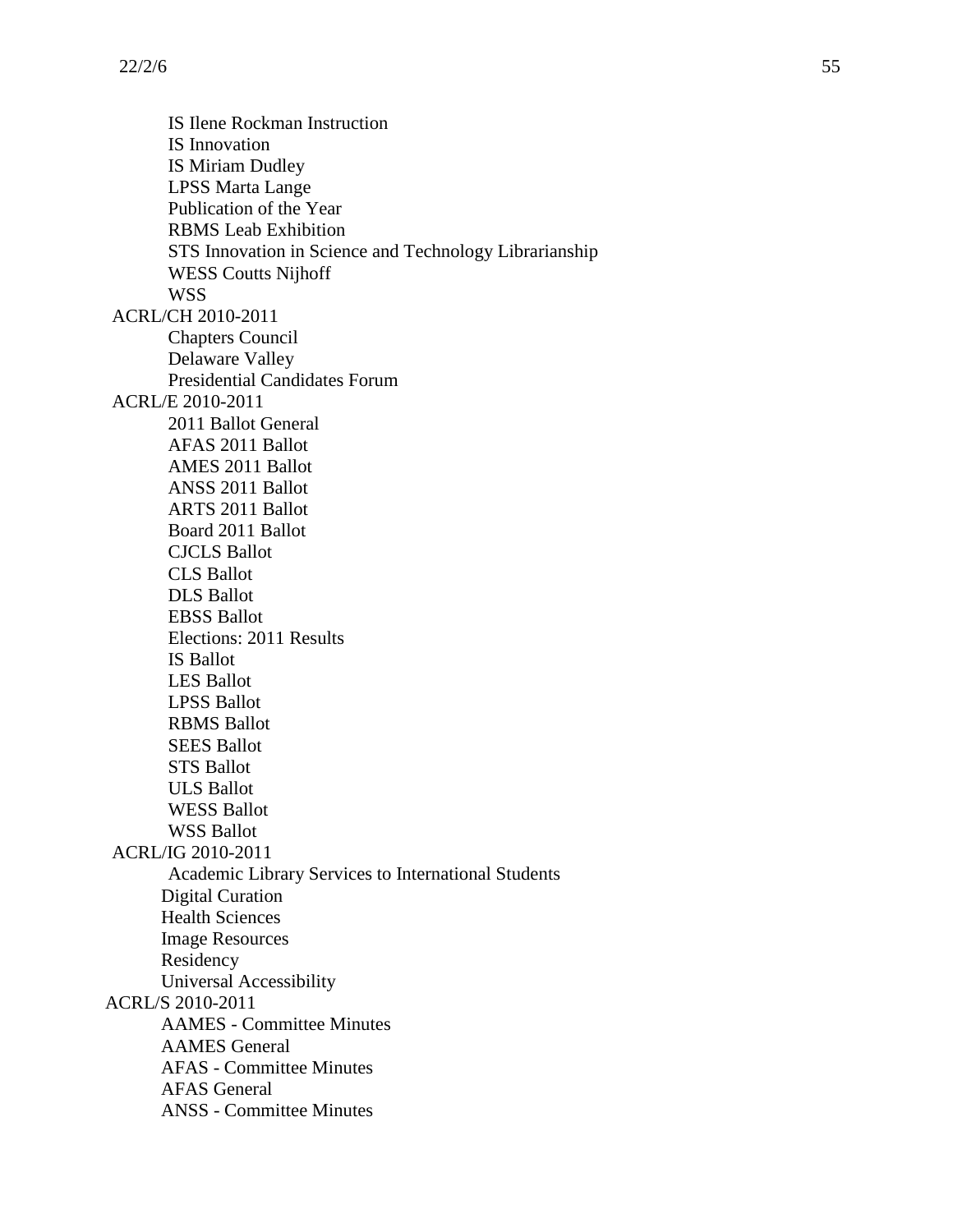ANSS General Arts - Committee Minutes Arts General CJCLS - Committee Minutes CJCLS General CLS - Committee Minutes CLS General Communities of Practice Assembly DLS - Committee Minutes DLS General EBSS - Committee Minutes EBSS General IS - Committee Minutes IS General LES - Committee Minutes LES General LPSS - Committee Minutes LPSS General

#### Box 49:

RBMS - Committee Minutes [4 folders] RBMS General SEES - Committee Minutes SEES General STS - Committee Minutes STS General ULS - Committee Minutes ULS General WESS - Committee Minutes WESS General WSS - Committee Minutes WSS General ACRL/CHOICE 2011-2012 License of Contract *Resources for College Libraries* Editorial Board Scholarly Association Initiative ACRL/CHOICE 1922-2002 *Academic Library Internship Program for Administrators of Black College Libraries: Final Report to the Andrew W. Mellon Foundation*, 1979 *Access to Electronic Information, Services, and Networks: an Interpretation of the Library Bill of Rights*, 1995 ACRL Accomplishments 1993-1994 1998-1999 1999-2000 ACRL Strategic Plan Implementation Annual Report 1998-1999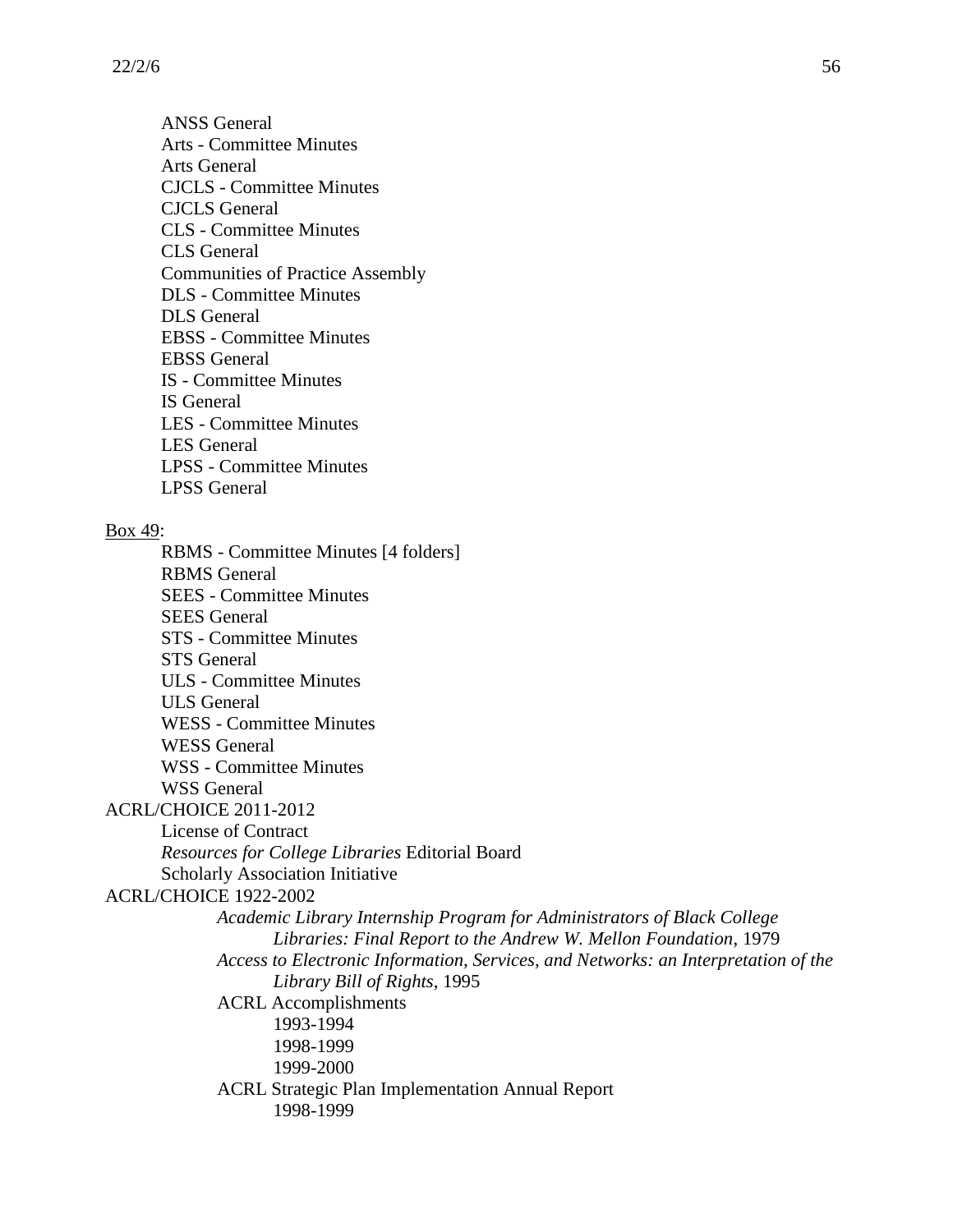1999-2000 *ALA Library Bill of Rights Interpretations*, by Patricia Senn Breivik, 1996 Annual Reports *Networks: Personal and Electronic Links*, 1993-1994 *Charting New Directions for ACRL*, 1994-1995 *Every Librarian a Leader*, 1995-1996 *Librarians as Leaders*, 1996-1997 *Values for the Electronic Information Age*, 1997-1998 *Leadership and Learning*, 1998-1999 *Celebrating Our Success, Confronting Our Challenges: ACRL Enters the 21st Century*, 1999-2000 *Community & Collaboration at Your Library*, 2000-2001 *The Learning Community for Excellence in Academic Libraries,* 2001-2002 Awards, 1922-1924, 1963, 1968, 1978, 1992, 1998-1999, 2002 Oberly Award Rare Books and Manuscripts Librarianship Award, Women's Studies Section Award *Best Practices and Assessment of Information Literacy Programs*, 1998 Commission on Higher Education, 1995-1997 *Information Literacy in Higher Education: A Report on the Middle States Region*, by Oswald M.T. Ratteray and Howard L. Simmons, Ph.D. *Information Literacy: Lifelong Learning in the Middle States Region* Survey of Information Literacy in Higher Education *Information Literacy: Proposal to Council on Library Resources*, 1996 8<sup>th</sup> National Conference, Nashville, 1997 Intellectual Freedom Committee, 1980-1982, 1996 "*Dealing with Patron Complaints" "Challenged Materials" "Balanced Collections: An Interpretation of the Library Bill of Rights" Measuring Transitions Toward Information Literacy*, 1997 Professional Mailing and Distribution Services, 2001 Revised Cost Proposal Client List *Scholarly Communication, Academic Libraries, and Technology*, by Richard H. Ekman and Richard E. Quandt, 1994 Scholarly Communication Task Force, 2001-2002 Discussion Notes Report Draft Preliminary Report Press Release Correspondence Survey of Accredited Institutions, 1994

1986-1987, 1989-1992

*Academic Libraries and Intellectual Freedom* by Paul B. Cors, 1987 *Academic Libraries: Your Campus Information Service*, Brochure & Correspondence, 1990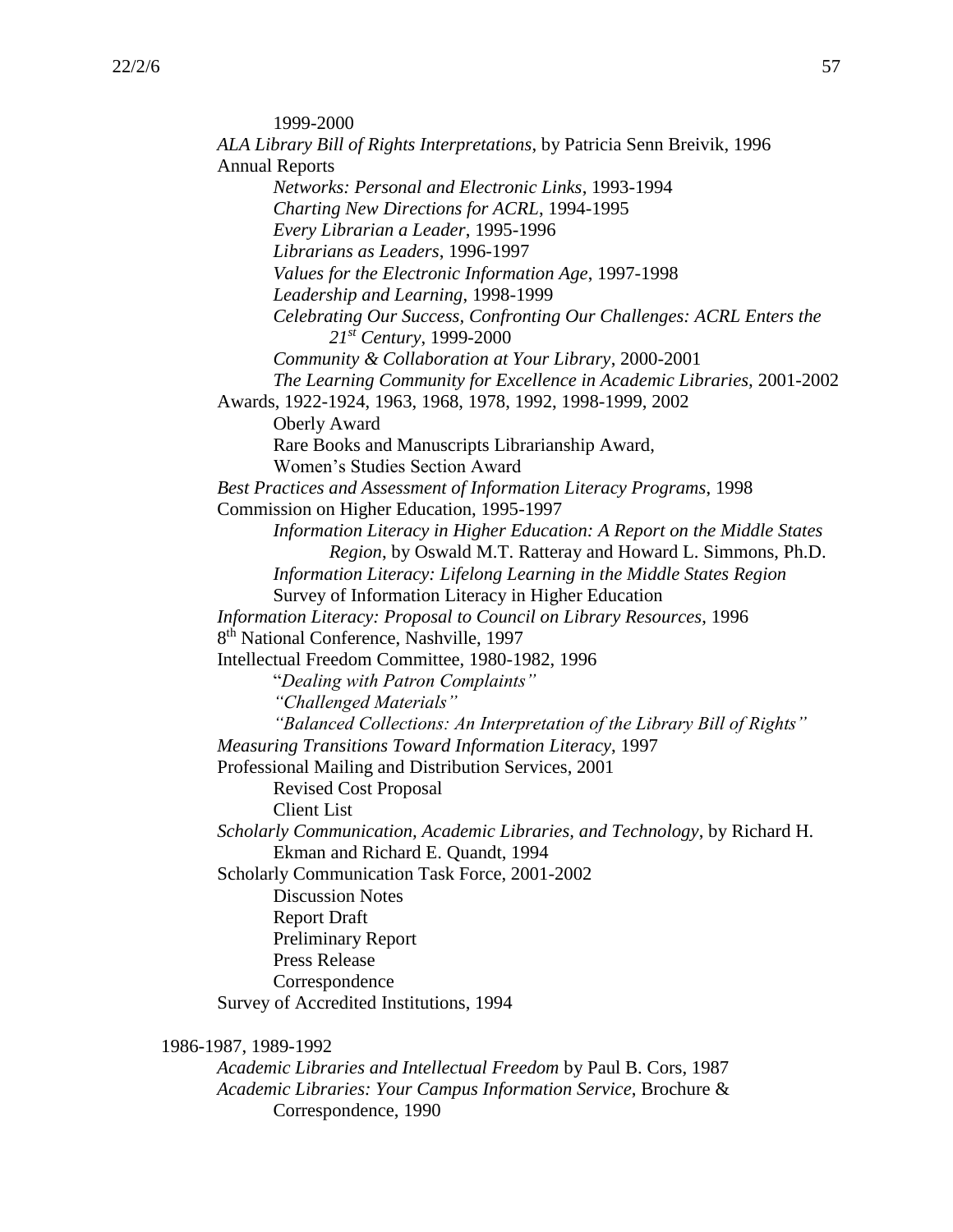ACRL Accomplishments, 1991-1992 ACRL Annual Report, 1991-1992 ACRL/Modern Languages Association (MLA)/RASD Reference Tools Advisory Committee, 1990-1992 ALA Minority Fellowship Program, 1989 Annual Report, *Academic Librarians: Partners in Higher Education*, 1989-1990 Awards, 1986-1987, 1989-1990 ACRL Rare Books and Manuscripts Section Exhibition Catalogues Award/American Book Prices Current Award *A Compilation of Exhibition Catalogues, 1986-1990* Martinus Nijhoff International West European Specialist Study Grant Oberly Award *Presentation of Awards/Administrative Costs of Awards*, undated 1988-1991 Carnegie Commission on Quality Education for Minorities Project, 1988 Committee on Historically Black Colleges and Universities (Ad Hoc), 1990-1991 *Faculty Research Profile Created for Use in a University Library*, by Jeanne M. Richardson, 1990 *Information Literacy: Final Report*, 1989 Intellectual Freedom Committee, 1990-1991 Library Buildings Consultant List/Experts Directory, 1987-1991 *Measuring Academic Library Performance*, by Barbara J. Ford and John S. Segal, Ph.D., 1990 Midwinter Literacy Assembly Meeting, 1989 Office for Library Outreach Services, 1991 *Origins and Development of ACRL*, undated *Statement Concerning Accuracy in Academia, Inc.*, 1986 *Statement of Eileen D. Cooke, Associate Executive Director, American Library Association, before the House Sub-Committee on Labor-HHS-Education Appropriations Bill*, 1989 *Statement of Judith F. Krug, Director, Office for Intellectual Freedom, American Library Association, before the Joint Hearing of the Subcommittee on Technology and the Law of the Senate Judiciary Committee on the Video and Library Privacy Protection Act of 1988*, 1988 2002-2005 *ALAhead to 2010* Strategic Plan, 2003-2005 Proposal Draft Planning Process Follow-Up Meeting Annual Reports *New Realities, New Relationships*, 2002-2003 *Partnerships and Connections*, 2003-2004 *Creativity and Leadership*, 2004-2005 Division Leadership Program, 2004-2005 Exhibition Award Committee, 2003-2005 Legislative Updates, 2002-2003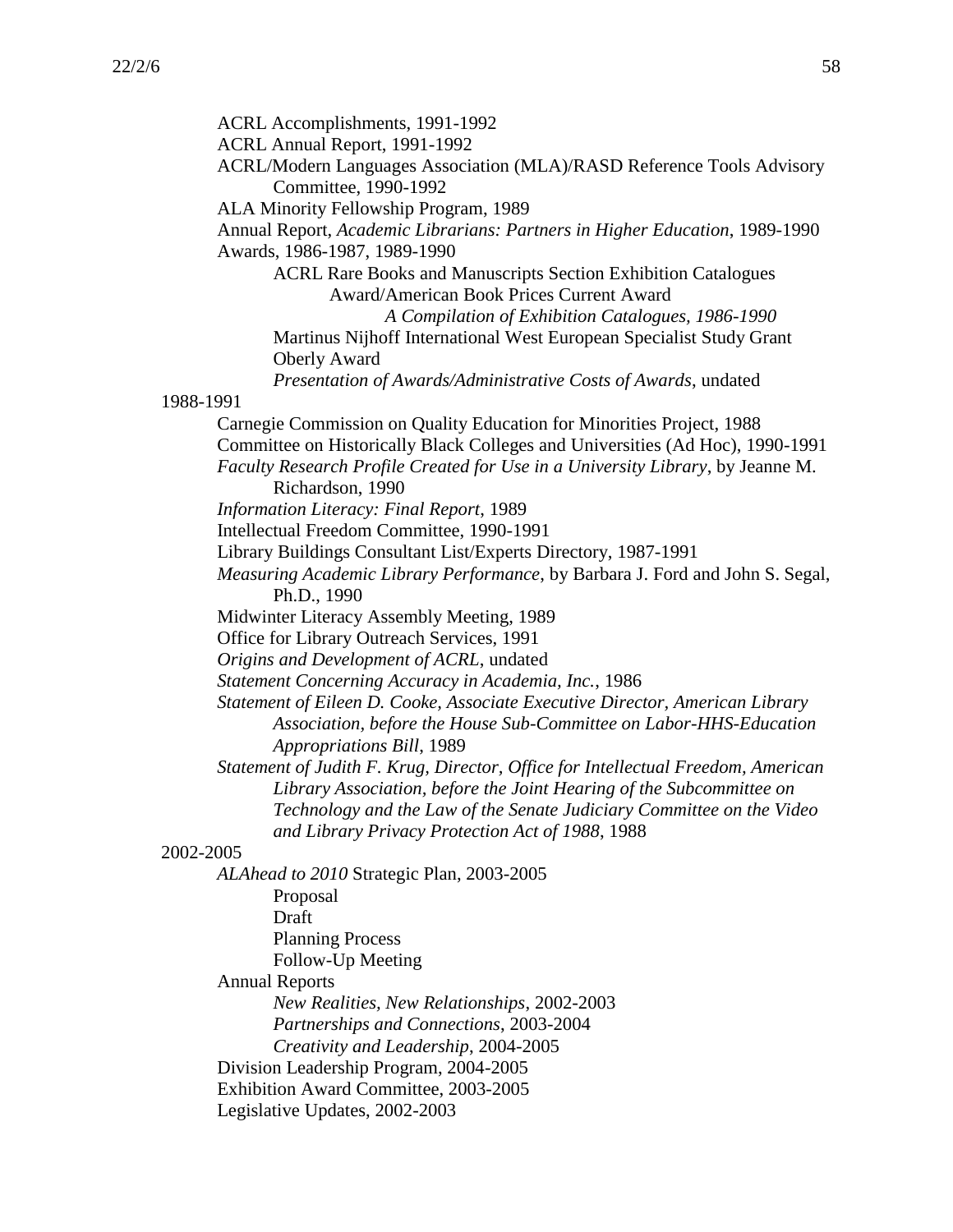Box 50:

|      | Visiting Program Officer for Scholarly Communication, 2003                                             |
|------|--------------------------------------------------------------------------------------------------------|
| 2006 | <b>Annual Reports</b>                                                                                  |
|      | Charting Our Future, 2005-2006                                                                         |
|      | Charting Our Future, 2006-2007                                                                         |
|      | ARL: A Bimonthly Report on Research Library Issues and Actions from ARL, CNI,                          |
|      | and SPARC, October 2006<br>ARL/ACRL Institute on Scholarly Communication, July 2006                    |
|      | ARL/ACRL Institute on Scholarly Communication, December 2006                                           |
|      | Awards                                                                                                 |
|      | <b>Coutts Nijhoff Award</b>                                                                            |
|      | Exhibition Catalogue Award/Leab Endowment                                                              |
|      | Award for Significant Achievement in Women's Studies Librarianship                                     |
|      | Building on Success: Sharing What We're Learning Event<br><b>Choice Trademark</b>                      |
|      | Division Leadership Program                                                                            |
|      |                                                                                                        |
|      |                                                                                                        |
| 2007 | ALA Executive Leadership Conference, A Leadership Exploration of the 7                                 |
|      | <b>Measures of Success for Associations</b>                                                            |
|      | Annual Report, Charting Our Future, 2007-2008                                                          |
|      | <b>ARL/ACRL Institute on Scholarly Communication</b>                                                   |
|      | <b>Award Submission</b>                                                                                |
|      | @your library, University of New Mexico                                                                |
|      | <b>CARLI Regional Institute on Scholarly Communication</b><br>Division Leadership Program              |
|      | Forum on New Modes of Information Delivery in Higher Education                                         |
| 2008 |                                                                                                        |
|      | Annual Report, Charting Our Future, 2008-2009                                                          |
|      | <b>ARL/ACRL Institute on Scholarly Communication</b><br>Awards                                         |
|      | <b>Coutts Nijhoff WESS Award</b>                                                                       |
|      | CHOICE Current Reviews for Academic Libraries: Planning, Furniture &                                   |
|      | Relocation Services, Middletown, Connecticut                                                           |
|      | CHOICE Current Reviews for Academic Libraries: Planning, Furniture &                                   |
|      | Relocation Services, Middletown, Connecticut (continued)                                               |
|      | Conferences<br>Annual                                                                                  |
|      | <b>Intellectual Freedom Committee</b>                                                                  |
|      | Midwinter                                                                                              |
|      | <b>ACRL/ARL Scholarly Communication Focus Groups</b>                                                   |
|      | Division Leadership Program                                                                            |
|      | Leadership Institute in Software Engineering Excellence (LISEE)<br><b>Seven Measures Working Group</b> |
| 2009 |                                                                                                        |
|      | <b>ACRL/MLA Liaison</b>                                                                                |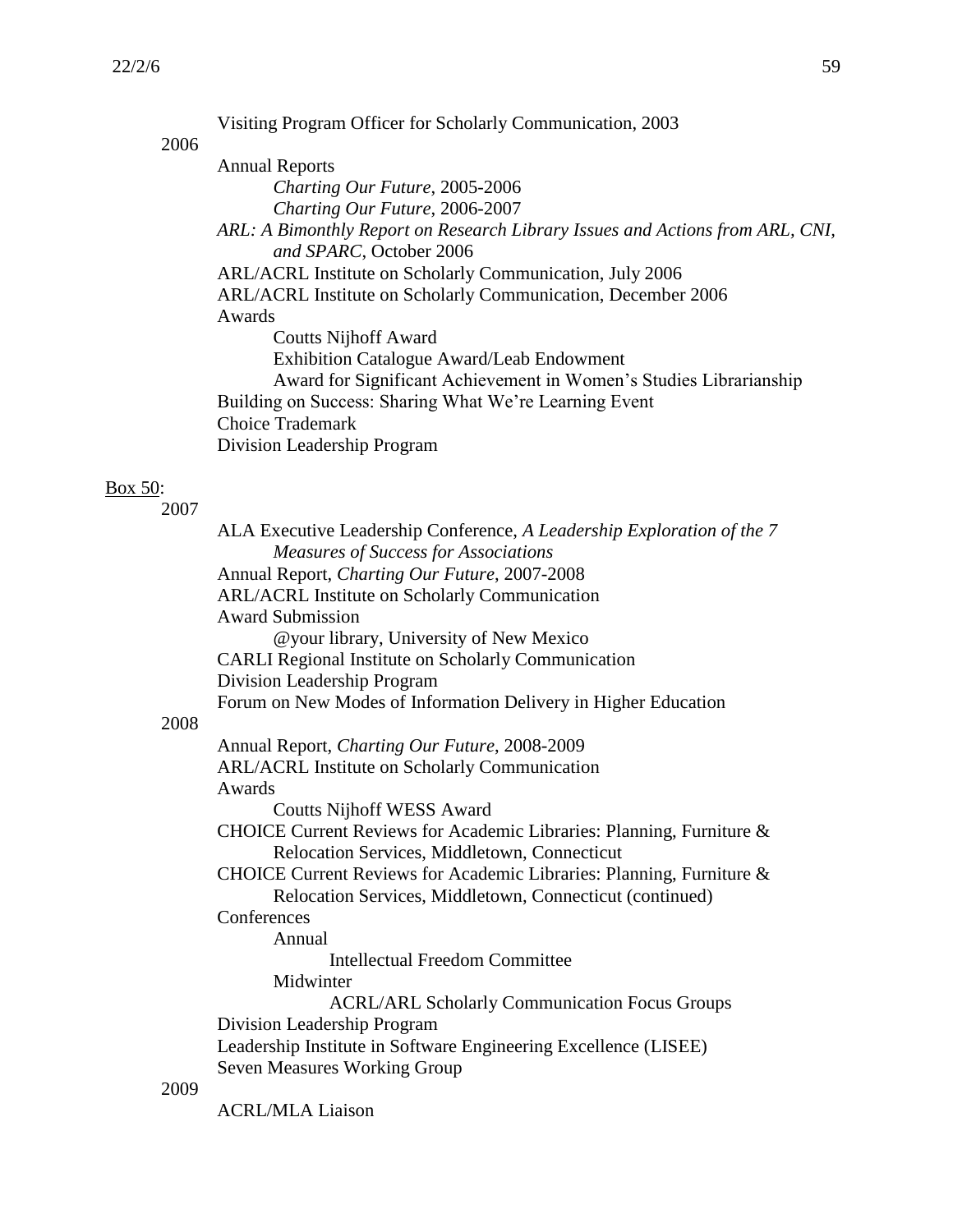Annual Report, 2009-2010 CHOICE Current Reviews for Academic Libraries, Middletown, Connecticut *Richard K. Gardner: A Tribute* **Conferences** Midwinter Intellectual Freedom Committee Council of Liaisons Appointments Packet Division Leadership Meeting Scholarly Communication Outreach: Crafting Messages That Grab Faculty Attention Standards for Libraries in Higher Education Strategic Plan Review Retreat WSS Award for Significant Achievement in Women's Studies Librarianship 2010-2011 Annual Report, 2010-2011 Awards Innovation in Science and Technology Librarianship Award WESS De Gruyter European Librarianship Study Grant WSS Award for Career Achievement in Women's Studies Librarianship CHOICE Current Reviews for Academic Libraries, Middletown, Connecticut Council of Liaisons *A Draft Degree Qualifications Profile: A Transformational Challenge for U.S. Higher Education* Division Leadership Meeting Ethics Committee Federal Depository Library Program Google Collaboration Leadership Recruitment and Nominations Committee 2012 Annual Report, 2011-2012 CHOICE Current Reviews for Academic Libraries, Middletown, Connecticut Core Organ Values Committees Council of Liaisons Division Leadership Meeting Leadership Recruitment and Nominations Committee WESS De Gruyter European Librarianship Study Grant 2013 *Academic Library Trends and Statistics Survey* Editorial Board Academic/Research Librarian of the Year Award Committee Annual Report, *Inspiring Great Ideas*, 2012-2013 Appointments Committee Virtual Training Session Awards Leab Award WESS De Gruyter European Librarianship Study Grant Budget & Finance Committee Diversity Committee (Subcommittee - Dr. E. J. Josey Spectrum Scholar Mentor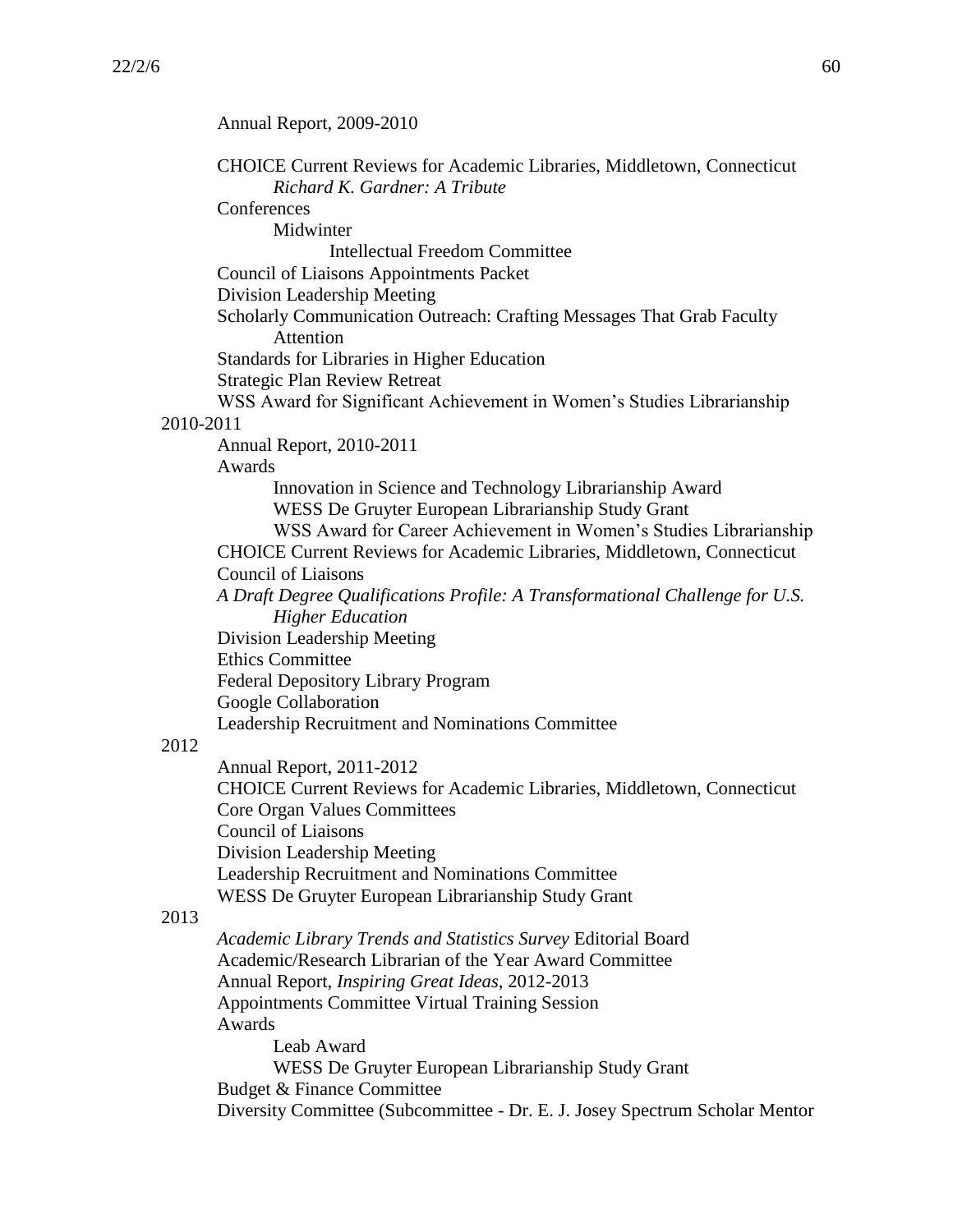**Committee** Division Leadership Meeting Excellence in Academic Libraries Awards Committee Government Relations Committee Immersion Program Committee Information Literacy Professional Development Committee Information Literacy Standards Committee Information Literacy Web Site Committee Liaisons Coordinating Committee *AACC Fall 2013 Meeting Highlights*  Liaisons Grants Committee Liaisons Training & Development Committee Library Copyright Alliance Membership Committee Professional Development Committee Publishing Coordinating Committee Research and Scholarly Environment Committee Section Membership Subcommittee (of ACRL Membership Committee) Standards Committee Value of Academic Libraries Committee

#### 2014

Annual Report, *Advancing Learning Transforming Scholarship*, 2013-2014 Division Leadership Meeting Executive Committee Information Literacy Professional Development Committee Liaisons Committee Liaisons Coordinating Committee Liaisons Grants Committee Professional Values Committee

## 2015

Annual Report, *75 Years of Advancing Learning & Transforming Scholarship*, 2014-2015

#### Awards

- ACRL/ULS Outstanding Professional Development Award Oberly Award WESS-DeGruyter European Librarian Study Grant Division Leadership Meeting
- Liaison Committee

Liaison Assembly Committee

Liaison Coordinating Committee

Liaison Grants Committee

Professional Values Committee

## 2016

Annual Reports 2015-2016 2016-2017 2017-2018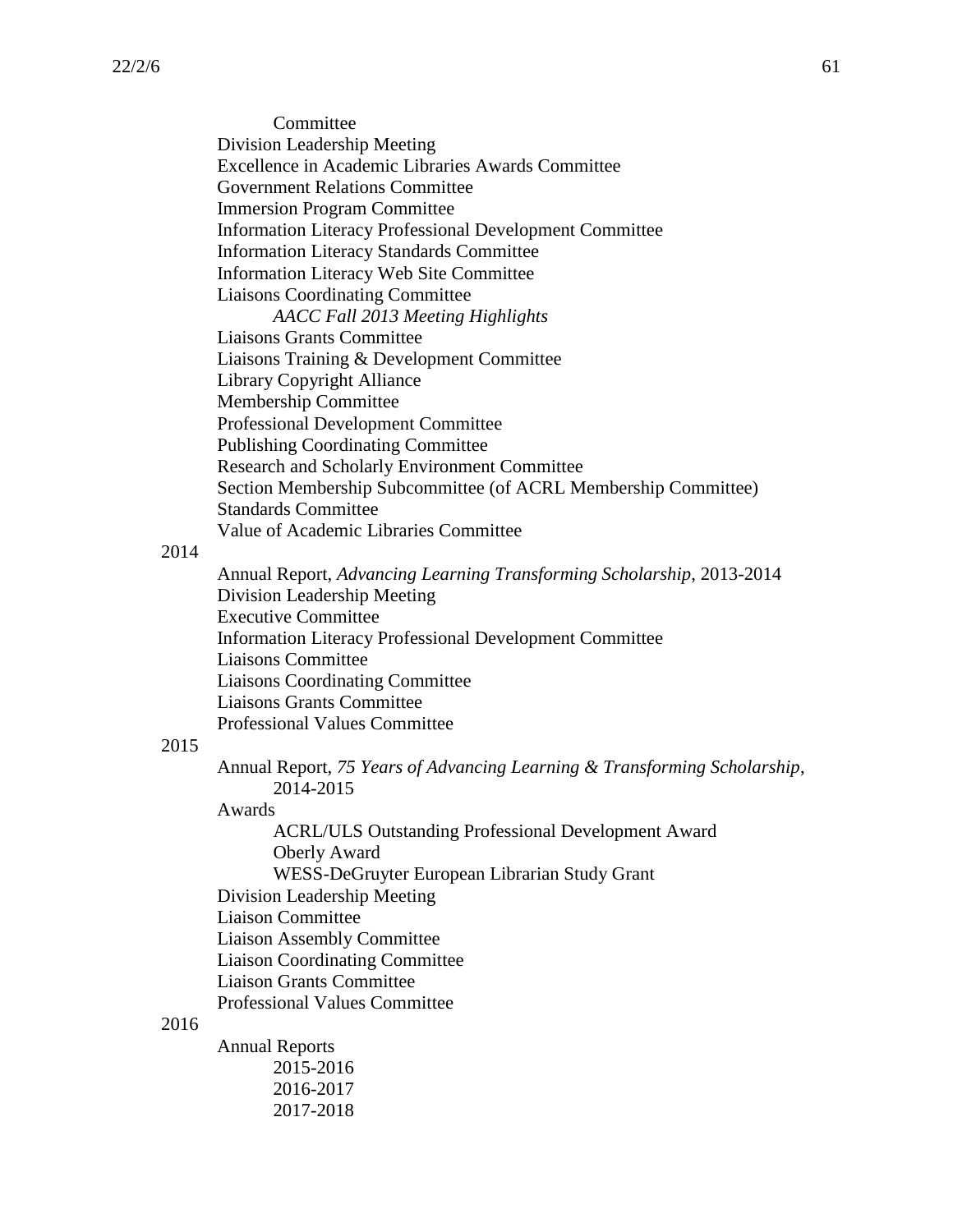*CHOICE* Magazine Division Leadership Meeting Proposal for Higher Education Digital Content Summit 2008-09 WESS International Conference 2012-13 Science and Technology Section (STS) Committee Minutes *STS Signal* Newsletter Volume 27, Number 2, Fall 2012 Volume 28, Number 1, Spring 2013 Rosters University Libraries Section (ULS) Committee Minutes Manual Rosters Western European Studies Section (WESS) Committee Minutes General *WESS Newsletter, Spring 2013* Rosters Women & Gender Studies Section (WGSS) Committee Minutes Executive Committee General Membership Survey Results *WGSS Newsletter* Volume 27, Number 2, Fall 2012 Volume 28, Number 1, Spring 2013 Rosters

#### Box 51:

2013-14

Research and Scholarly Environment Committee Science and Technology Section (STS) Assessment Committee Roster University Libraries Section (ULS) Committee Minutes Manual Rosters Value of Academic Libraries Committee Western European Studies Section (WESS) Committee Minutes Rosters Women & Gender Studies Section (WGSS) Committee Minutes Rosters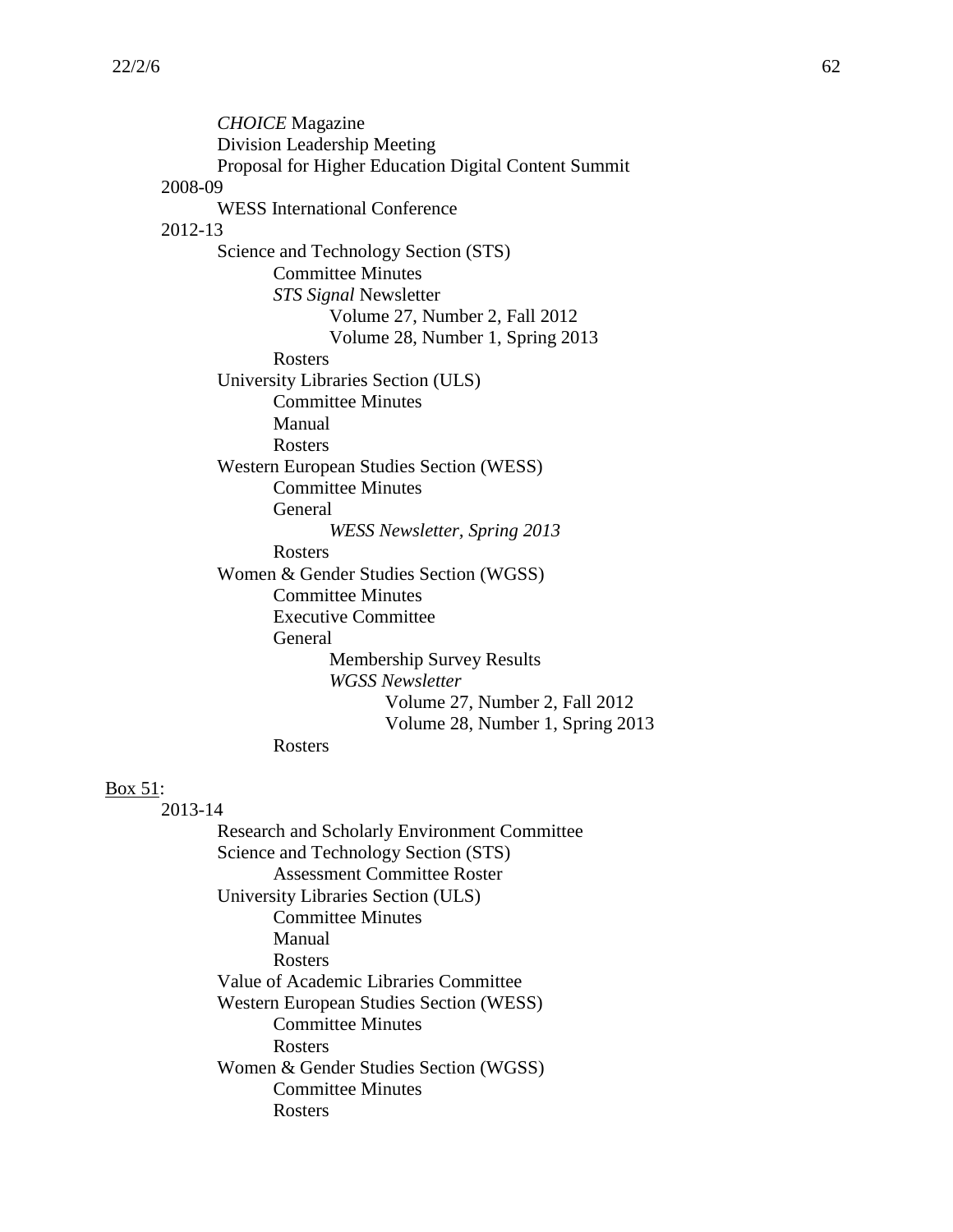| 2014-15        |                                                         |
|----------------|---------------------------------------------------------|
|                | Research and Scholarly Environment Committee            |
|                | Science and Technology Section (STS)                    |
|                | General                                                 |
|                | Membership and Recruitment Survey Results Summary       |
|                | <b>Rosters</b>                                          |
|                | University Libraries Section (ULS)                      |
|                | <b>Committee Minutes</b>                                |
|                | Rosters                                                 |
|                | Value of Academic Libraries Committee                   |
|                | Western European Studies Section (WESS)                 |
|                | General                                                 |
|                | Rosters                                                 |
|                | Women & Gender Studies Section (WGSS)                   |
|                | Rosters                                                 |
| 2015-16        |                                                         |
|                | <b>Government Relations</b>                             |
|                | Value of Academic Libraries                             |
| 2016-17        |                                                         |
|                | <b>Government Relations</b>                             |
| 2017-18        |                                                         |
|                | Research and Scholarly Environment Committee            |
|                | Value of Academic Libraries Committee                   |
| <b>ACRL</b>    |                                                         |
|                | Bylaws, 1988-2011                                       |
|                | Bylaws Revision, 1998-2011                              |
|                | Raise Dues Without Lowering Membership, by Tony Rossell |
|                | Guide to Policies and Procedures                        |
|                | 1986                                                    |
|                | 1989                                                    |
|                | 1990                                                    |
|                | 1991                                                    |
|                | 1992                                                    |
|                | 1993                                                    |
|                | 1994                                                    |
|                | 1995                                                    |
|                | 1996                                                    |
|                | 1997                                                    |
|                | 2000                                                    |
|                | 2003                                                    |
|                | 2005                                                    |
|                | 2008                                                    |
|                | 2009                                                    |
| Strategic Plan |                                                         |
|                | Implementation, 1999                                    |
|                | Planning Process, 1991-2009                             |
|                | Final Board Session, 2003                               |
|                |                                                         |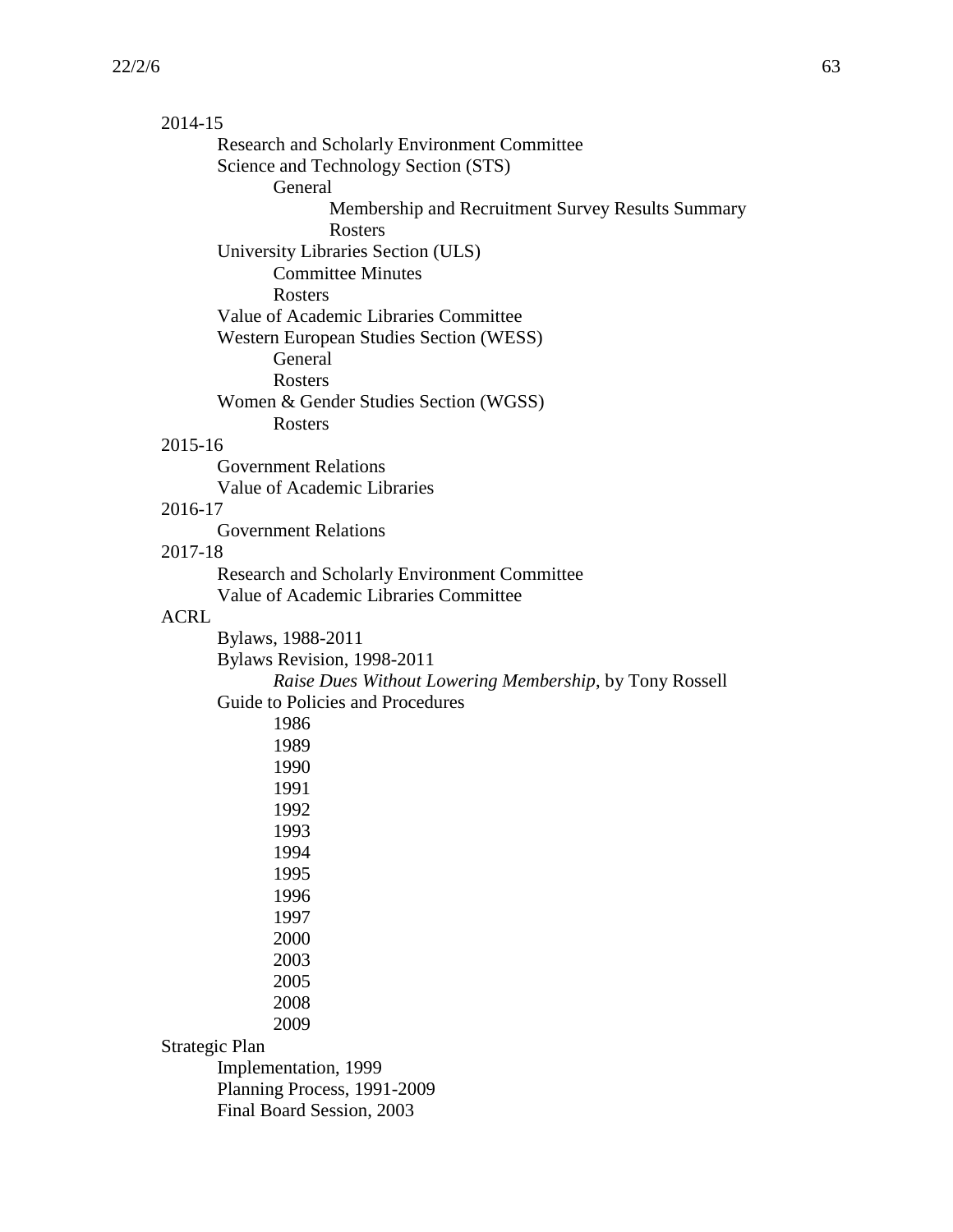2020 Board Retreat, 2004 Board Session, 2004 Communications Strategy Drafts *ACRL Strategic Directions*, 2005 FAQ "Charting Our Futures" Final Approved 2004 2009 Leadership Council, 2003-04 Member Research, 2003 Program Assessment Tecker Consultants Proposal Top Issues Priority Vote, 1995 Strategic "Plan for Excellence", 2010-11 Summary Criteria for Strategic Plan, 1995 Advisory Academic Status of Librarians, 1988-91 *Academic Status: Statements and Resources*, 1988 *Faculty Status for Academic Librarians: A History and Policy Statements*, 1975 Accreditation, 1987-89 Information Literacy, 1989-2001 *ALA Presidential Committee on Information Literacy* Final Report, 1989 *A Progress Report on Information Literacy*, 1998 *Information Literacy Competency Standards for Higher Education*, 2000 *Report on the National Information Literacy Survey: Documenting Progress Throughout the United States*, 2001

## Box 52:

Data Management, 2015-15 Faculty Status, 2013 Federal Depository Library, 2008 Federal Research/Public Access Account, 2006-2014 Government Printing Office (GPO), 2007-2014 IAA (Information Access Alliance), 2005 *Antitrust Issues in Scholarly and Legal Publishing* Symposium LCA (Library Copyright Alliance) Authors Guild v. HathiTrust, 2011-12 Costco v. Omega, 2010-11 Digital Millennium Copyright Act Fox News v. TVEyes, Inc., 2016 International (IFLA, WIPO, USTR, TPP, TCP, ACTA), 2008-2018 Orphan Works, 2013-15 Perfect 10, Inc. V. Giganews, Inc. and Livewire Services, Inc., 2016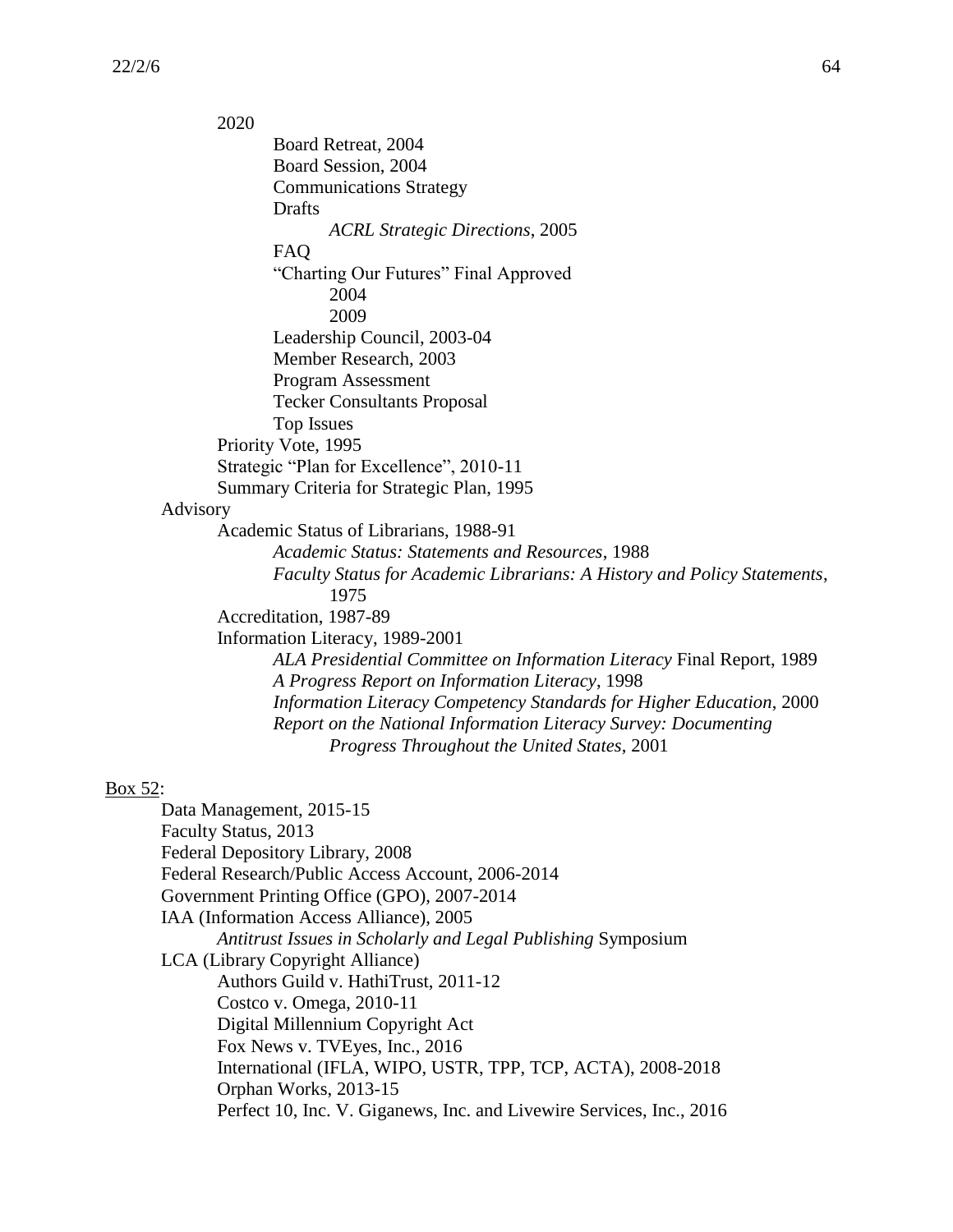SOPA (Stop Online Piracy Act), 2011 Star Athletica, LLC. vs. Varsity Brands, Inc., Varsity Spirit Corporation, and Varsity Spirit Fashions & Supplies, Inc., undated Timothy S. Vernor v. Autodesk, Inc., 2010 Net Neutrality, 2014-18 NIH (National Institute of Health) Policy, 2004-2016 Open Access Working Group Public Policy (6 folders), 2003-2019 William Moffett Dead Sea Scrolls, 1977-92 *Guidelines on Manuscripts and Archives*, 1977 ACRL Change Magazine, 2008-10 ALISE, 2000, 2007, 2009, 2013 American Association for the Advancement of Science (AAAS), 2010 American Association of Learned and Professional Society Publishers (ALPSP), 2005 American Association of State Colleges and Universities (AASCU), 2008 American Association of University Professors (AAUP), 1990, 1992 American Council on Education (ACE), 1997, 2000, 2006 American Council of Learned Societies (ACLS), , 2013-17 American Educational Research Association (AERA), 1998, 2012 American Federation of Teachers (AFT), 2006-07 American Political Science Association, 2011 American Psychological Association (APA), 2002, 2004 AOL-TimeWarner Foundation, 2002 Box 53: Associated National Science Institutions, 1986 Association of American Colleges, 1989-91 American Colleges and Universities, 2000, 2006, 2010 American Publishers, 1990 American Universities, 1993 Association for Educational Communications and Technology (AECT), 2000 Association of Higher Education Facilities Officers (APPA), 2006 Association of Research Libraries (ARL), 2002, 2012-15 Coalition for Network Information (CNI), 2011-12, 2014, 2017 College and University Library Association (CULA), 1990-91 College and University Professional Association for Human Resources, 1988-89

College Library Director's Mentor Program, 2004

Council for Higher Education Management Associations (CHEMA) Women's Leadership, 2008- 09

Council of Independent Colleges Information Fluency Workshops, 2012-17

Council on Library and Information Resources, 2006

Educause Learning Initiative, 2006

Education Resources Information Center (ERIC), 1986-87, 1990

ACRL Representation to ALA and Other Organizations

Representative Assembly VP Appoints, 2006, 2008, 2013 Divisional Committees "Old"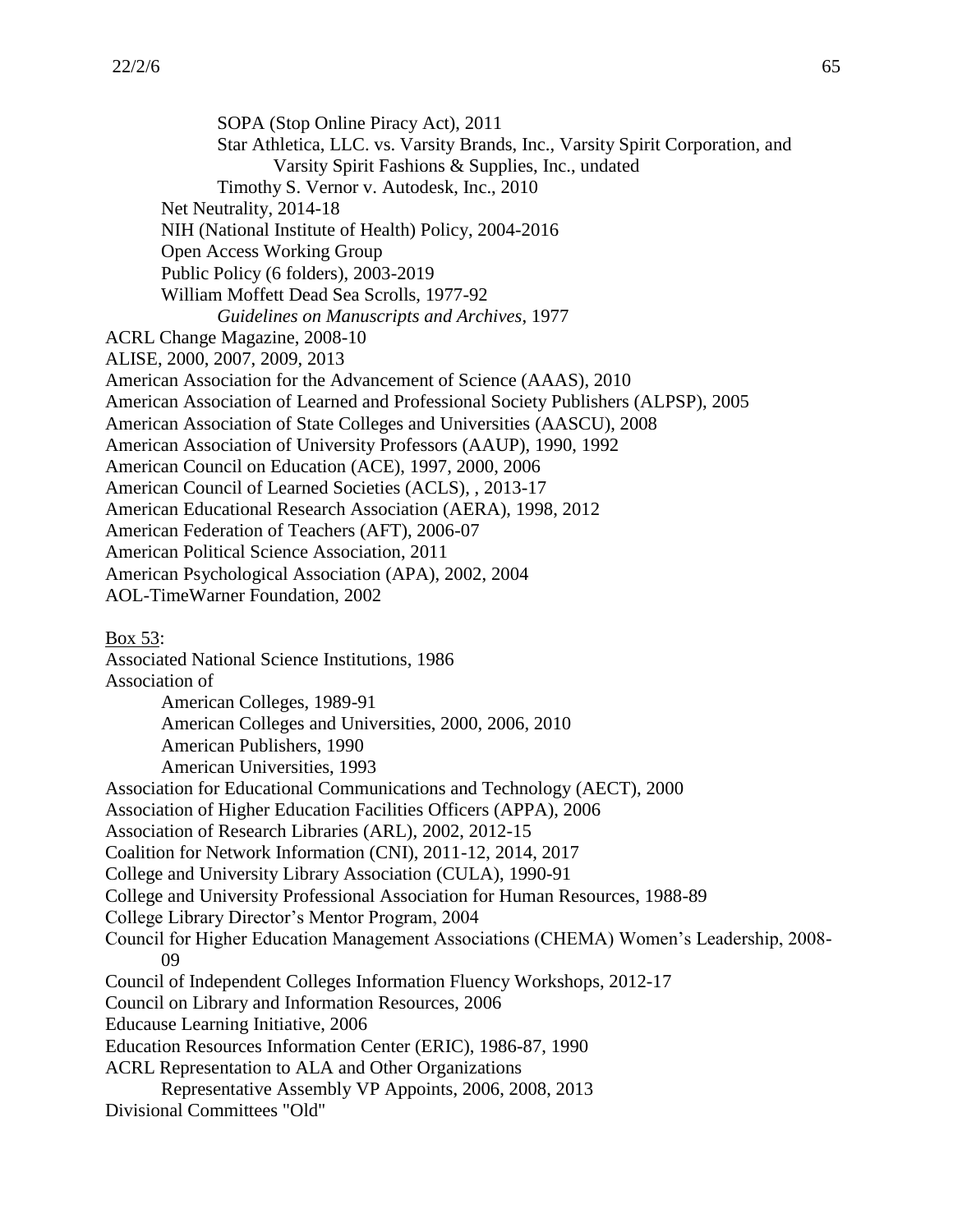ByLaws, 2002 Copyright, 2004-06 Ethics, 2012 Friends Fund Disbursement, 2012 Harvard Leadership, 2004, 2006 Information Literacy Advisory Committee, 2015 Institute for Information Literacy, 2004-06 Intellectual Freedom, 2010 Professional Development Virtual Institute Committee, 2011 Samuel Lazerow Fellowship, 2005-06 Divisional Committees AASL and ACRL Interdivisional Committee on Information Literacy, 2012-13 Academic Research Librarian of the Year Selection, 2012, 2017 ACRL and CLS CLIPP Committee, 2015-18 Budget and Finance, 2012-17 Diversity Committee, 2012-14 Doctoral Dissertation Fellowship, 2010-11 Dr. E.J. Josey Spectrum Scholar Mentor, 2012-17 Excellence in Academic Libraries Award Nominations, 2011-18 External Liaisons Committee, 2017 Liaisons Coordination Committee, 2012-17 Liaisons Grants Committee, 2010-17 Government Relations, 2012-17 Hugh C. Atkinson Memorial Award Committee, 2018 Immersion Program, 2014-17 Information Literacy Coordinating, 2012 Information Literacy Professional Development, 2011-13 Information Literacy Standards, 2012-17 Information Literacy Website, 2011-13 Leadership Recruitment and Nomination, 2015-18 Legislative Advocate, 2012 Liaisons Assembly, 2012, 2016-17 Liaisons Training and Development Committee, 2010-17 Membership Committees, 2012-17 New Roles Changing Landscapes Committee, 2016-17 President's Program Planning Committee 2009-12 2012, 2014 2013-14 2015 2016 2017 2018 2019 Professional Development, 2011-16 Professional Values, 2013-17 Publications Committee, 2012-17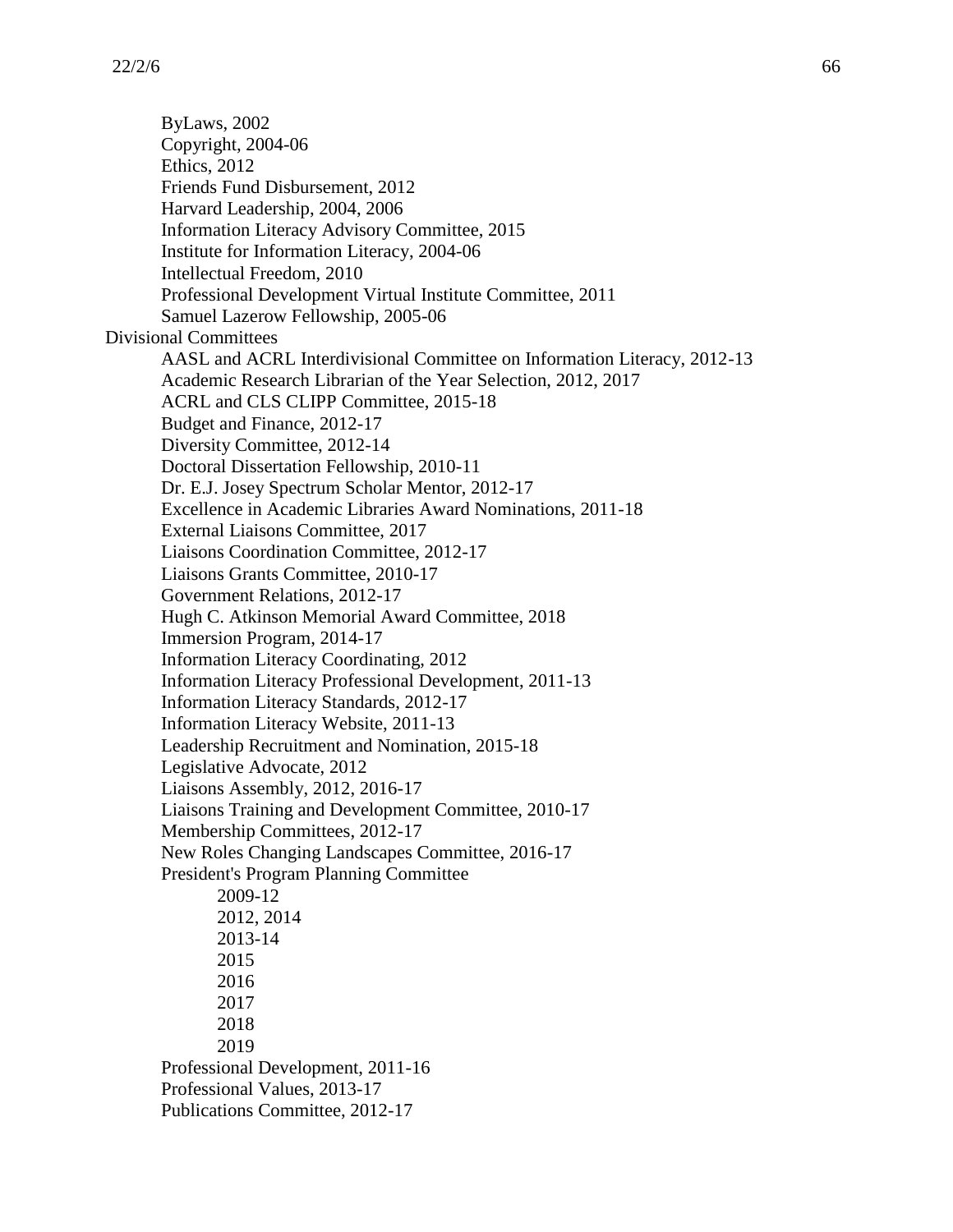Research Planning and Review Committee, 2012-17 Research and Scholarly Environment, 2007, 2012-17 Section Membership Committee, 2013-17 Standards Committee, 2006, 2012-17 Student Learning and Information Literacy Committee, 2013-17 Value of Academic Libraries, 2012-17 Editorial Boards Academic Library Trends and Statistics Survey, 2011, 2013, 2017, 2019 ACRL and LAMA Interdivisonal Committee on Building Resources, 2011-14, 2017 CHOICE, 2000, 2016-18 C&RL, 2011, 2013-14, 2017 C&RL News, 2012-15, 2017-19 Impactful Scholarship and Metrics Task Force, 2017 New Publications Advisory Board, 2014-17, 2019 Project Outcome for Academic Libraries Task Force, 2018 Publications in Librarianship, 2011, 2018 RBM, 2010, 2013, 2017, 2019 Resources for College Libraries, 2010. 2015, 2017 National Conferences Appointments, 2012-18 Appointment Chairs, 2012, 2017-18 Conference Chairs Acceptance Letters, 2012, 2014 Colleagues Committee, 2013, 2017 Contributed Papers Committee, 2017-18 Cyber Zed Shed, 2013 Hot Topics Committee, 2017 Innovations Committee, 2013, 2017 Invited Presentations Committee, 2017-18 Keynote Speakers Committee, 2017 Local Arrangements Committee, 2013, 2017 Panel Sessions Committee, 2013, 2017 Poster Sessions Committee, 2017 Pre-Conference Coordinating Committee, 2013, 2017 Roundtable Discussions Committee, 2017 Scholarships Committee, 2017 TechConnect Presentations Committee, 2017-18 Virtual Conference Committee, 2015, 2017 Workshop Programs Committee, 2015, 2017

# Box 54:

Section Files Section ByLaws and Histories, 2003 BIS, 1991, 2018 DLS, 1981, 1989 English and American Literature, 1981, 1983, 1985, 1987 European Studies, 1987, 2017 RBMS, 1962, 1976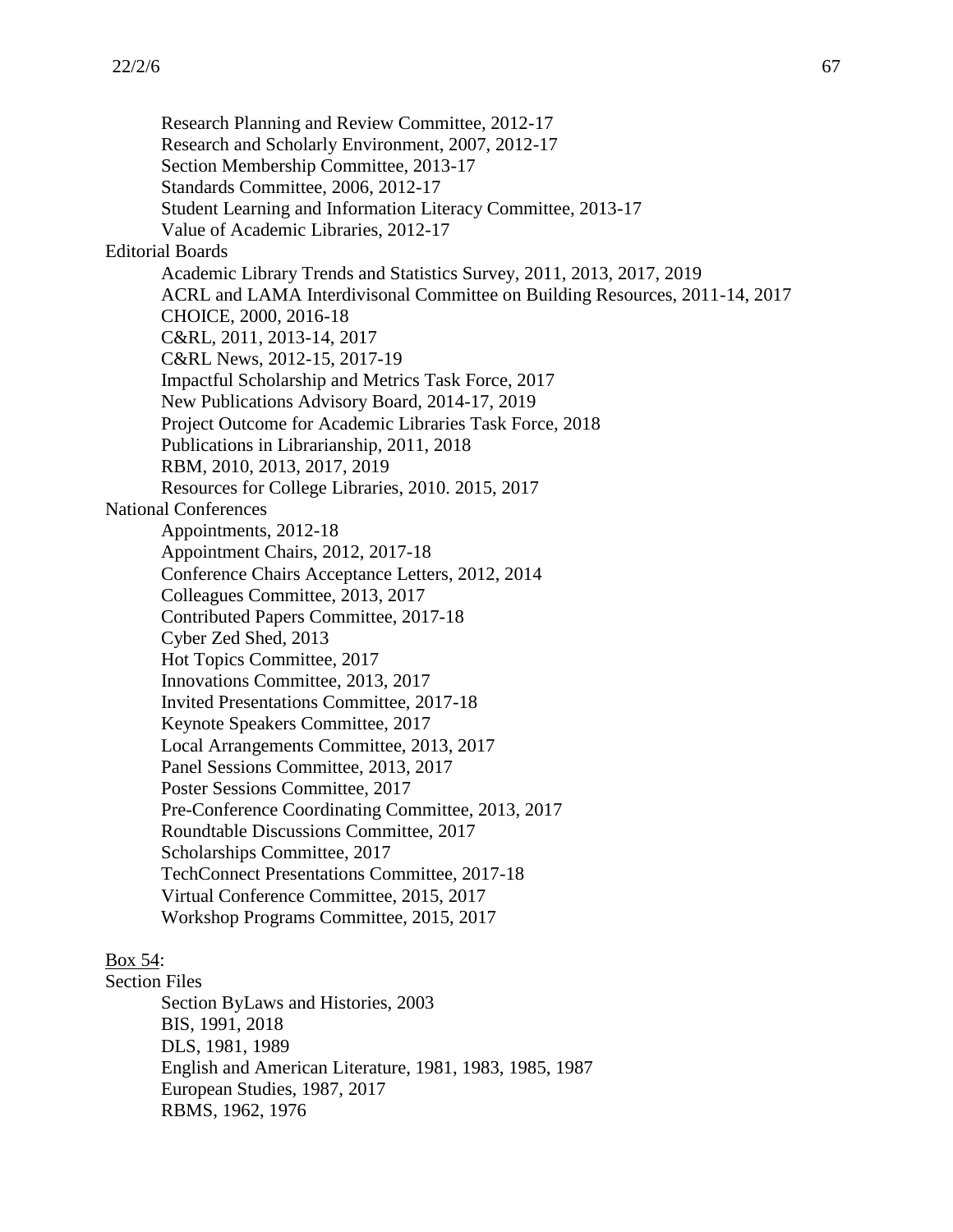SEES, 1997, 2011 Subject Specialists, 1958, 1962, 1968, 1972 WESS, 2000 Women and Gender Studies Section, 1985 Signed Agreements ACRL and Canadian Association of College and Research Libraries, 2003 ACRL and National Council of Higher Education Libraries, 2003

*Box 54 is 0.10 empty*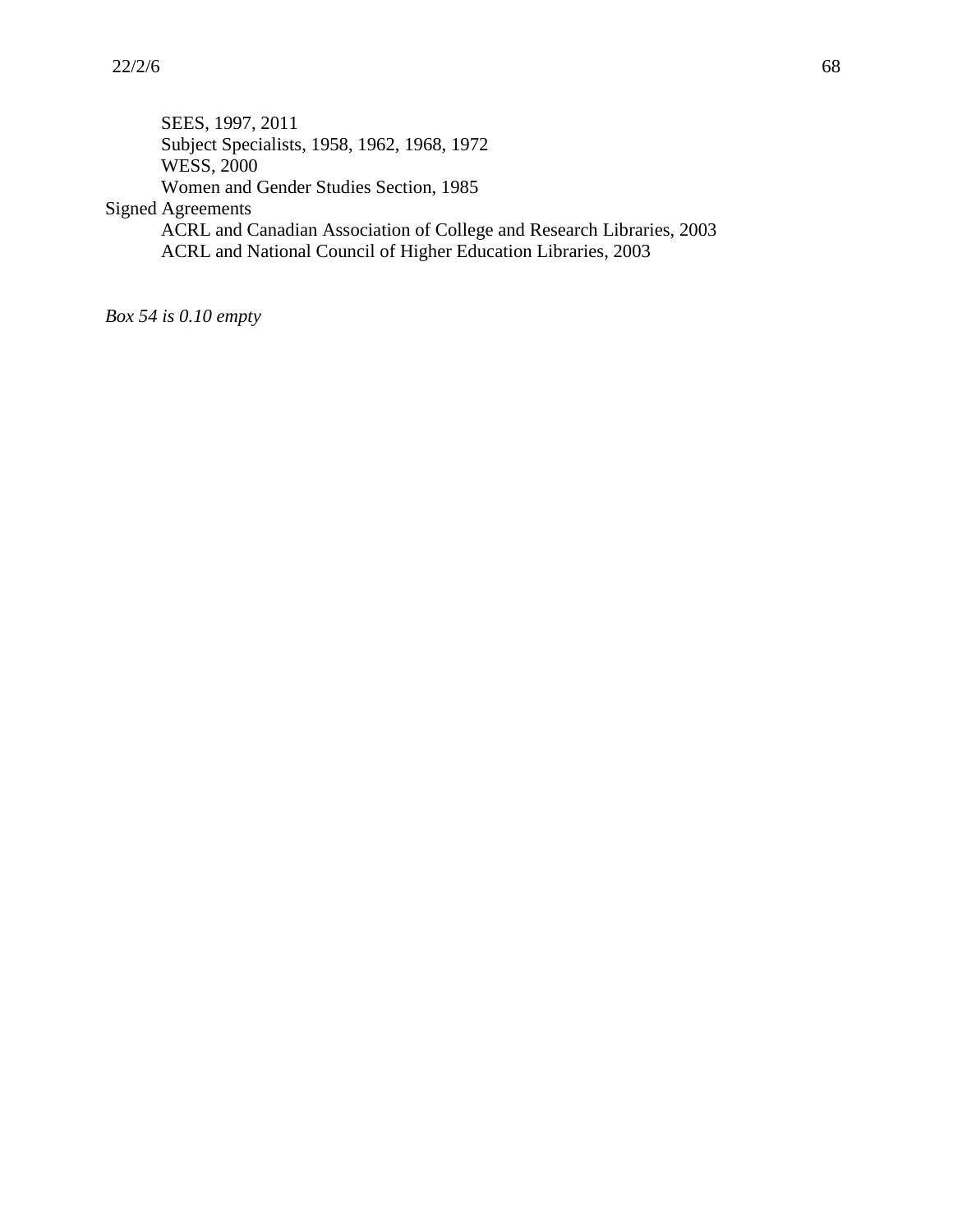# **Implementation Planning Joint Boards Session**

# **INDEX**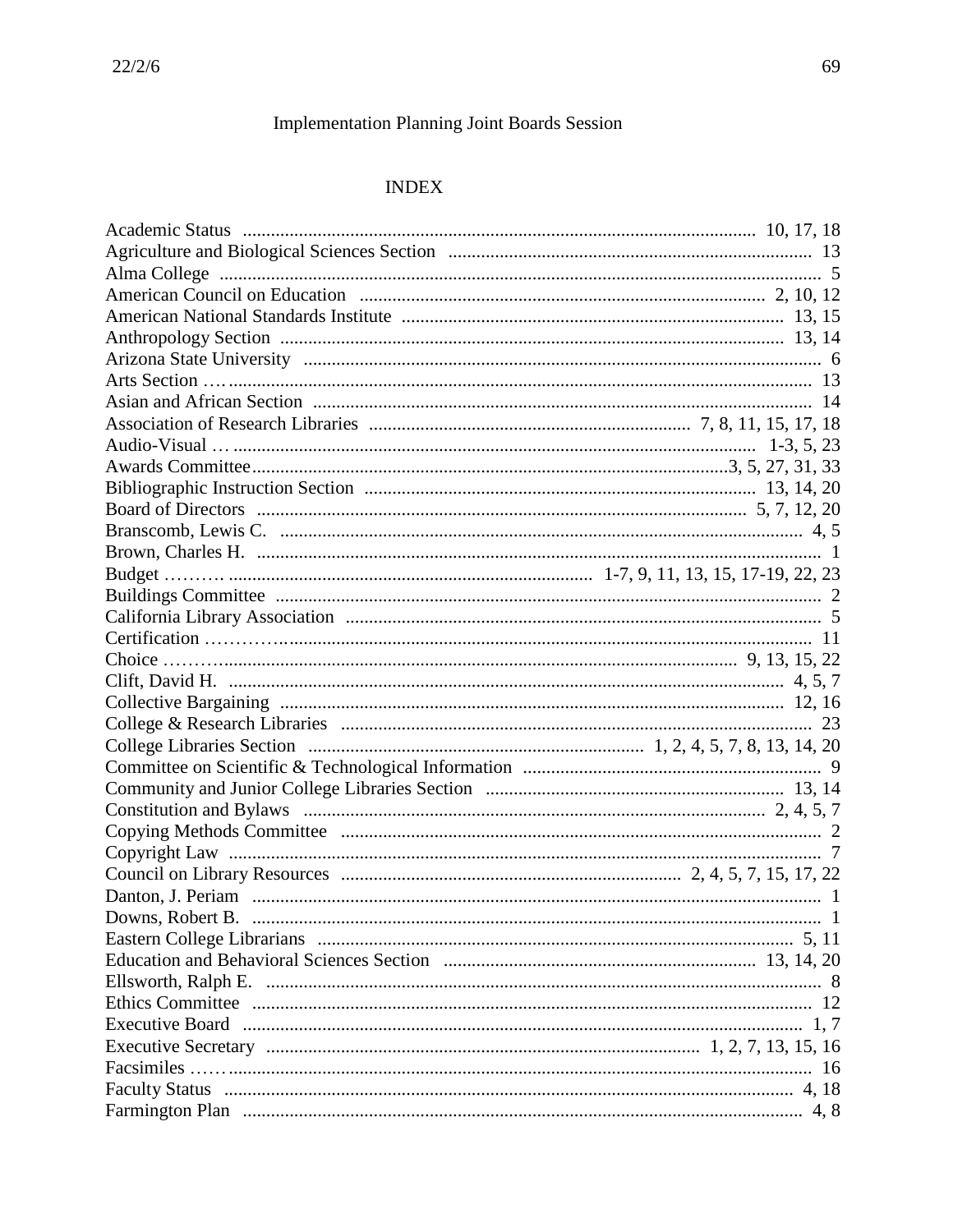| $\cdots$ $\cdots$ |
|-------------------|
|                   |
|                   |
|                   |
|                   |
|                   |
|                   |
|                   |
|                   |
|                   |
|                   |
|                   |
|                   |
|                   |
|                   |